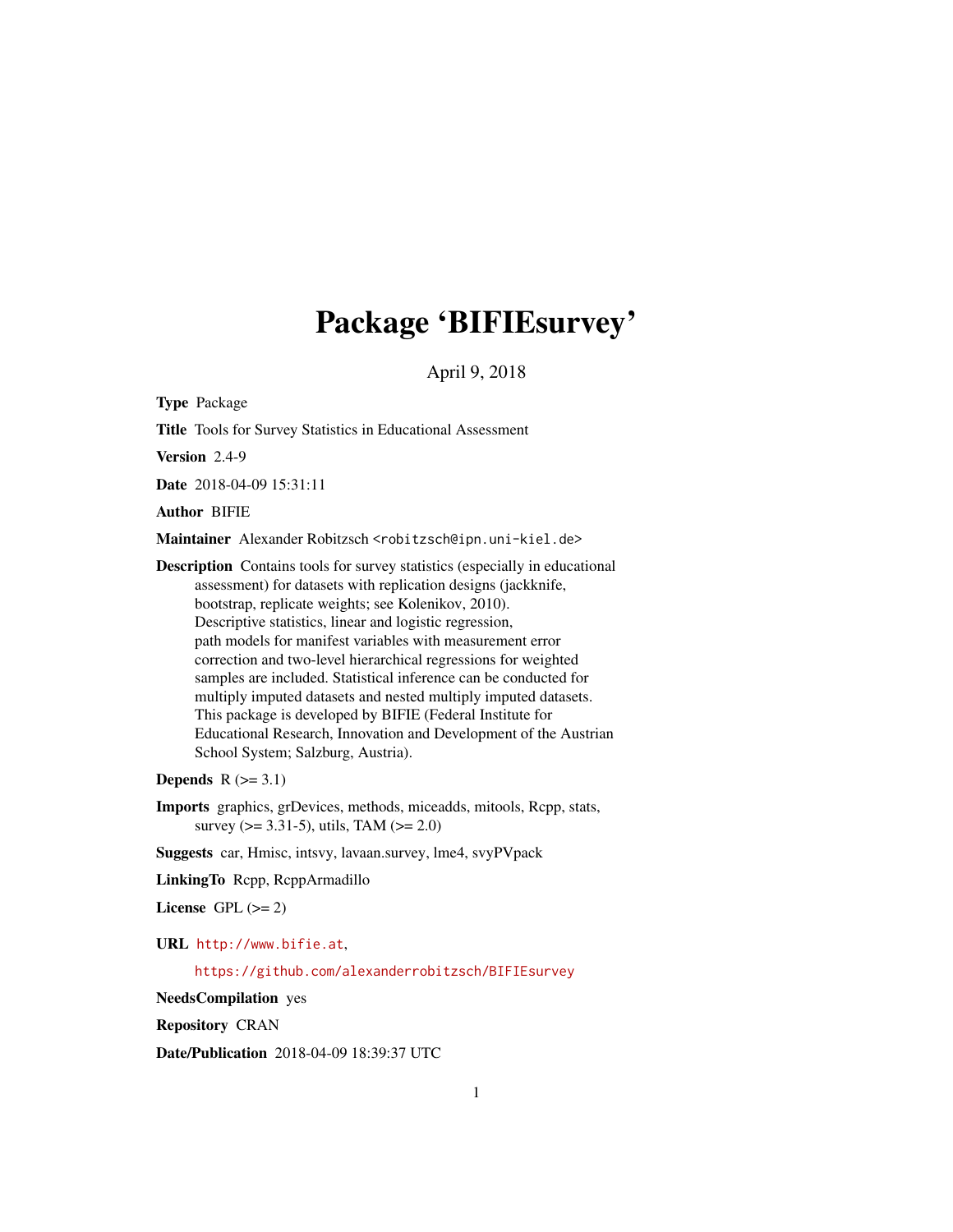# <span id="page-1-0"></span>R topics documented:

|       |                   | $\overline{2}$ |
|-------|-------------------|----------------|
|       |                   | $\overline{4}$ |
|       | BIFIE.by          | 6              |
|       |                   | 9              |
|       |                   | 11             |
|       |                   | 12             |
|       |                   | 16             |
|       |                   | 17             |
|       |                   | 19             |
|       |                   | 23             |
|       | BIFIE.ecdf        | 26             |
|       |                   | 27             |
|       |                   | 29             |
|       |                   | 30             |
|       |                   | 33             |
|       |                   | 36             |
|       |                   | 37             |
|       |                   | 39             |
|       | BIFIE.univar      | 44             |
|       | BIFIE.univar.test | 46             |
|       | BIFIE.waldtest    | 48             |
|       |                   | 51             |
|       |                   | 52             |
|       |                   | 54             |
|       |                   | 55             |
|       |                   | 55             |
|       |                   | 56             |
|       |                   | 58             |
|       | data.timss        | 59             |
|       |                   | 62             |
| Index |                   | 68             |

BIFIEsurvey-package *Some Tools for Survey Statistics in Educational Assessment, Developed by BIFIE*

# Description

Contains tools for survey statistics (especially in educational assessment) for datasets with replication designs (jackknife, bootstrap, replicate weights; see Kolenikov, 2010). Descriptive statistics, linear and logistic regression, path models for manifest variables with measurement error correction and two-level hierarchical regressions for weighted samples are included. Statistical inference can be conducted for multiply imputed datasets and nested multiply imputed datasets. This package is developed by BIFIE (Federal Institute for Educational Research, Innovation and Development of the Austrian School System; Salzburg, Austria).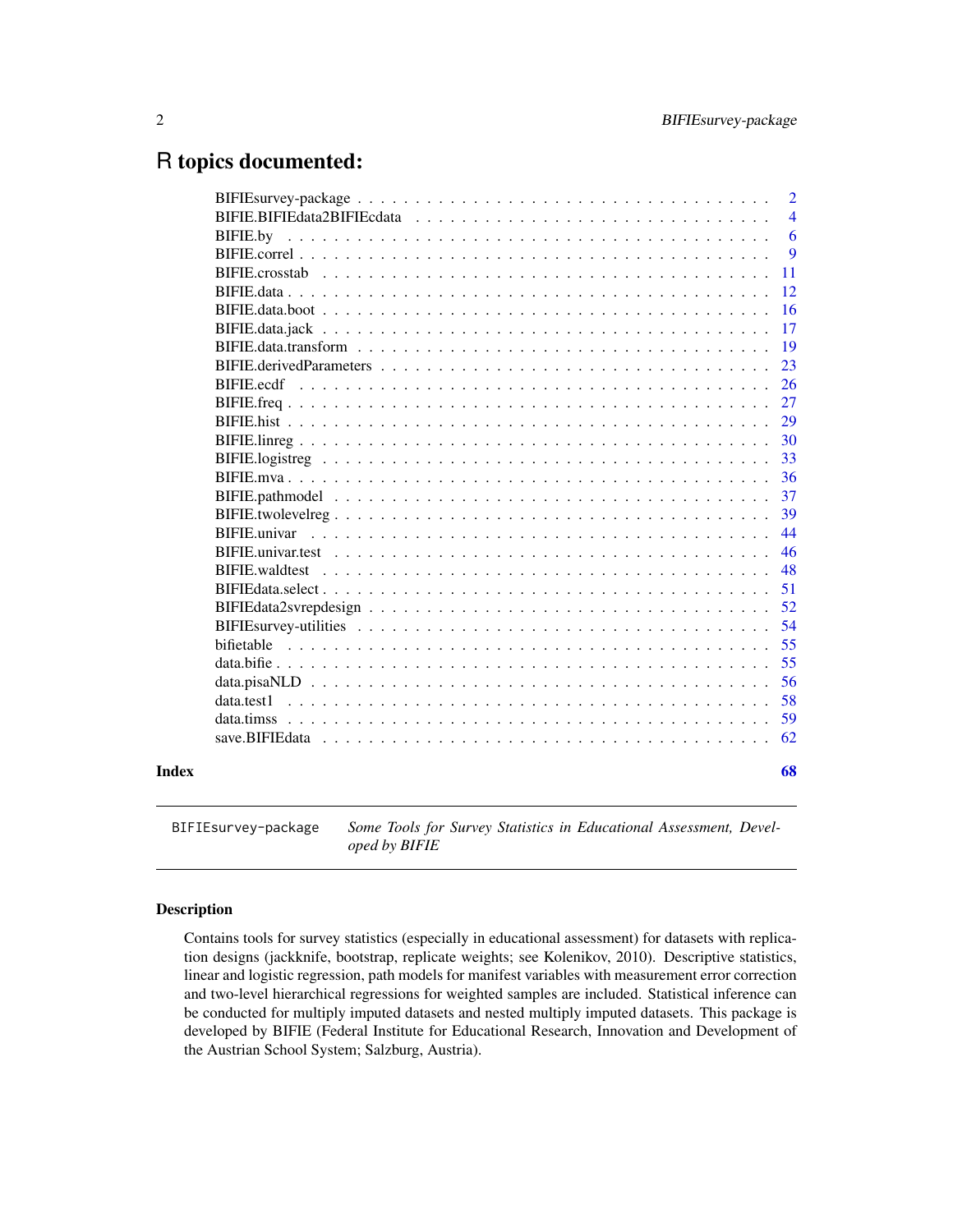# <span id="page-2-0"></span>Details

The **BIFIEsurvey** package include basic descriptive functions for large scale assessment data to complement the more comprehensive survey package. The functions in this package were written in Rcpp.

The features of **BIFIEsurvey** include for designs with replicate weights (which includes Jackknife and Bootstrap as general approaches):

- Descriptive statistics: means and standard deviations ([BIFIE.univar](#page-43-1)), frequencies ([BIFIE.freq](#page-26-1)), crosstabs ([BIFIE.crosstab](#page-10-1))
- Linear regression ([BIFIE.linreg](#page-29-1))
- Logistic regression ([BIFIE.logistreg](#page-32-1))
- Path models with measurement error correction for manifest variables ([BIFIE.pathmodel](#page-36-1))
- Two-level regression for hierarchical data ([BIFIE.twolevelreg](#page-38-1); random slope model)
- Statistical inference for derived parameters ([BIFIE.derivedParameters](#page-22-1))
- Wald tests ([BIFIE.waldtest](#page-47-1)) of model parameters based on replicated statistics
- User-defined R functions ([BIFIE.by](#page-5-1))

#### Author(s)

BIFIE [aut]

#### <http://www.bifie.at>

Bildungsforschung, Innovation & Entwicklung des oesterreichischen Schulwesens

Federal Institute for Educational Research, Innovation and Development of the Austrian School System

Maintainer: Alexander Robitzsch <robitzsch@ipn.uni-kiel.de>

With contributions from: Konrad Oberwimmer, Alexander Robitzsch

# References

Kolenikov, S. (2010). Resampling variance estimation for complex survey data. *Stata Journal, 10*(2), 165-199.

#### See Also

See also the survey, intsvy, svyPVpack, lavaan.survey, EVER and the eatRep ([https://r-forge](https://r-forge.r-project.org/R/?group_id=1326). [r-project.org/R/?group\\_id=1326](https://r-forge.r-project.org/R/?group_id=1326)) packages.

#### Examples

## |----------------------------------------------------------------- ## | BIFIEsurvey 0.1-21 (2014-06-21) ## | Maintainer: Alexander Robitzsch <a.robitzsch at bifie.at > ## | http://www.bifie.at ## |-----------------------------------------------------------------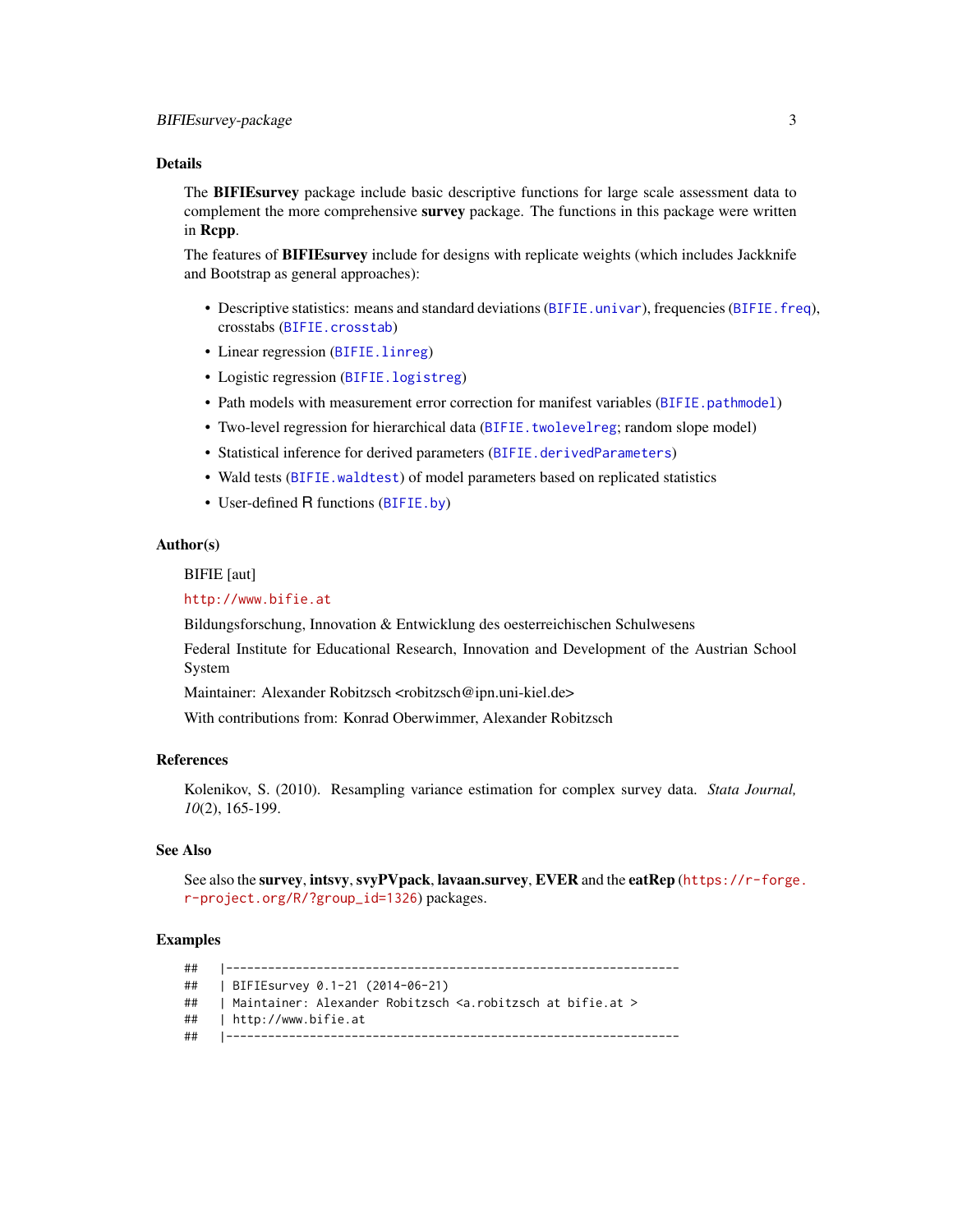| ## |                                                                       | , : : :                 | :       | * $; *; \ldots;$           |               |                                 |  |
|----|-----------------------------------------------------------------------|-------------------------|---------|----------------------------|---------------|---------------------------------|--|
| ## |                                                                       | ##+@                    | ##+#    |                            | .@####+ :+# * |                                 |  |
| ## | :::::::::::::::::::::::::::::                                         | ###@                    | ####    | @@ <u>.</u>                | :*:##**       |                                 |  |
| ## | ::::::::::::::::::::::::::::::                                        | ###@                    | ##+#    | $*$ ##.                    | $\cdot$ , ,   |                                 |  |
| ## | :::::::::::::::::::::::::::::                                         | ###@                    | 1.141   | $*  ##$                    |               |                                 |  |
| ## | :::::::::::::::::::::::::::::                                         | ###@                    | $\star$ | aa                         |               |                                 |  |
| ## | :::::::::::::::::::::::::::::                                         | ###@                    |         | $*$ #@                     |               |                                 |  |
| ## |                                                                       | ###@                    |         | #@                         |               | $\star$                         |  |
| ## | ::::::::::::::::::::::::::::::                                        | ##@#,@###@              |         | $0.04#$ * $0.00+$ $0.004#$ | #@            | $*$ . $@$ #####                 |  |
| ## | ::::::::::::::::::::::::::::                                          | ####*@#####@.**         | ####    | @@#@@@####                 | #@            | :##+**#+@*                      |  |
| ## | ::::::::::::::::::::::::::::                                          | ##@@##,,#+##@           | ####    | @@                         | #@            | $. \#$ $\&$<br>* *##            |  |
| ## | ::::;;:::::::::::::::::::::                                           | ##+@@<br>####           | ####    | #@                         | #@            | $##$ .<br>#+ $\star$            |  |
| ## | $: : : : \star \star . : : : : : : : : : : : : : : : : : : : : : : :$ | ##+@, **, ###@          | ####    | #@                         | #@            | @<br>:@:                        |  |
| ## | $: : : : * - . : : : : : : : : : : : : : : : : : : : :$               | ##*<br>####             | ####    | #@                         | #@            | .##@@@@@@#+#                    |  |
| ## | $: : : : : : * \rightarrow$ ,,:::::::::::                             | ###@<br>$\mathbb{R}^2$  | ####    | #@                         | #@            | :##@@@@@@@@@                    |  |
| ## | $\frac{1}{1}$ : : : : : : : : : : * * *                               | , @#<br>####            | ####    | # $@$                      | #@            | $*@**$                          |  |
| ## | $1:1:1:1:1:1:1:1.*$                                                   | ####<br>@###*           | ####    | #@                         | #@            | $x + #x$                        |  |
| ## | :::::::::::::::::;,,,,,,,,::.                                         | ####<br>####            | ####    | #@                         | #@            | **#*                            |  |
| ## | :::::::::::::::::::::::::::::                                         | @###<br>####            | ####    | #@                         | #@            | ,##                             |  |
| ## | :::::::::::::::::::::::::::::                                         | ###@<br>@##+<br>$\star$ | ####    | # $@$                      | #@            | $*$ #@                          |  |
| ## | ::::::::::::::::::::::::::::                                          | ,#@##<br>@@##           | ####    | #@                         | #@            | @#                              |  |
| ## | ::::::::::::::::::::::::::::                                          | @+##.<br>@###*          | ####    | # $@$                      | #@            | $x + #@$                        |  |
| ## | :::::::::::::::::::::::::::                                           | ###@:<br>*###@          | ####    | #@                         | #@            | $#@+$                           |  |
| ## | :::::::::::::::::::::::::::                                           | **: @#@#@#####@.        | ####    | # $@$                      | #@            | $\star$ @#@: $\star$<br>$\star$ |  |
| ## | ::::::::::::::::::::::::::                                            | .@######@.              | ####*   | ##                         | @+            | *#####@##                       |  |
| ## |                                                                       | * *##* *                | $***$   | $\star$ .                  | $***$         | :##+:                           |  |

# BIFIE.BIFIEdata2BIFIEcdata

Conversion and Selection of BIFIEdata Objects

# **Description**

Functions for converting and selecting objects of class BIFIEdata. The function BIFIE. BIFIEdata2BIFIEcdata converts the BIFIEdata objects in a non-compact form (cdata=FALSE) into an object of class BIFIEdata in a compact form (cdata=TRUE). The function BIFIE.BIFIE2data2BIFIEdata takes the reverse operation.

The function BIFIE.BIFIEdata2datalist converts a (part) of the object of class BIFIEdata into a list of multiply-imputed datasets.

#### **Usage**

```
BIFIE.BIFIEdata2BIFIEcdata(bifieobj, varnames = NULL, impdata.index = NULL)
BIFIE.BIFIEcdata2BIFIEdata(bifieobj, varnames = NULL, impdata.index = NULL)
BIFIE.BIFIEdata2datalist(bifieobj, varnames = NULL, impdata.index = NULL)
```
<span id="page-3-0"></span> $\overline{4}$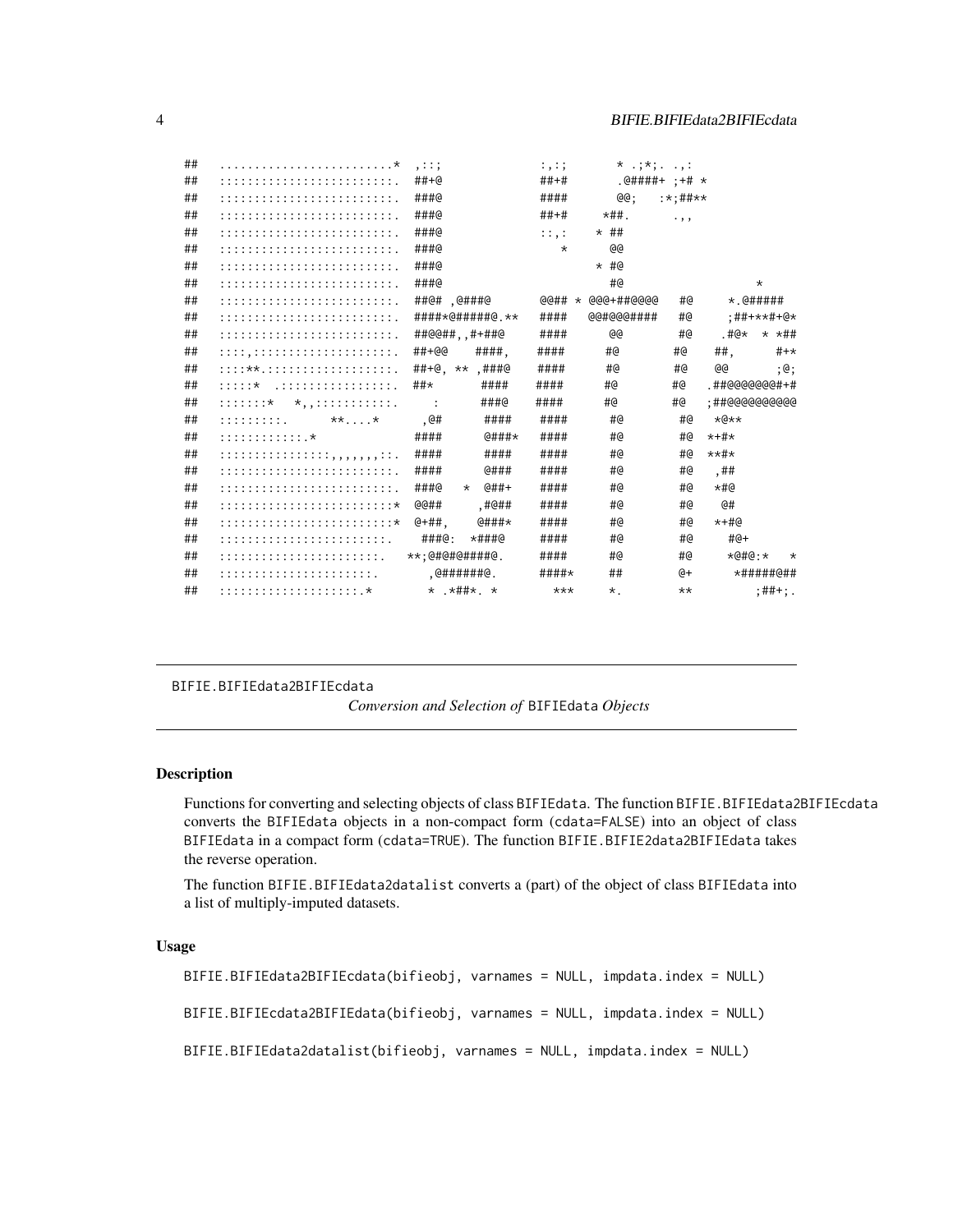#### <span id="page-4-0"></span>**Arguments**

| bifieobj | Object of class BIFIEdata                          |
|----------|----------------------------------------------------|
| varnames | Variables chosen for the selection                 |
|          | impdata.index Selected indices of imputed datasets |

# **Value**

An object of class BIFIEdata saved in a non-compact or compact way, see value cdata.

#### **See Also**

**BIFIE.data** 

```
# EXAMPLE 1: BIFIEdata conversions using data.timss1 dataset
data(data.timss1)
data(data.timssrep)
# create BIFIEdata object
bdat1 <- BIFIEsurvey::BIFIE.data( data.list=data.timss1, wgt= data.timss1[[1]]$TOTWGT,
         wgtrep=data.timssrep[, -1 ])
summary(bdat1)
# convert BIFIEdata object bdat1 into a BIFIEcdata object with
# only using the first three datasets and a variable selection
bdat2 <- BIFIEsurvey::BIFIE.BIFIEdata2BIFIEcdata( bifieobj=bdat1,
            varnames=bdat1$varnames[ c(1:7,10) ])
# convert bdat2 into BIFIEdata object and only use the first three imputed datasets
bdat3 <- BIFIEsurvey::BIFIE.BIFIEcdata2BIFIEdata( bifieobj=bdat2, impdata.index=1:3)
# object summaries
summary(bdat1)
summary(bdat2)
summary(bdat3)
## Not run:
# EXAMPLE 2: Extract unique elements in BIFIEdata object
data(data.timss1)
data(data.timssrep)
# create BIFIEdata object
bifieobj <- BIFIEsurvey::BIFIE.data( data.list=data.timss1, wgt= data.timss1[[1]]$TOTWGT,
         wgtrep=data.timssrep[, -1 ])
summary(bifieobj)
```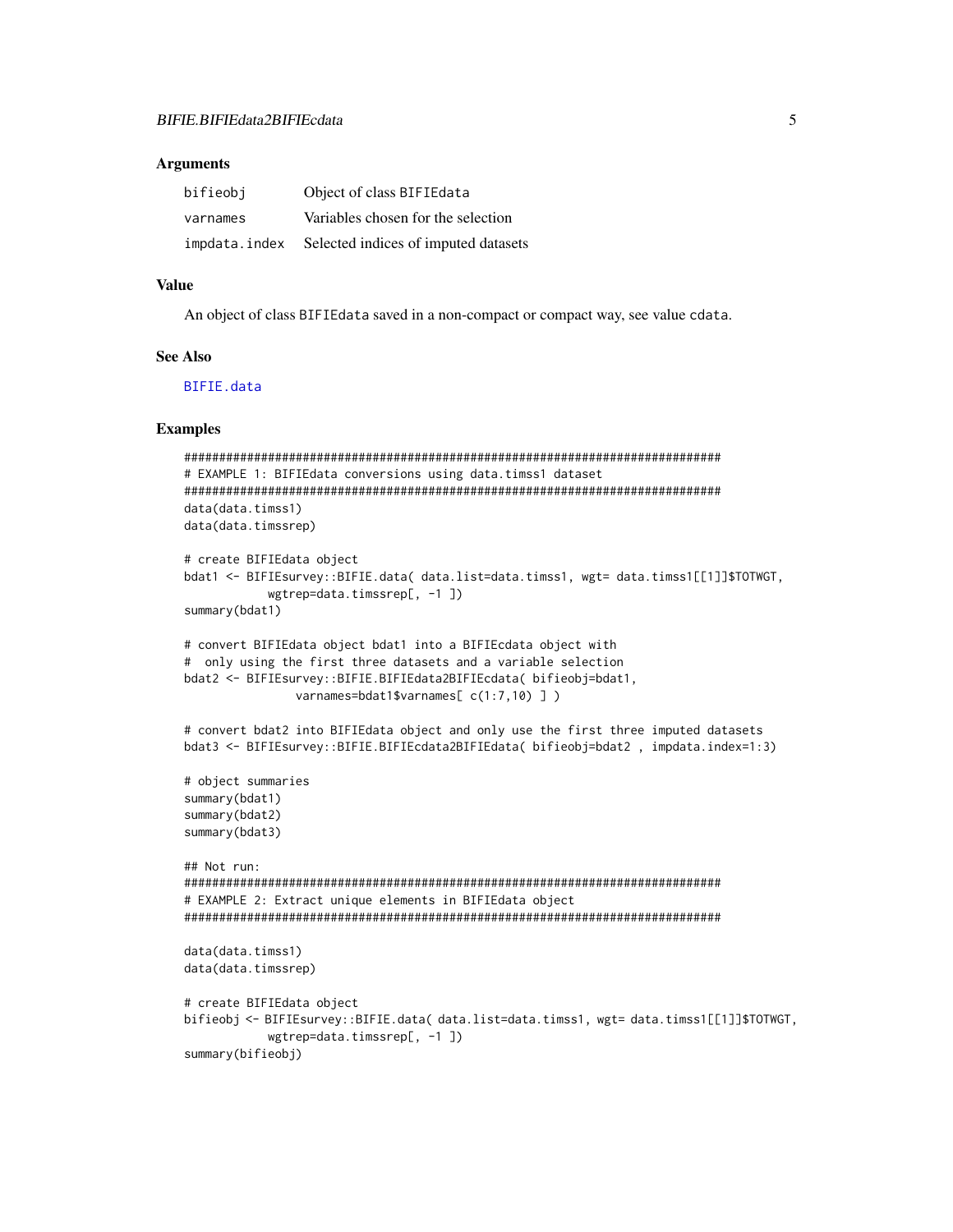```
# define variables for which unique values should be extracted
vars <- c( "female" , "books" ,"ASMMAT" )
# convert these variables from BIFIEdata object into a list of datasets
bdatlist <- BIFIEsurvey::BIFIE.BIFIEdata2datalist( bifieobj , varnames = vars )
# look for unique values in first dataset for variables
values <- lapply( bdatlist[[1]] , FUN = function(vv){
                sort( unique( vv ) ) } )
# number of unique values in first dataset
Nvalues <- lapply( bdatlist[[1]] , FUN = function(vv){
                length( unique( vv ) ) } )
# number of unique values in all datasets
Nvalues2 <- lapply( vars , FUN = function(vv){
    #vv <- vars[1]
    unlist( lapply( bdatlist , FUN = function(dd){
                length( unique( dd[, vv] ) )
                       } ) )
                    } )
# --> for extracting the number of unique values using BIFIE.by and a user
# defined function see Example 1, Model 3 in "BIFIE.by"
```
## End(Not run)

<span id="page-5-1"></span>BIFIE.by *Statistics for User Defined Functions*

# Description

Computes statistics for user defined functions.

#### Usage

```
BIFIE.by( BIFIEobj , vars , userfct , userparnames=NULL ,
     group=NULL , group_values=NULL , se=TRUE , use_Rcpp = TRUE)
## S3 method for class 'BIFIE.by'
summary(object,digits=4,...)
## S3 method for class 'BIFIE.by'
coef(object,...)
## S3 method for class 'BIFIE.by'
vcov(object,...)
```
# Arguments

| BIFIEobj | Object of class BIFIEdata                                   |
|----------|-------------------------------------------------------------|
| vars     | Vector of variables for which statistics should be computed |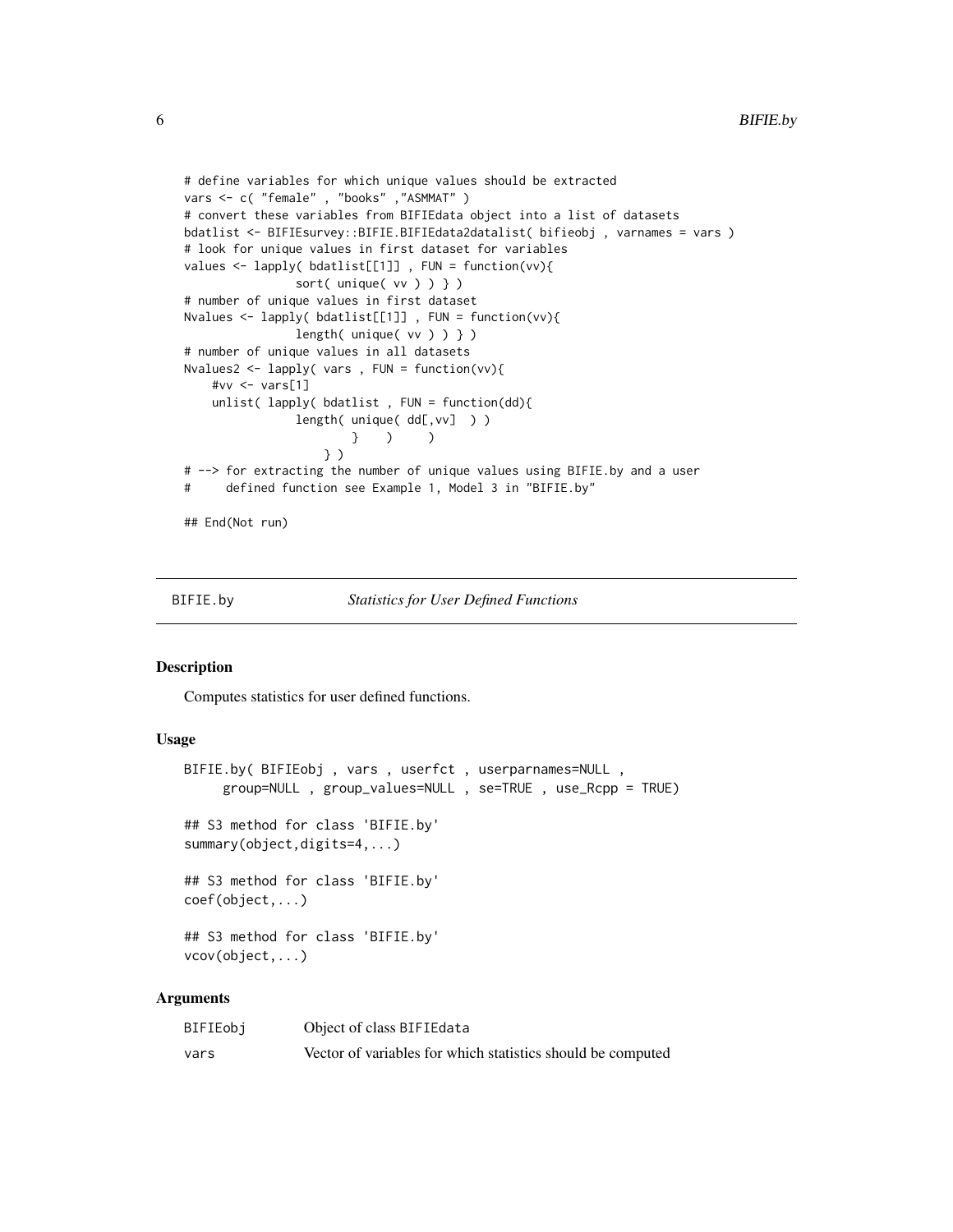# <span id="page-6-0"></span>**BIFIE.by**

| userfct      | User defined function. This function must include a matrix X and a weight vector<br>w as arguments. The value of this function must be a vector. |
|--------------|--------------------------------------------------------------------------------------------------------------------------------------------------|
| userparnames | An optional vector of parameter names for the value of userfct.                                                                                  |
| group        | Optional grouping variable $(s)$                                                                                                                 |
| group_values | Optional vector of grouping values. This can be omitted and grouping values<br>will be determined automatically.                                 |
| se           | Optional logical indicating whether statistical inference based on replication<br>should be employed.                                            |
| use_Rcpp     | Optional logical indicating whether the user defined function should be evalu-<br>ated in <b>Repp</b> .                                          |
| object       | Object of class BIFIE. by                                                                                                                        |
| digits       | Number of digits for rounding output                                                                                                             |
| $\ddots$ .   | Further arguments to be passed                                                                                                                   |

# **Value**

A list with following entries

| stat                    | Data frame with statistics defined in userfct   |
|-------------------------|-------------------------------------------------|
| output                  | Extensive output with all replicated statistics |
| $\cdot$ $\cdot$ $\cdot$ | More values                                     |

# **See Also**

survey::svyby

```
# EXAMPLE 1: Imputed TIMSS dataset
data(data.timss1)
data(data.timssrep)
# create BIFIE.dat object
bifieobj <- BIFIEsurvey::BIFIE.data( data.list=data.timss1, wgt=data.timss1[[1]]$TOTWGT,
        wgtrep=data.timssrep[, -1 ])
#****************************
#*** Model 1: Weighted means (as a toy example)
userfct \leq function(X,w){
      pars \leq c( stats::weighted.mean( X[,1] , w ),
                stats::weighted.mean(X[,2], w) )
      return(pars)
                  }
res1 <- BIFIEsurvey::BIFIE.by( bifieobj, vars =c("ASMMAT", "migrant", "books"),
            userfct=userfct, userparnames =c("MW_MAT", "MW_Migr"),
```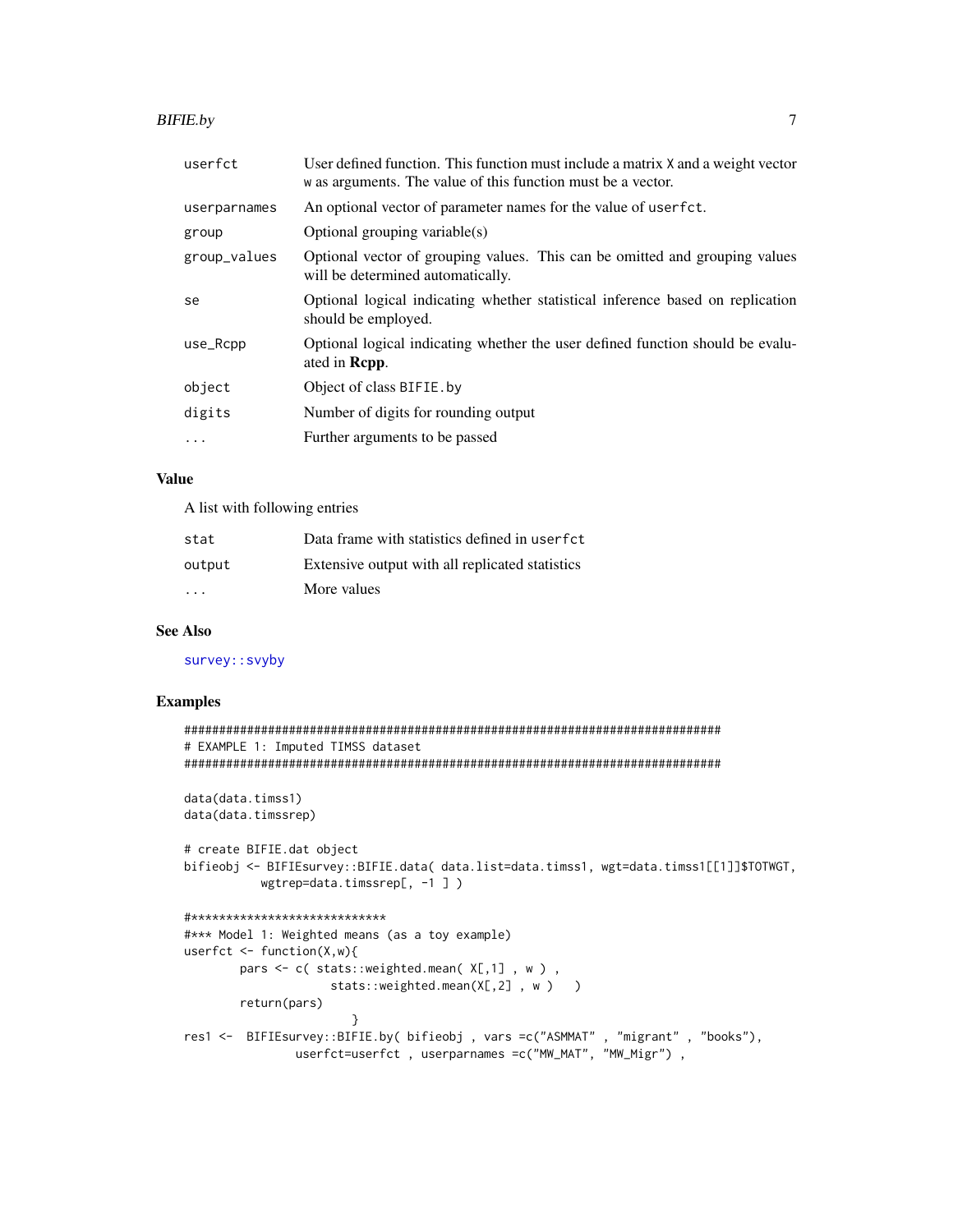```
group="female" )
summary(res1)
# evaluate function in pure R implementation using the use_Rcpp argument
res1b <- BIFIEsurvey::BIFIE.by( bifieobj , vars =c("ASMMAT" , "migrant" , "books" ) ,
                userfct=userfct , userparnames =c("MW_MAT", "MW_Migr") ,
                group="female" , use_Rcpp = FALSE )
summary(res1b)
#--- statistical inference for a derived parameter (see ?BIFIE.derivedParameters)
# define gender difference for mathematics score (divided by 100)
derived.parameters <- list(
        "gender\_diff" = ~ 0 + I( ( MW\_MAT\_female1 - MW\_MAT\_female0 ) / 100 ))
# inference derived parameter
res1d <- BIFIEsurvey::BIFIE.derivedParameters( res1 ,
                derived.parameters = derived.parameters )
summary(res1d)
## Not run:
#****************************
#**** Model 2: Robust linear model
# (1) start from scratch to formulate the user function for X and w
dat1 <- bifieobj$dat1
vars <- c("ASMMAT" , "migrant" , "books" )
X \leftarrow \text{dat1}[, \text{vars}]w <- bifieobj$wgt
library(MASS)
# ASMMAT ~ migrant + books
mod <- MASS::rlm( X[,1] ~ as.matrix(X[, -1]), weights = w)
coef(mod)
# (2) define a user function "my_rlm"
my_rlm \leftarrow function(X,w)mod <- MASS::rlm( X[, 1] \sim as.matrix ( X[, -1] ), weights = w )
    return( coef(mod) )
                }
# (3) estimate model
res2 <- BIFIEsurvey::BIFIE.by( bifieobj , vars , userfct=my_rlm ,
                group="female", group_values=0:1)
summary(res2)
# estimate model without computing standard errors
res2a <- BIFIEsurvey::BIFIE.by( bifieobj , vars , userfct=my_rlm,
                group="female" , se=FALSE)
summary(res2a)
# define a user function with formula language
my_rlm2 <- function(X,w){
    colnames(X) <- vars
   X \leftarrow as.data-frame(X)mod \le - MASS::rlm( ASMMAT \sim migrant + books, weights = w, data=X)
    return( coef(mod) )
                }
```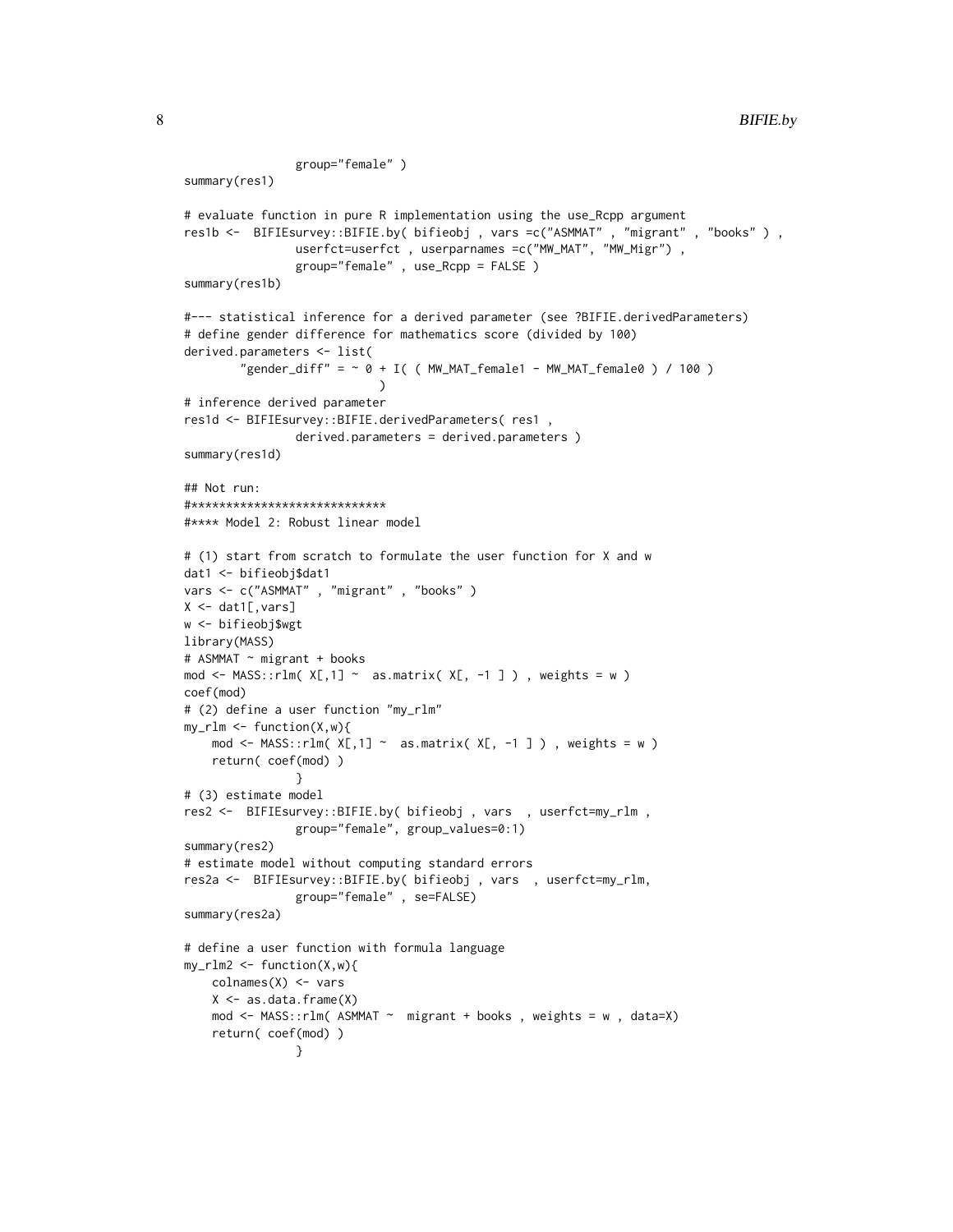# <span id="page-8-0"></span>**BIFIE.correl**

```
# estimate model
res2b <- BIFIEsurvey::BIFIE.by( bifieobj, vars, userfct=my_rlm2,
                group="female", group_values=0:1)
summary(res2b)
#****************************
#**** Model 3: Number of unique values for variables in BIFIEdata
#*** define variables for which the number of unique values should be calculated
vars <- c( "female" , "books" ,"ASMMAT" )
#*** define a user function extracting these unqiue values
userfct \leq function(X,w){
       pars <- apply(X, 2, FUN = function(vv){
                     length( unique(vv)) } )
       # Note that weights are (of course) ignored in this function
       return(pars)
                        \mathcal{E}#*** extract number of unique values
res3 <- BIFIEsurvey::BIFIE.by( bifieobj , vars = vars , userfct=userfct ,
             userparnames = paste0( vars, "_Nunique"), se =FALSE )
summarv(res3)##Statistical Inference for User Definition Function
                  parm Ncases Nweight
 ##est
     1 female_Nunique 4668 78332.99
 ##2.04668 78332.99
 ##2 books_Nunique
                                           5.04668 78332.99 4613.4
 ##3 ASMMAT_Nunique
# number of unique values in each of the five imputed datasets
res3$output$parsrepM
 ##[1,1] [2,2] [3] [3,4] [5]##[1,] 2 2 2 2
                                   \overline{2}##5<sup>5</sup>5<sup>5</sup>5<sup>5</sup>5^{\circ}5
     [2,][3,] 4617 4619 4614 4609 4608
 #### End(Not run)
```
<span id="page-8-1"></span>BIFIE.correl **Correlations and Covariances** 

#### **Description**

Computes correlations and covariances

#### **Usage**

```
BIFIE.correl(BIFIEobj, vars, group = NULL, group_values = NULL, se=TRUE)
## S3 method for class 'BIFIE.correl'
summary(object,digits=4, ...)
```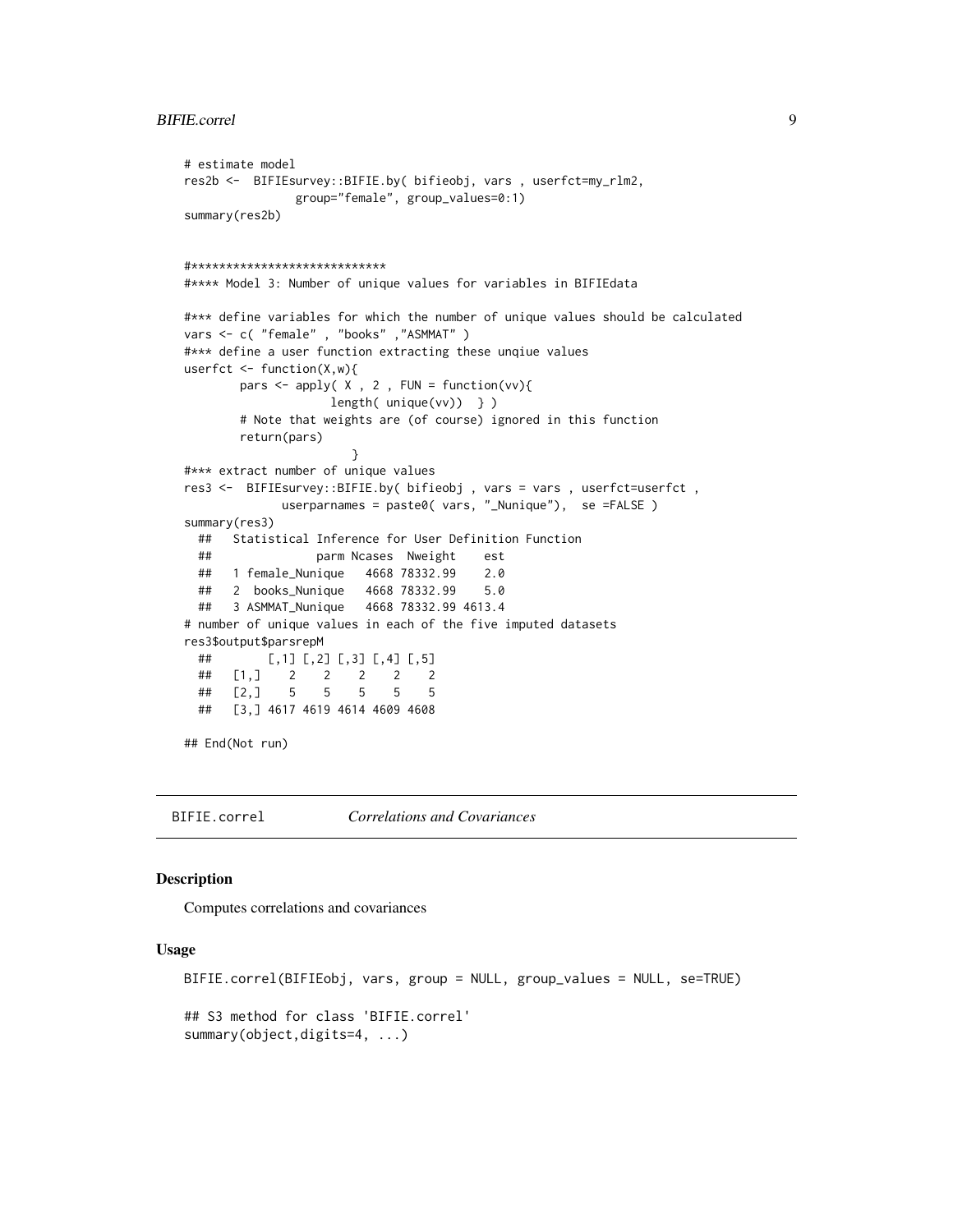```
## S3 method for class 'BIFIE.correl'
coef(object, type=NULL, ...)## S3 method for class 'BIFIE.correl'
vcov(object, type=NULL, ...)
```
# **Arguments**

| BIFIEobj     | Object of class BIFIEdata                                                                                        |
|--------------|------------------------------------------------------------------------------------------------------------------|
| vars         | Vector of variables for which statistics should be computed                                                      |
| group        | Optional grouping variable(s)                                                                                    |
| group_values | Optional vector of grouping values. This can be omitted and grouping values<br>will be determined automatically. |
| se           | Optional logical indicating whether statistical inference based on replication<br>should be employed.            |
| object       | Object of class BIFIE.correl                                                                                     |
| digits       | Number of digits for rounding output                                                                             |
| type         | If type="cov", then covariances instead of correlations are extracted.                                           |
| $\cdots$     | Further arguments to be passed                                                                                   |
|              |                                                                                                                  |

#### **Value**

A list with following entries

| stat.cor   | Data frame with correlation statistics          |
|------------|-------------------------------------------------|
| stat.cov   | Data frame with covariance statistics           |
| cor_matrix | List of estimated correlation matrices          |
| cov_matrix | List of estimated covariance matrices           |
| output     | Extensive output with all replicated statistics |
|            | More values                                     |

# **See Also**

stats::cov.wt,intsvy::timss.rho,intsvy::timss.rho.pv,Hmisc::rcorr,miceadds::ma.wtd.corNA

```
# EXAMPLE 1: Imputed TIMSS dataset
data(data.timss1)
data(data.timssrep)
# create BIFIE.dat object
bdat <- BIFIEsurvey::BIFIE.data( data.list=data.timss1, wgt= data.timss1[[1]]$TOTWGT,
      wgtrep=data.timssrep[, -1 ])
```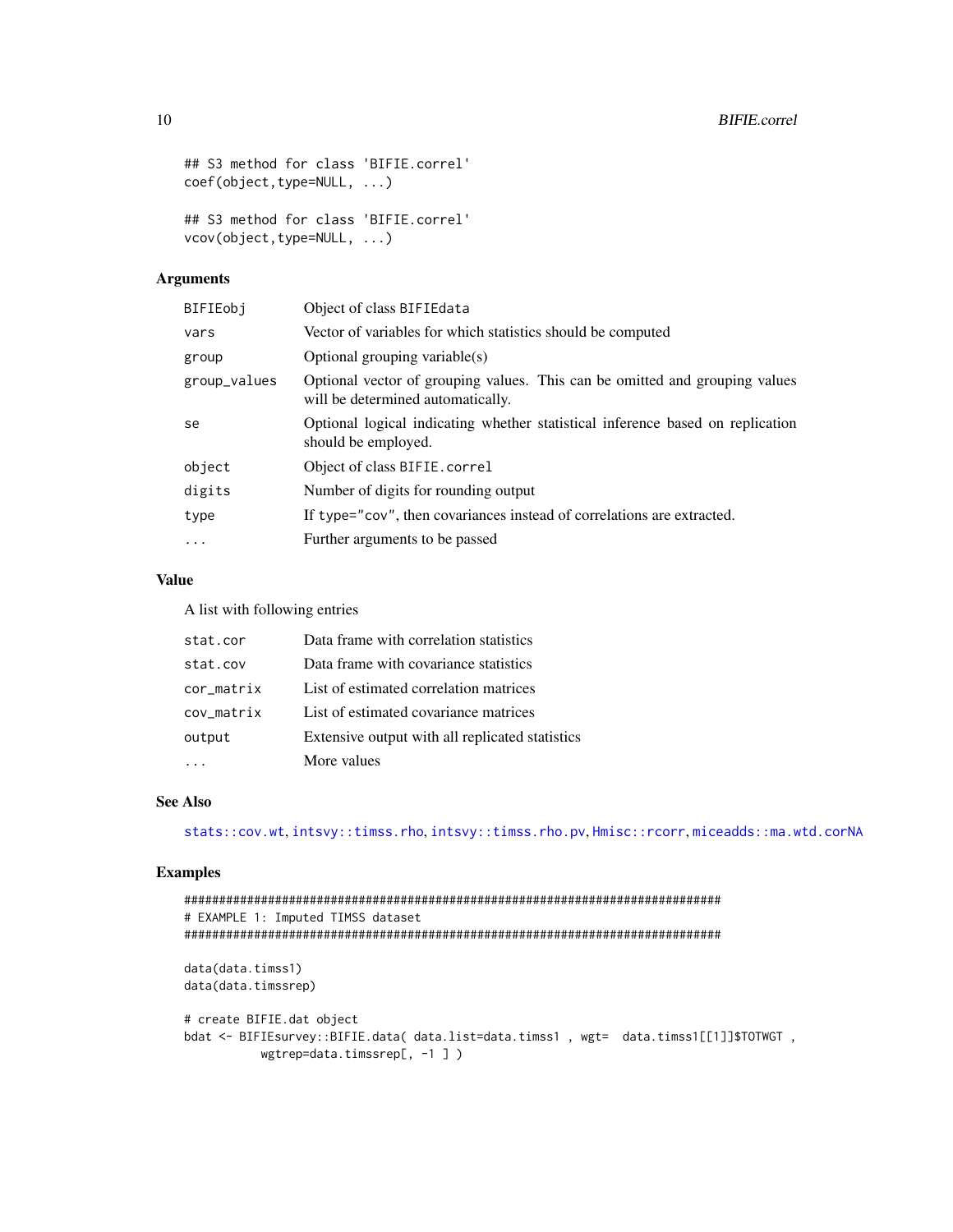```
# Correlations splitted by gender
res1 <- BIFIEsurvey::BIFIE.correl(bdat, vars=c("lang", "books", "migrant"),
             group="female" , group_values=0:1 )
summary(res1)
# Correlations splitted by gender: no statistical inference (se=FALSE)
res1a <- BIFIEsurvey::BIFIE.correl( bdat , vars=c("lang" , "books" , "migrant" ) ,
             group="female" , group_values=0:1 , se=FALSE)
summary(res1a)
```
<span id="page-10-1"></span>BIFIE.crosstab *Cross Tabulation*

#### Description

Creates cross tabulations and computes some effect sizes.

#### Usage

```
BIFIE.crosstab( BIFIEobj, vars1, vars2, vars_values1 = NULL, vars_values2 = NULL,
     group=NULL , group_values=NULL , se=TRUE )
## S3 method for class 'BIFIE.crosstab'
summary(object,digits=3,...)
## S3 method for class 'BIFIE.crosstab'
coef(object,...)
## S3 method for class 'BIFIE.crosstab'
vcov(object,...)
```
#### Arguments

| BIFIEobj     | Object of class BIFIEdata                                                                                        |
|--------------|------------------------------------------------------------------------------------------------------------------|
| vars1        | Row variable                                                                                                     |
| vars2        | Column variable                                                                                                  |
| vars_values1 | Optional vector of values of variable vars1                                                                      |
| vars_values2 | Optional vector of values of variable vars2                                                                      |
| group        | Optional grouping variable $(s)$                                                                                 |
| group_values | Optional vector of grouping values. This can be omitted and grouping values<br>will be determined automatically. |
| se           | Optional logical indicating whether statistical inference based on replication<br>should be employed.            |
| object       | Object of class BIFIE.univar                                                                                     |
| digits       | Number of digits for rounding output                                                                             |
| $\cdot$      | Further arguments to be passed                                                                                   |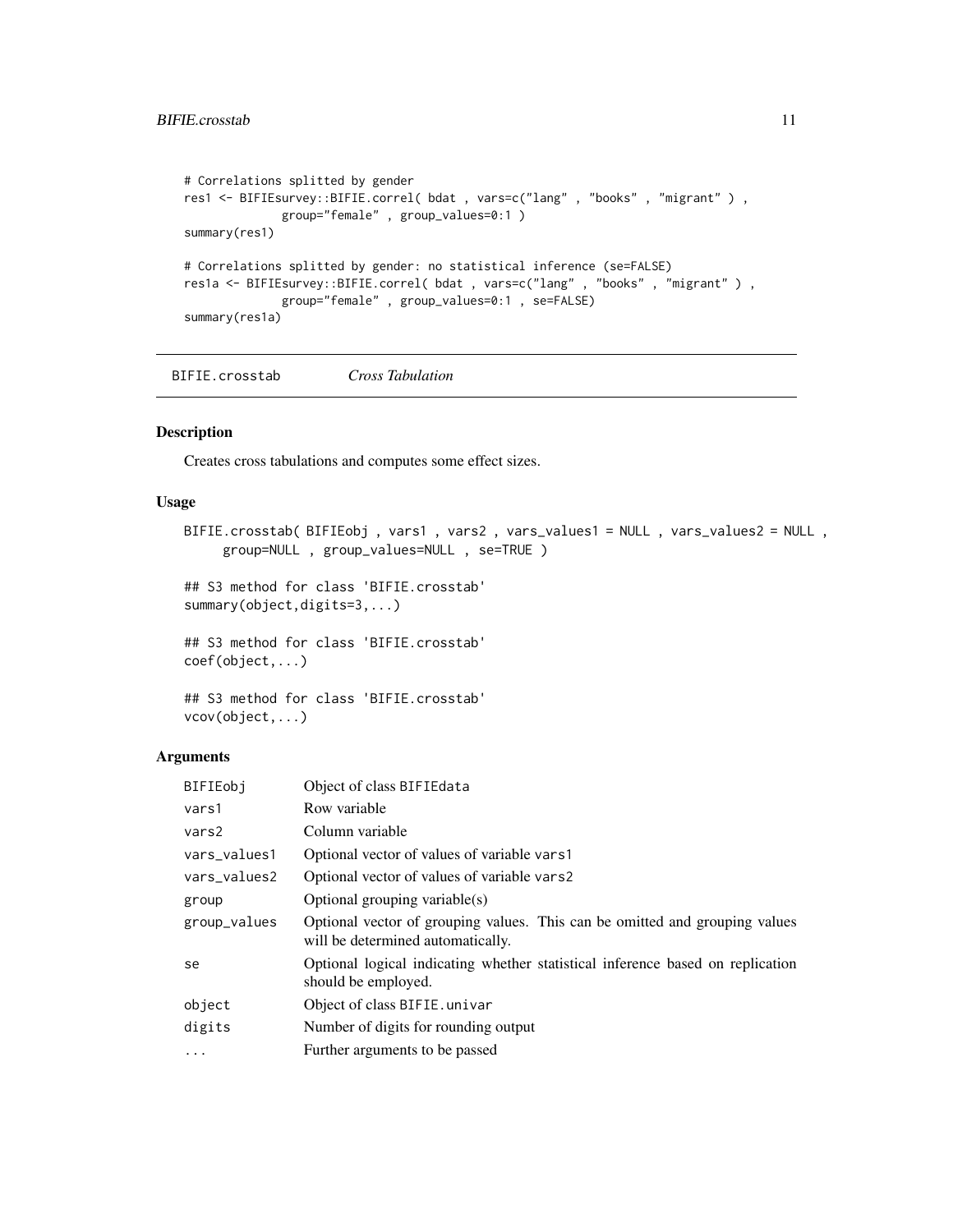# <span id="page-11-0"></span>**Value**

A list with following entries

| stat.probs | Statistics for joint and conditional probabilities                                                                          |
|------------|-----------------------------------------------------------------------------------------------------------------------------|
| stat.marg  | Statistics for marginal probabilities                                                                                       |
| stat.es    | Statistics for effect sizes w (based on $\chi^2$ ), Cramers V, Goodman's gamma, the<br>PRE lambda measure and Kruskals tau. |
| chisg.test | Table with chi square statistics (ignoring weights and sampling scheme)                                                     |
| output     | Extensive output with all replicated statistics                                                                             |
| .          | More values                                                                                                                 |

#### **See Also**

survey::svytable, Hmisc::wtd.table

# **Examples**

```
# EXAMPLE 1: Imputed TIMSS dataset
data(data.timss1)
data(data.timssrep)
# create BIFIE.dat object
bifieobj <- BIFIEsurvey::BIFIE.data(data.list=data.timss1, wgt=data.timss1[[1]]$TOTWGT,
       wgtrep=data.timssrep[, -1 ])
#--- Model 1: cross tabulation
res1 <- BIFIEsurvey::BIFIE.crosstab( bifieobj, vars1="migrant",
          vars2 = "books", group="female")
summary(res1)
```
<span id="page-11-1"></span>BIFIE.data

```
Creates an Object of Class BIFIEdata
```
#### **Description**

This function creates an object of class BIFIEdata. Finite sampling correction of statistical inferences can be conducted by specifying appropriate input in the fayfac argument.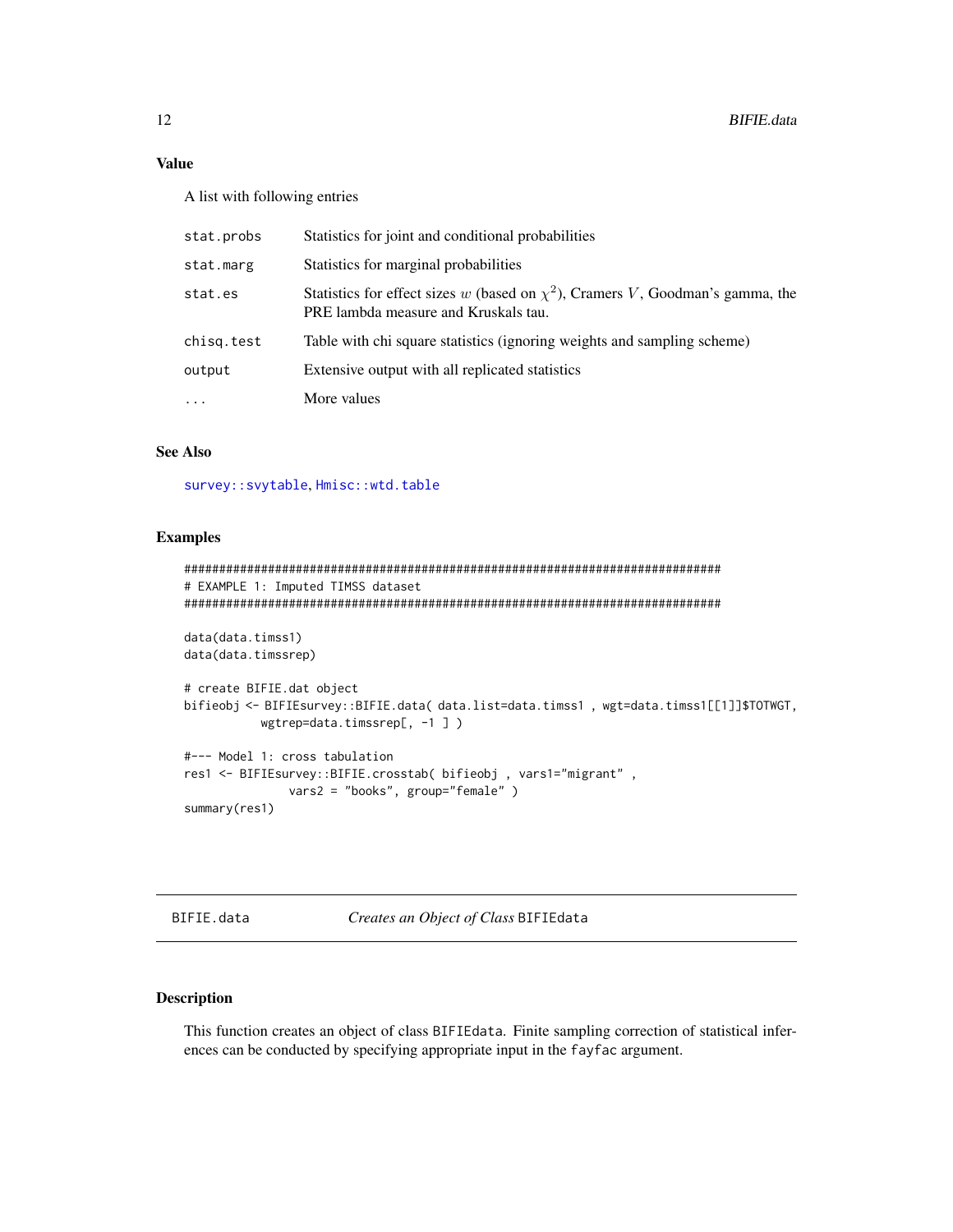#### <span id="page-12-0"></span>BIFIE.data 13

# Usage

```
BIFIE.data(data.list, wgt = NULL, wgtrep = NULL , fayfac = 1, pv_vars = NULL,
     pvpre = NULL, cdata=FALSE, NMI=FALSE)
```

```
## S3 method for class 'BIFIEdata'
summary(object,...)
```

```
## S3 method for class 'BIFIEdata'
print(x,...)
```
# Arguments

| data.list | List of multiply imputed datasets. Can be also a list of list of imputed datasets<br>in case of nested multiple imputation. Then, the argument NMI=TRUE must be<br>specified. |
|-----------|-------------------------------------------------------------------------------------------------------------------------------------------------------------------------------|
| wgt       | A string indicating the label of case weight or a vector containing all case<br>weights.                                                                                      |
| wgtrep    | Optional vector of replicate weights                                                                                                                                          |
| fayfac    | Fay factor for calculating standard errors, a numeric value. If finite sampling<br>correction is requested, an appropriate vector input can be used (see Example<br>3).       |
| pv_vars   | Optional vector for names of plausible values, see BIFIE.data.jack.                                                                                                           |
| pvpre     | Optional vector for prefixes of plausible values, see BIFIE.data.jack.                                                                                                        |
| cdata     | An optional logical indicating whether the BIFIEdata object should be com-<br>pactly saved. The default is FALSE.                                                             |
| NMI       | Optional logical indicating whether data. List is obtained by nested multiple<br>imputation.                                                                                  |
| object    | Object of class BIFIEdata                                                                                                                                                     |
| X         | Object of class BIFIEdata                                                                                                                                                     |
| $\cdots$  | Further arguments to be passed                                                                                                                                                |

# Value

An object of class BIFIEdata saved in a non-compact or compact way, see value cdata. The following entries are included in the list:

| datalistM | Stacked list of imputed datasets (if cdata=FALSE) |
|-----------|---------------------------------------------------|
| wgt       | Vector with case weights                          |
| wgtrep    | Matrix with replicate weights                     |
| Nimp      | Number of imputed datasets                        |
| Ν         | Number of observations in a dataset               |
| dat1      | Last imputed dataset                              |
| varnames  | Vector with variable names                        |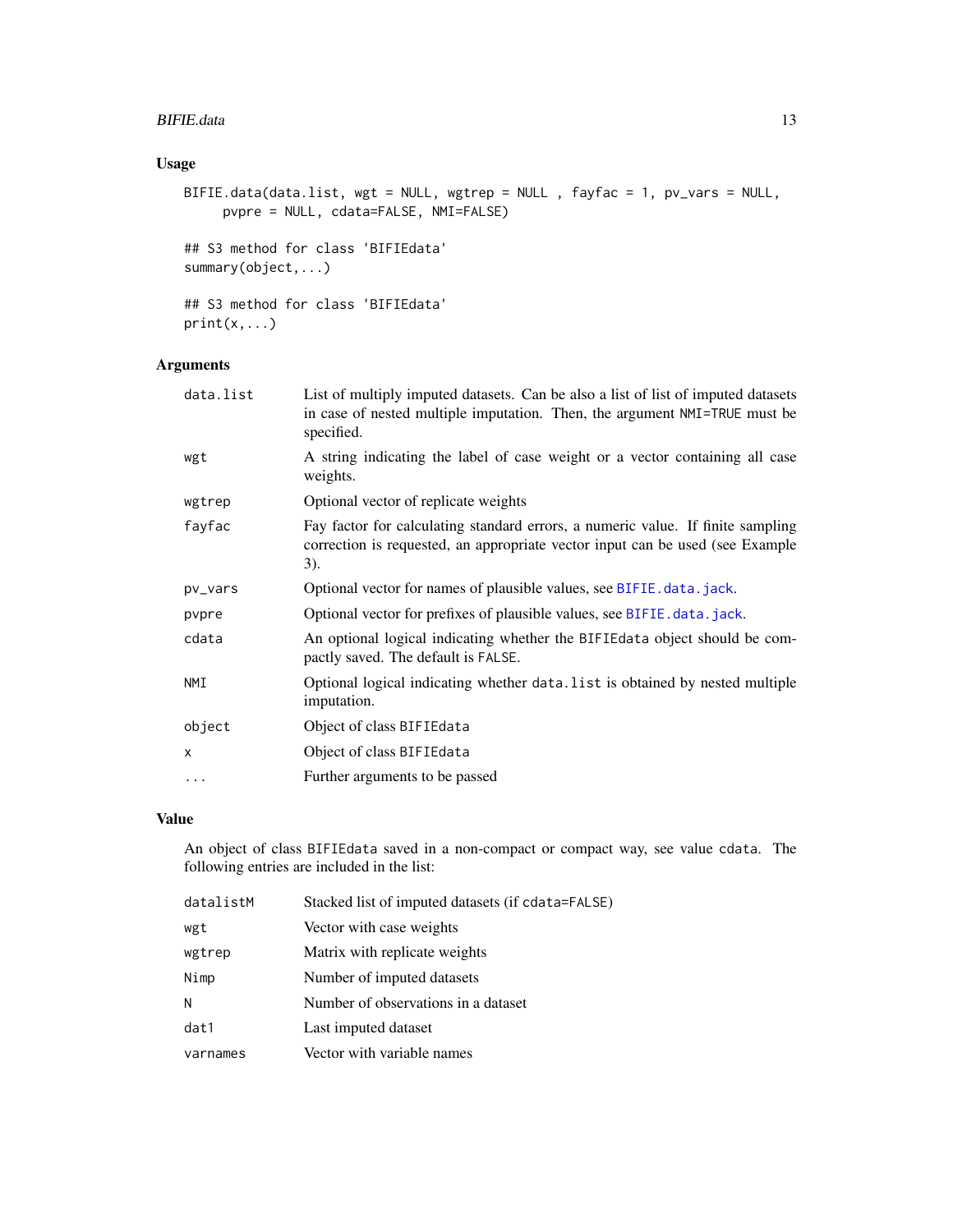<span id="page-13-0"></span>

| fayfac            | Fay factor.                                                                                                                     |
|-------------------|---------------------------------------------------------------------------------------------------------------------------------|
| RR.               | Number of replicate weights                                                                                                     |
| NMI               | Logical indicating whether the dataset is nested multiply imputed.                                                              |
| cdata             | Logical indicating whether the BIFIE data object is in compact format (cdata=TRUE)<br>or in a non-compact format (cdata=FALSE). |
| Nvars             | Number of variables                                                                                                             |
| variables         | Data frame including some informations about variables. All transformations<br>are saved in the column source.                  |
| datalistM_ind     | Data frame with response indicators (if cdata=TRUE)                                                                             |
| datalistM_imputed |                                                                                                                                 |
|                   | Data frame with imputed values (if cdata=TRUE)                                                                                  |

# **See Also**

See BIFIE.data.transform for data transformations on BIFIEdata objects.

For saving and loading BIFIEdata objects see save. BIFIEdata.

For converting PIRLS/TIMSS or PISA datasets into BIFIEdata objects see BIFIE. data. jack.

See the BIFIEdata2svrepdesign function for converting BIFIEdata objects to objects used in the survey package.

```
# EXAMPLE 1: Create BIFIEdata object with multiply-imputed TIMSS data
data(data.timss1)
data(data.timssrep)
bdat <- BIFIEsurvey::BIFIE.data( data.list=data.timss1, wgt= data.timss1[[1]]$TOTWGT,
        wgtrep=data.timssrep[, -1])
summary(bdat)
# create BIFIEdata object in a compact way
bdat2 <- BIFIEsurvey::BIFIE.data( data.list=data.timss1, wgt= data.timss1[[1]]$TOTWGT,
        wgtrep=data.timssrep[, -1 ], cdata=TRUE)
summary(bdat2)
## Not run:
# EXAMPLE 2: Create BIFIEdata object with one dataset
data(data.timss2)
# use first dataset with missing data from data.timss2
bdat <- BIFIEsurvey::BIFIE.data( data.list=data.timss2[[1]], wgt=data.timss2[[1]]$TOTWGT)
## End(Not run)
```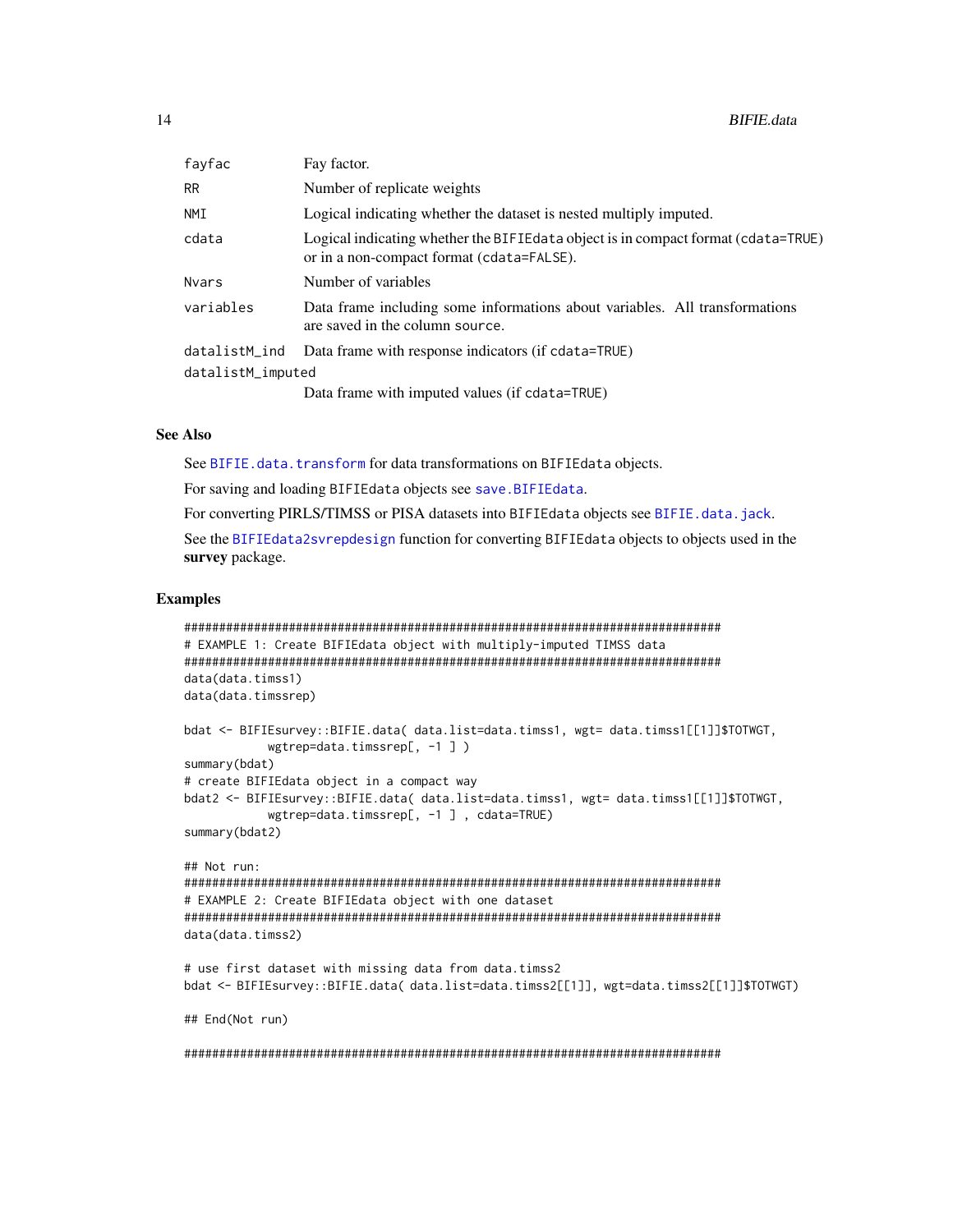#### BIFIE.data 15

```
# EXAMPLE 3: BIFIEdata objects with finite sampling correction
#############################################################################
data(data.timss1)
data(data.timssrep)
#-----
# BIFIEdata object without finite sampling correction
bdat1 <- BIFIEsurvey::BIFIE.data( data.list=data.timss1, wgt= data.timss1[[1]]$TOTWGT,
            wgtrep=data.timssrep[, -1 ] )
summary(bdat1)
#-----
# generate BIFIEdata object with finite sampling correction by adjusting
# the "fayfac" factor
bdat2 <- bdat1
#-- modify "fayfac" constant
fayfac0 <- bdat1$fayfac
# set fayfac = .75 for the first 50 replication zones (25% of students in the
# population were sampled) and fayfac = .20 for replication zones 51-75
# (meaning that 80% of students were sampled)
fayfac <- rep( fayfac0 , bdat1$RR )
fayfac[1:50] <- fayfac0 * .75fayfac[51:75] <- fayfac0 * .20# include this modified "fayfac" factor in bdat2
bdat2$fayfac <- fayfac
summary(bdat2)
summary(bdat1)
#---- compare some univariate statistics
# no finite sampling correction
res1 <- BIFIEsurvey::BIFIE.univar( bdat1 , vars="ASMMAT")
summary(res1)
# finite sampling correction
res2 <- BIFIEsurvey::BIFIE.univar( bdat2 , vars="ASMMAT")
summary(res2)
## Not run:
#############################################################################
# EXAMPLE 4: Create BIFIEdata object with nested multiply imputed dataset
#############################################################################
data(data.timss4)
data(data.timssrep)
# nested imputed dataset, save it in compact format
bdat <- BIFIEsurvey::BIFIE.data( data.list=data.timss4 ,
            wgt= data.timss4[[1]][[1]]$TOTWGT, wgtrep=data.timssrep[, -1 ],
            NMI=TRUE , cdata=TRUE )
summary(bdat)
## End(Not run)
```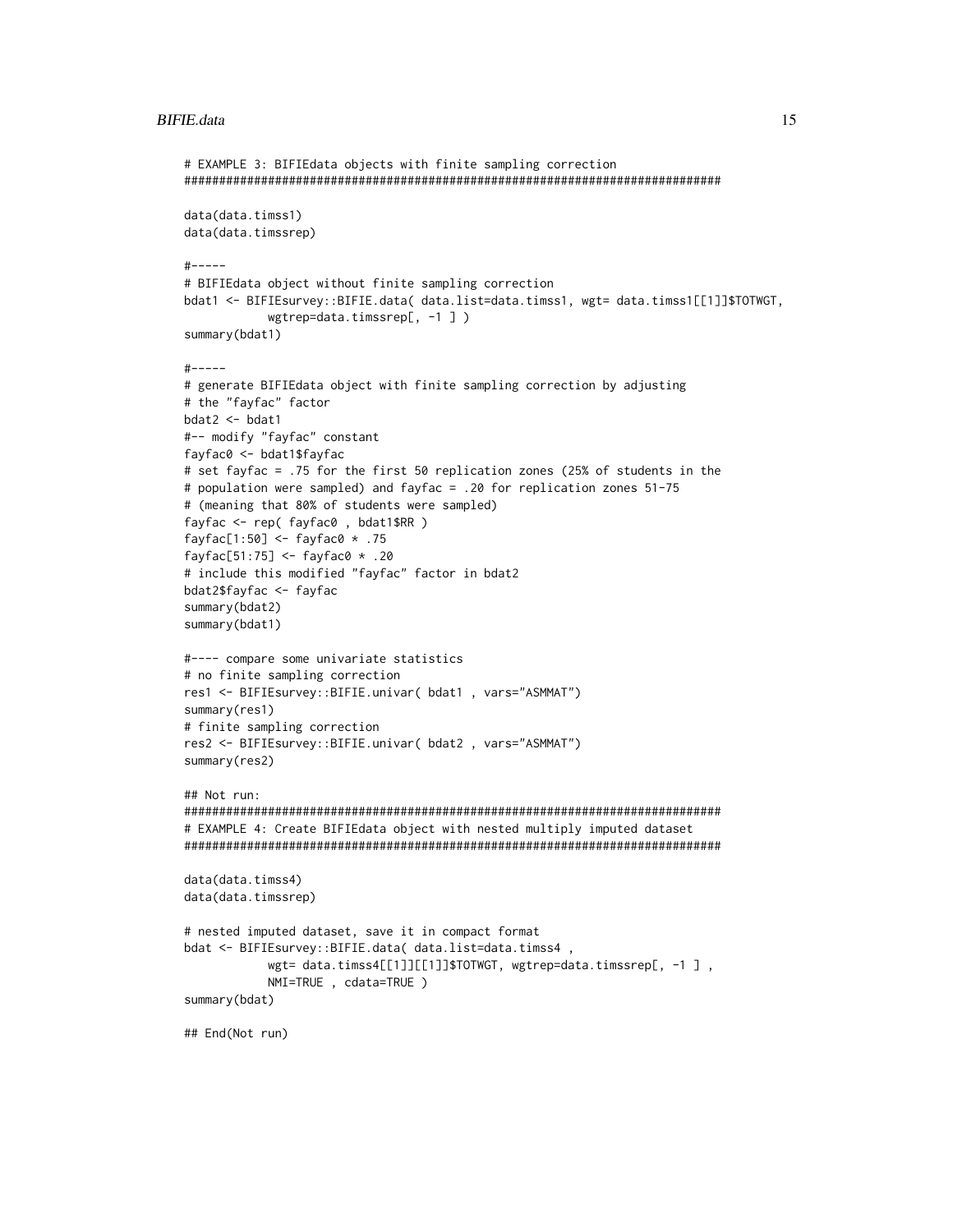<span id="page-15-1"></span><span id="page-15-0"></span>

# Description

Creates a BIFIE.data object based on bootstrap designs. The sampling is done assuming independence of cases.

# Usage

```
BIFIE.data.boot( data , wgt=NULL , pv_vars = NULL ,
     Nboot = 500 , seed = .Random.seed , cdata=FALSE)
```
#### Arguments

| data    | Data frame: Can be a single or a list of multiply imputed datasets                                                 |
|---------|--------------------------------------------------------------------------------------------------------------------|
| wgt     | A string indicating the label of case weight.                                                                      |
| pv_vars | An optional vector of plausible values which define multiply imputed datasets.                                     |
| Nboot   | Number of bootstrap samples for usage.                                                                             |
| seed    | Simulation seed.                                                                                                   |
| cdata   | An optional logical indicating whether the BIFIE data object should be com-<br>pactly saved. The default is FALSE. |

# Value

Object of class BIFIEdata

#### See Also

[BIFIE.data](#page-11-1), [BIFIE.data.jack](#page-16-1)

#### Examples

```
## Not run:
#############################################################################
# EXAMPLE 1: Bootstrap TIMSS data set
#############################################################################
data(data.timss1)
```

```
# bootstrap samples using weights
bifieobj1 <- BIFIEsurvey::BIFIE.data.boot( data.timss1 , wgt="TOTWGT" )
summary(bifieobj1)
```

```
# bootstrap samples without weights
bifieobj2 <- BIFIEsurvey::BIFIE.data.boot( data.timss1 )
summary(bifieobj2)
```
## End(Not run)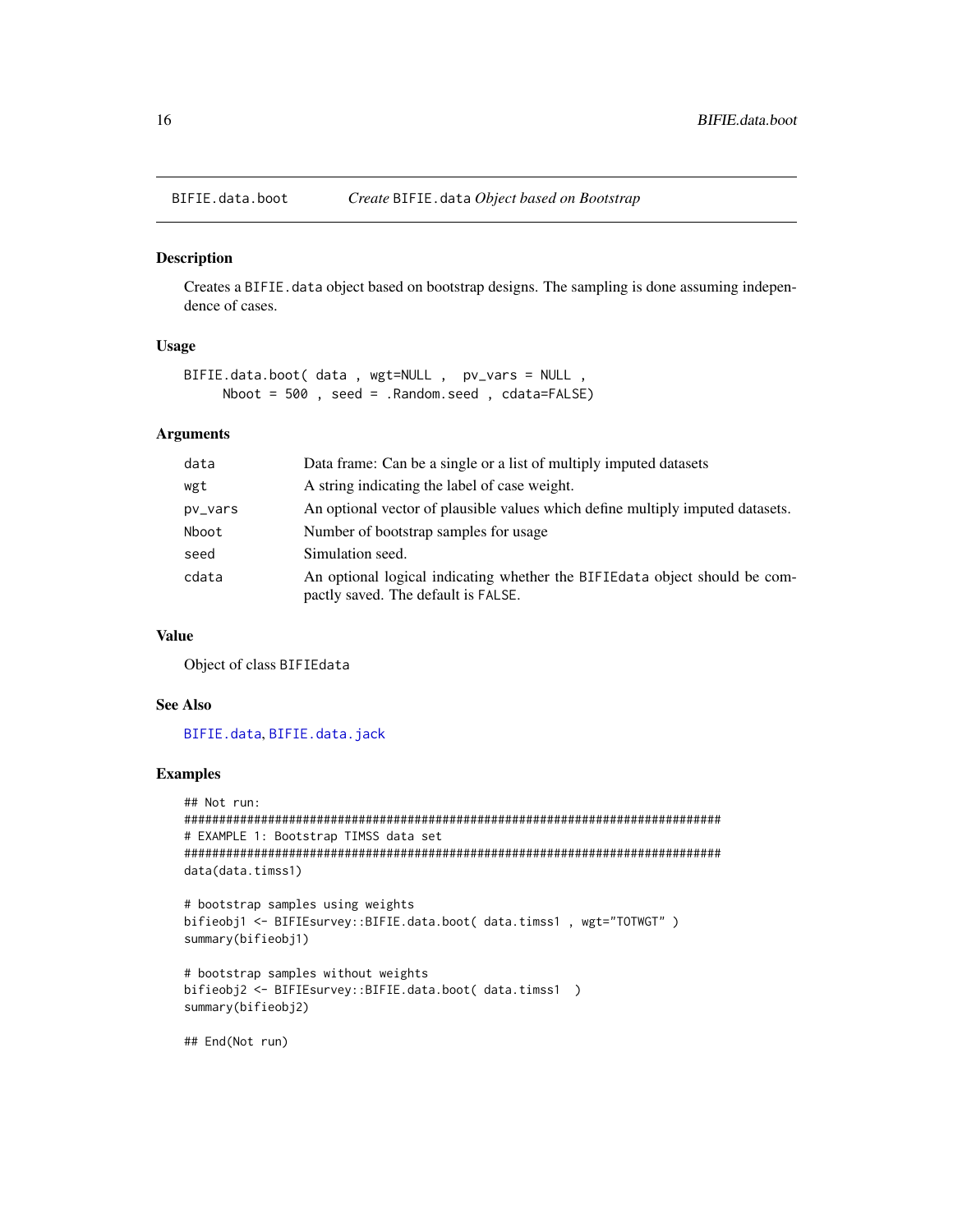<span id="page-16-1"></span><span id="page-16-0"></span>BIFIE.data.jack *Create* BIFIE.data *Object with Jackknife Zones*

# Description

Creates a BIFIE.data object for designs with jackknife zones, especially for TIMSS/PIRLS and PISA studies.

# Usage

```
BIFIE.data.jack(data, wgt = NULL, jktype = "JK_TIMSS", pv_vars = NULL,
     jkzone = NULL, jkrep = NULL, jkfac = NULL, fayfac = NULL ,
    wgtrep = "W_FSTR", pvpre = paste0("PV",1:5), ngr=100,
     seed = .Random.seed , cdata=FALSE)
```
# Arguments

| data    | Data frame: Can be a single or a list of multiply-imputed datasets                                                                                                                                                                                                                                                                                                                                                                                                                                   |  |
|---------|------------------------------------------------------------------------------------------------------------------------------------------------------------------------------------------------------------------------------------------------------------------------------------------------------------------------------------------------------------------------------------------------------------------------------------------------------------------------------------------------------|--|
| wgt     | A string indicating the label of case weight. In case of jktype="JK_TIMSS" the<br>weight is specified as wgt="TOTWGT" as the default.                                                                                                                                                                                                                                                                                                                                                                |  |
| pv_vars | An optional vector of plausible values which define multiply-imputed datasets.                                                                                                                                                                                                                                                                                                                                                                                                                       |  |
| jktype  | Type of jackknife procedure for creating the BIFIE. data object. jktype="JK_TIMSS"<br>refers to TIMSS/PIRLS datasets up to 2011 data, jktype="JK_TIMSS2" refers<br>to TIMSS/PIRLS datasets starting from 2015 data. The type "JK_GROUP" cre-<br>ates jackknife weights based on a user defined grouping, the type "JK_RANDOM"<br>creates random groups. The number of random groups can be defined in ngr.<br>The argument type="RW_PISA" converts PISA datasets into objects of class<br>BIFIEdata. |  |
| jkzone  | Jackknife zones. If jktype="JK_TIMSS", then jkzone="JKZONE".                                                                                                                                                                                                                                                                                                                                                                                                                                         |  |
| jkrep   | Jackknife replicate factors. If jktype="JK_TIMSS", then jkrep="JKREP".                                                                                                                                                                                                                                                                                                                                                                                                                               |  |
| jkfac   | Factor for multiplying jackknife replicate weights. If jktype="JK_TIMSS", then<br>jkfac=2.                                                                                                                                                                                                                                                                                                                                                                                                           |  |
| fayfac  | Fay factor for statistical inference. The default is set to NULL.                                                                                                                                                                                                                                                                                                                                                                                                                                    |  |
| wgtrep  | Variables in the dataset which refer to the replicate weights. In case of cdata=TRUE,<br>the replicate weights are deleted from datalistM.                                                                                                                                                                                                                                                                                                                                                           |  |
| pvpre   | Only applicable for jktype="RW_PISA". The vector contains the prefixes of the<br>variables containing plausible values.                                                                                                                                                                                                                                                                                                                                                                              |  |
| ngr     | Number of randomly created groups in "JK_RANDOM".                                                                                                                                                                                                                                                                                                                                                                                                                                                    |  |
| seed    | The simulation seed if "JK_RANDOM" is chosen. If seed=NULL, then the grouping<br>is done according the order in the dataset.                                                                                                                                                                                                                                                                                                                                                                         |  |
| cdata   | An optional logical indicating whether the BIFIEdata object should be com-<br>pactly saved. The default is FALSE.                                                                                                                                                                                                                                                                                                                                                                                    |  |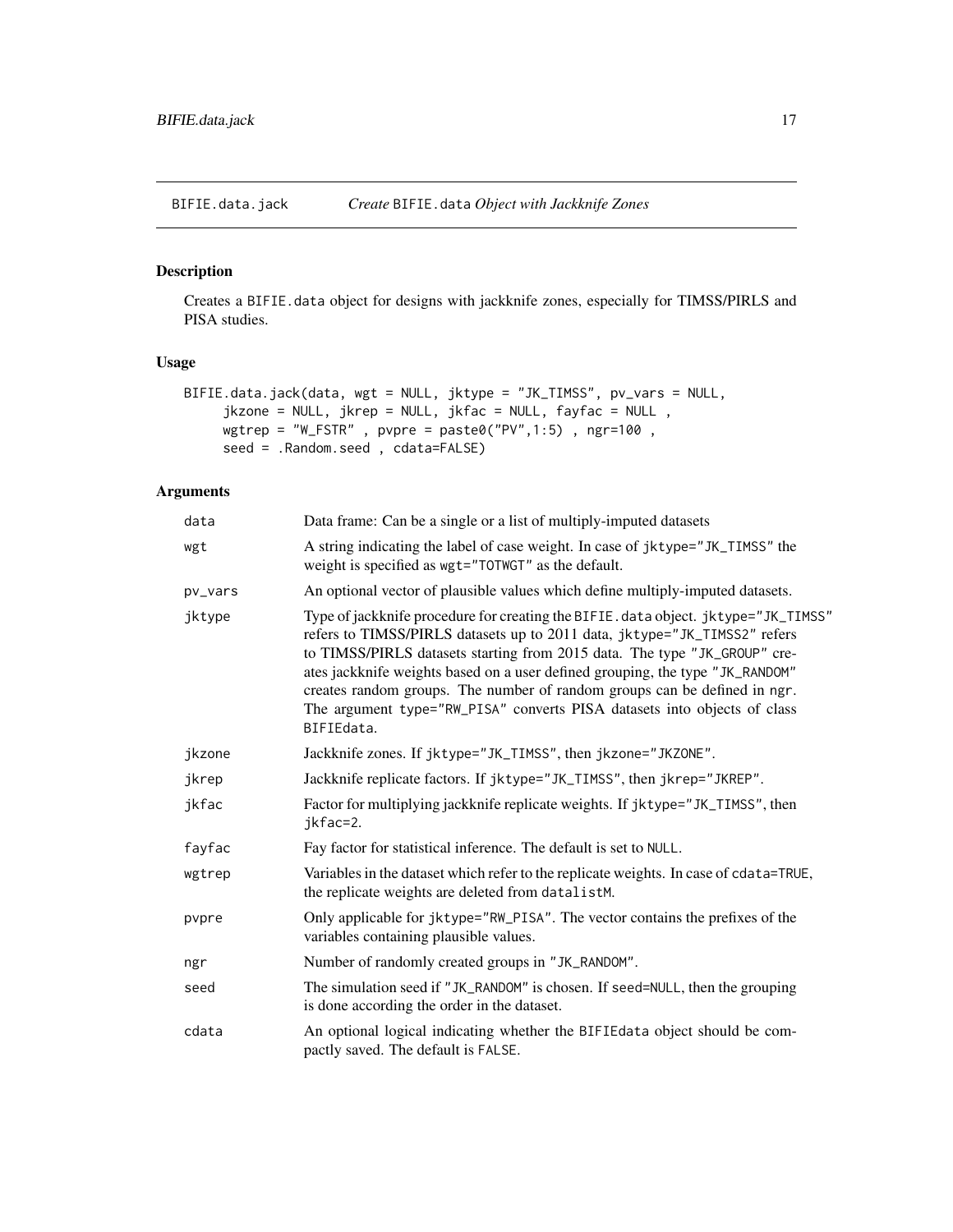#### <span id="page-17-0"></span>**Value**

Object of class BIFIEdata

#### **See Also**

BIFIE.data, BIFIE.data.boot

```
# EXAMPLE 1: Convert TIMSS dataset to BIFIE.data object
data(data.timss3)
# define plausible values
pv_vars <- c("ASMMAT", "ASSSCI")
# create BIFIE.data objects -> 5 imputed datasets
bdat1 <- BIFIEsurvey::BIFIE.data.jack( data=data.timss3 , pv_vars = pv_vars ,
          jktype="JK_TIMSS")
summary(bdat1)
# create BIFIE.data objects -> all PVs are included in one dataset
bdat2 <- BIFIEsurvey::BIFIE.data.jack( data=data.timss3 , jktype="JK_TIMSS" )
summary(bdat2)
# EXAMPLE 2: Creation of Jackknife zones and replicate weights for data.test1
data(data.test1)
# create jackknife zones based on random group creation
bdat1 <- BIFIEsurvey::BIFIE.data.jack( data = data.test1, jktype="JK_RANDOM",
                ngr = 50)
summary(bdat1)
stat1 <- BIFIEsurvey::BIFIE.univar(bdat1, vars ="math", group="stratum")
summary(stat1)
# random creation of groups and inclusion of weights
bdat2 <- BIFIEsurvey::BIFIE.data.jack( data = data.test1, jktype="JK_RANDOM",
            ngr = 75, seed=987, wgt="wgtstud")
summary(bdat2)
stat2 <- BIFIEsurvey::BIFIE.univar(bdat2, vars ="math", group="stratum")
summary(stat2)
# using idclass as jackknife zones
bdat3 <- BIFIEsurvey::BIFIE.data.jack( data = data.test1, jktype="JK_GROUP",
            jkzone="idclass", wgt="wgtstud")
summary(bdat3)
stat3 <- BIFIEsurvey::BIFIE.univar( bdat3, vars ="math", group="stratum")
summary(stat3)
```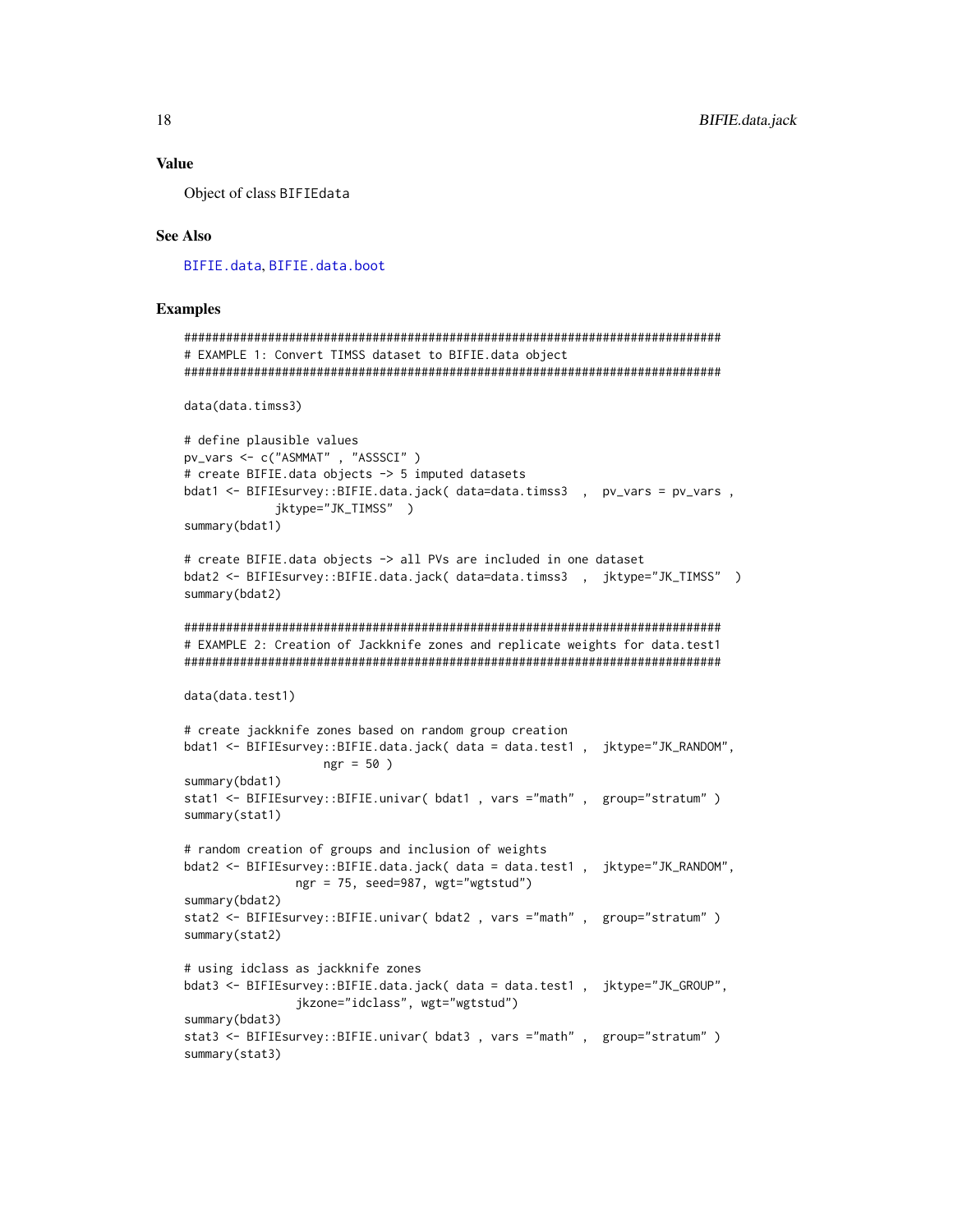```
# create BIFIEdata object with a list of imputed datasets
dataList <- list( data.test1, data.test1, data.test1)
bdat4 <- BIFIEsurvey::BIFIE.data.jack( data = dataList, jktype="JK_GROUP",
            jkzone="idclass", wgt="wgtstud")
summary(bdat4)
## Not run:
# EXAMPLE 3: Converting a PISA dataset into a BIFIEdata object
data(data.pisaNLD)
# BIFIEdata with cdata=FALSE
bifieobj <- BIFIEsurvey::BIFIE.data.jack( data.pisaNLD, jktype="RW_PISA", cdata=FALSE)
summary(bifieobj)
# BIFIEdata with cdata=TRUE
bifieobj1 <- BIFIEsurvey::BIFIE.data.jack( data.pisaNLD, jktype="RW_PISA", cdata=TRUE)
summary(bifieobj1)
```
## End(Not run)

<span id="page-18-1"></span>BIFIE.data.transform Data Transformation for BIFIEdata Objects

# **Description**

Computes a data transformation for BIFIEdata objects.

# **Usage**

```
BIFIE.data.transform(bifieobj, transform.formula, varnames.new=NULL)
```
#### **Arguments**

| bifieobi          | Object of class BIFIEdata                          |
|-------------------|----------------------------------------------------|
| transform.formula |                                                    |
|                   | R formula object for data transformation.          |
| varnames.new      | Optional vector of names for new defined variables |

#### **Value**

An object of class BIFIEdata. Additional values are

varnames.added Added variables in data transformation varsindex.added Indices of added variables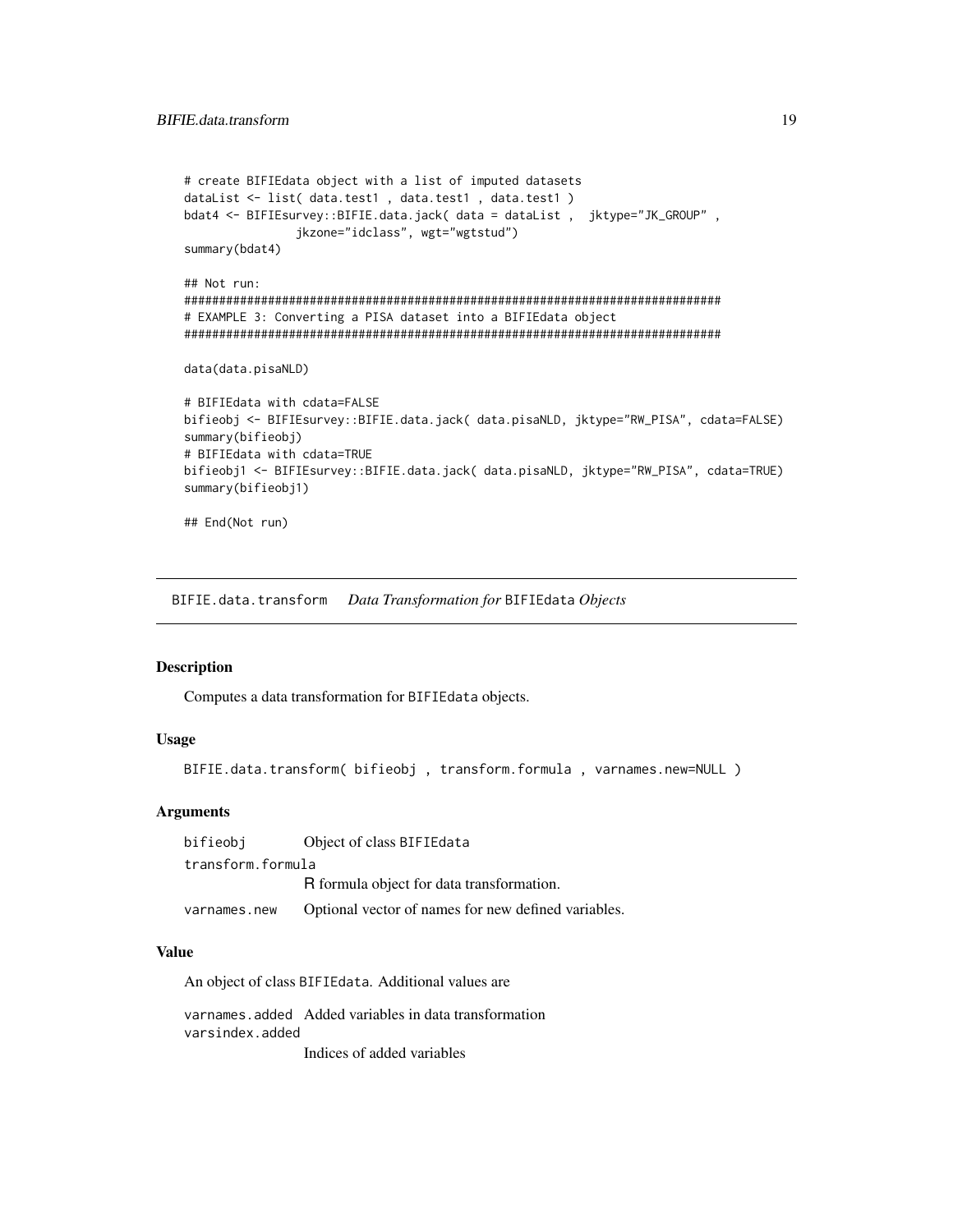#### **Examples**

```
library(miceadds)
```

```
# EXAMPLE 1: Data transformations for TIMSS data
data(data.timss2)
data(data.timssrep)
# create BIFIEdata object
bifieobj1 <- BIFIEsurvey::BIFIE.data( data.timss2 , wgt=data.timss2[[1]]$TOTWGT,
           wgtrep=data.timssrep[, -1])
# create BIFIEdata object in compact way (cdata=TRUE)
bifieobj2 <- BIFIEsurvey::BIFIE.data( data.timss2, wgt=data.timss2[[1]]$TOTWGT,
           wgtrep=data.timssrep[,-1], cdata=TRUE)
#****************************
#*** Transformation 1: Squared and cubic book variable
transform.formula <- \sim 0 + I( books^2 ) + I( books^3 )
# as.character(transform.formula)
bifieobj <- BIFIEsurvey::BIFIE.data.transform( bifieobj1,
                transform.formula=transform.formula)
bifieobj$variables
# rename added variables
bifieobj$varnames[ bifieobj$varsindex.added ] <- c("books_sq", "books_cub")
# check descriptive statistics
res1 <- BIFIEsurvey::BIFIE.univar( bifieobj, vars = c("books_sq", "books_cub"))
summary(res1)
## Not run:
#*****************************
#*** Transformation 2: Create dummy variables for variable book
transform.formula \leq -\infty + as.factor(books)
bifieobj <- BIFIEsurvey::BIFIE.data.transform( bifieobj,
                  transform.formula=transform.formula)
##Included 5 variables: as.factor(books)1 as.factor(books)2 as.factor(books)3
##as.factor(books)4 as.factor(books)5
bifieobj$varnames[ bifieobj$varsindex.added ] <- paste0("books_D", 1:5)
#****************************
#*** Transformation 3: Discretized mathematics score
hi3a <- BIFIEsurvey::BIFIE.hist( bifieobj, vars = "ASMMAT" )
plot(hi3a)
transform.formula <- \sim 0 + I( as.numeric(cut( ASMMAT, breaks=seq(200,800,100))))
bifieobj <- BIFIEsurvey::BIFIE.data.transform( bifieobj,
               transform.formula=transform.formula, varnames.new = "ASMMAT_discret")
hi3b <- BIFIEsurvey::BIFIE.hist( bifieobj, vars = "ASMMAT_discret", breaks = 1:7)
plot(hi3b)
# check frequencies
fr3b <- BIFIEsurvey::BIFIE.freq( bifieobj, vars = "ASMMAT_discret", se=FALSE)
summary(fr3b)
```
20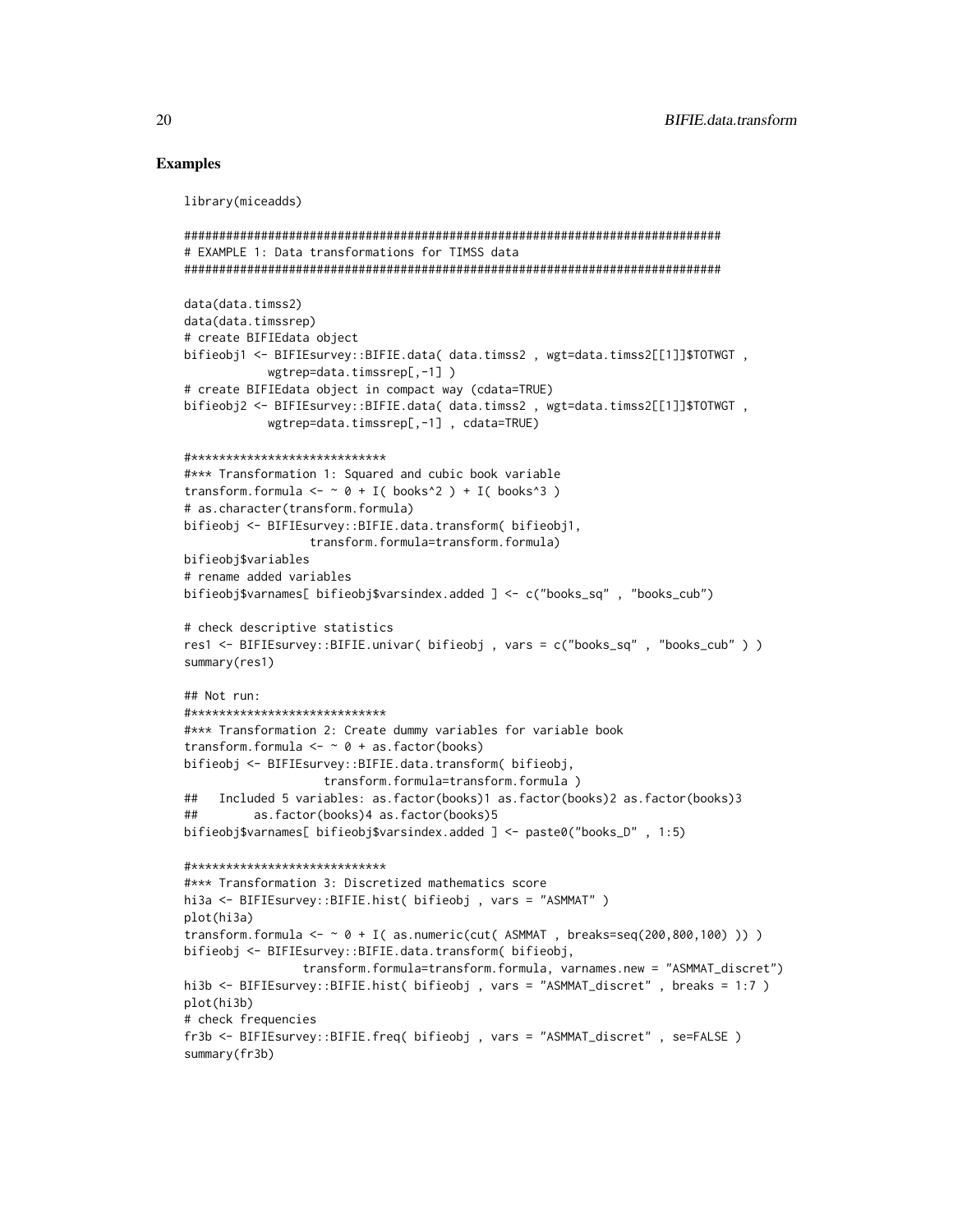```
#****************************
#*** Transformation 4: include standardization variables for book variable
# start with testing the transformation function on a single dataset
dat1 <- bifieobj$dat1
stats::weighted.mean( dat1[,"books"] , dat1[,"TOTWGT"] , na.rm=TRUE)
sqrt( Hmisc::wtd.var( dat1[,"books"] , dat1[,"TOTWGT"] , na.rm=TRUE) )
# z standardization
transform.formula <- \sim 0 + I( ( books - weighted.mean( books, TOTWGT, na.rm=TRUE) )/
                                sqrt( Hmisc::wtd.var( books, TOTWGT, na.rm=TRUE) ))
bifieobj <- BIFIEsurvey::BIFIE.data.transform( bifieobj ,
               transform.formula =transform.formula, varnames.new = "z_books" )
# standardize variable books with M=500 and SD=100
transform.formula \leftarrow \sim 0 + I(
        500 + 100*( books - stats::weighted.mean( books, w=TOTWGT, na.rm=TRUE) ) /
              sqrt( Hmisc::wtd.var( books, weights=TOTWGT, na.rm=TRUE) ) )
bifieobj <- BIFIEsurvey::BIFIE.data.transform( bifieobj ,
            transform.formula =transform.formula, varnames.new = "z500_books" )
# standardize variable books with respect to M and SD of ALL imputed datasets
res <- BIFIEsurvey::BIFIE.univar( bifieobj , vars = "books" )
summary(res)
## var Nweight Ncases M M_SE M_fmi M_VarMI M_VarRep SD SD_SE SD_fmi
## 1 books 76588.72  4554  2.945  0.04  0  0.002  1.146  0.015
M <- round(res$output$mean1,5)
SD <- round(res$output$sd1,5)
transform.formula <- paste0( " \sim 0 + I( ( books - " , M , " ) / " , SD , ")" )
## > transform.formula
## [1] " ~ 0 + I( ( books - 2.94496 ) / 1.14609)"
bifieobj <- BIFIEsurvey::BIFIE.data.transform( bifieobj,
                 transform.formula = stats::as.formula(transform.formula),
                 varnames.new = "zall_books" )
# check statistics
res4 <- BIFIEsurvey::BIFIE.univar( bifieobj ,
              vars = c("z_books" , "z500_books", "zall_books") )
summary(res4)
#****************************
#*** Transformation 5: include rank transformation for variable ASMMAT
# calculate percentage ranks using wtd.rank function from Hmisc package
dat1 <- bifieobj$dat1
100 * Hmisc::wtd.rank( dat1[,"ASMMAT"] , w=dat1[,"TOTWGT"] ) / sum( dat1[,"TOTWGT"] )
# define an auxiliary function for calculating percentage ranks
wtd.percrank \leq function( x , w ){
    100 * Hmisc::wtd.rank( x , w , na.rm=TRUE ) / sum( w , na.rm=TRUE )
}
wtd.percrank( dat1[,"ASMMAT"] , dat1[,"TOTWGT"] )
# define transformation formula
transform.formula <- ~ 0 + I( wtd.percrank( ASMMAT , TOTWGT ) )
# add ranks to BIFIEdata object
```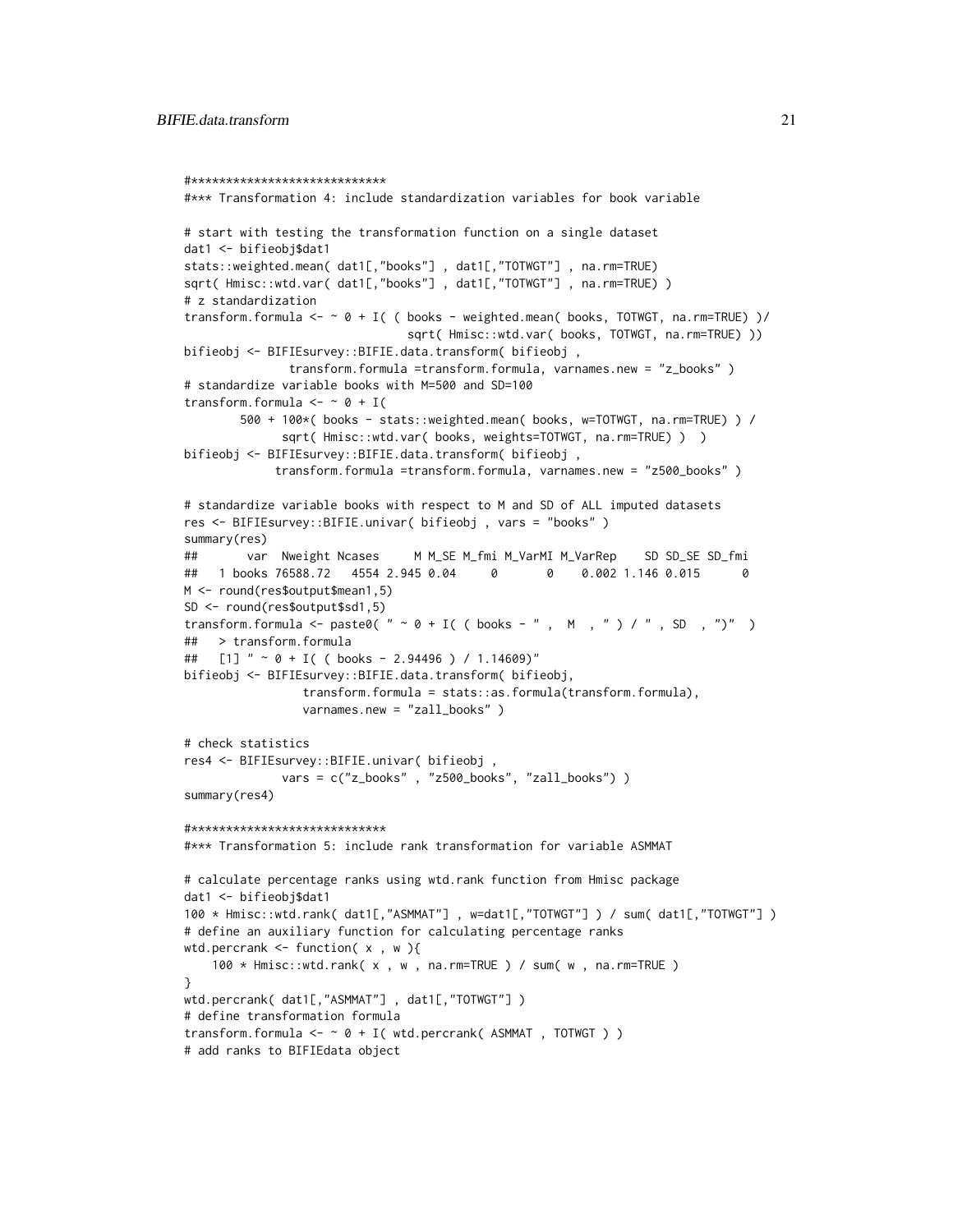```
bifieobj <- BIFIEsurvey::BIFIE.data.transform( bifieobj ,
               transform.formula =transform.formula, varnames.new = "ASMMAT_rk")
# check statistic
res5 <- BIFIEsurvey::BIFIE.univar( bifieobj , vars = c("ASMMAT_rk" ) )
summary(res5)
#****************************
#*** Transformation 6: recode variable books
library(car)
# recode variable books according to "1,2=0 , 3,4=1 , 5=2"
dat1 <- bifieobj$dat1
# use Recode function from car package
car::Recode( dat1[,"books"], "1:2='0'; c(3,4)='1';5='2'")
# define transformation formula
transform.formula <- \sim 0 + I( car::Recode( books, "1:2='0'; c(3,4)='1';5='2'"))
bifieobj <- BIFIEsurvey::BIFIE.data.transform( bifieobj,
               transform.formula =transform.formula, varnames.new = "book_rec" )
res6 <- BIFIEsurvey::BIFIE.freq( bifieobj , vars = c("book_rec" ) )
summary(res6)
#****************************
#*** Transformation 7: include some variables aggregated to the school level
dat1 <- as.data.frame(bifieobj$dat1)
# at first, create school ID in the dataset by transforming the student ID
dat1$idschool <- as.numeric(substring( dat1$IDSTUD , 1 , 5 ))
transform.formula \leq -\infty +I( as.numeric( substring( IDSTUD, 1, 5)))
bifieobj <- BIFIEsurvey::BIFIE.data.transform( bifieobj,
               transform.formula = transform.formula, varnames.new = "idschool" )
#*** test function for a single dataset bifieobj$dat1
dat1 <- as.data.frame(bifieobj$dat1)
gm <- miceadds::GroupMean( data=dat1$ASMMAT , group=dat1$idschool , extend=TRUE)[,2]
# add school mean ASMMAT
tformula <- ~ 0 + I( miceadds::GroupMean( ASMMAT , group=idschool , extend=TRUE)[,2] )
bifieobj <- BIFIEsurvey::BIFIE.data.transform( bifieobj , transform.formula = tformula ,
                varnames.new = "M_ASMMAT" )
# add within group centered mathematics values of ASMMAT
bifieobj <- BIFIEsurvey::BIFIE.data.transform( bifieobj ,
                transform.formula = \sim 0 + I( ASMMAT - M_ASMMAT ),
                varnames.new = "WC_ASMMAT" )
# add school mean books
bifieobj <- BIFIEsurvey::BIFIE.data.transform( bifieobj ,
                transform.formula = \sim 0 + I( add.groupmean( books, idschool ) ),
                varnames.new = "M_books" )
#****************************
#*** Transformation 8: include fitted values and residuals from a linear model
# create new BIFIEdata object
data(data.timss1)
```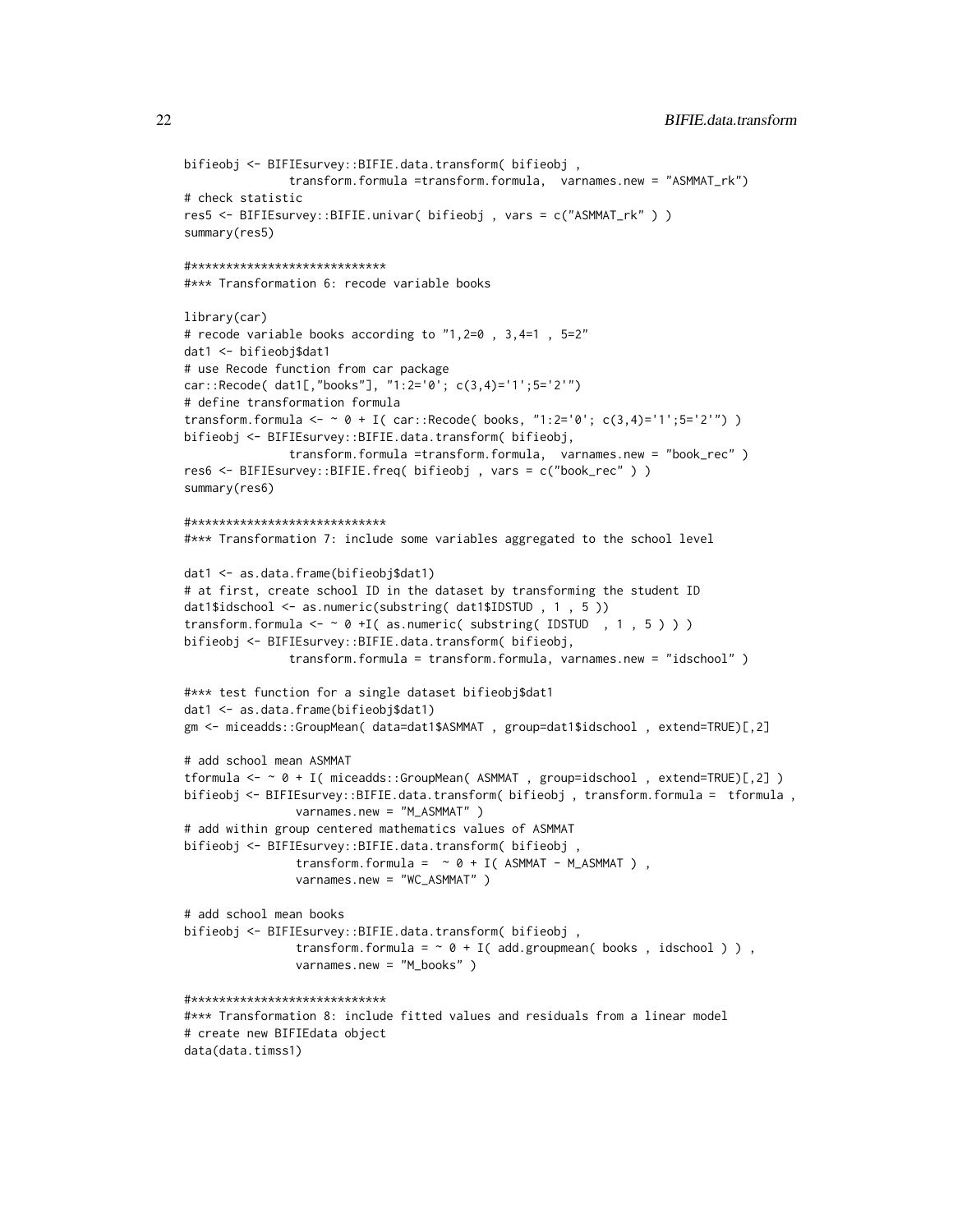```
bifieobj3 <- BIFIEsurvey::BIFIE.data( data.timss1 , wgt=data.timss1[[1]]$TOTWGT ,
            wgtrep=data.timssrep[,-1] )
# specify transformation
transform.formula \leftarrow \sim 0 + I( fitted( stats::lm( ASMMAT \sim migrant + female ) ) ) +
                             I( residuals( stats::lm( ASMMAT ~ migrant + female ) ) )
 # Note that lm omits cases in regression by listwise deletion.
# add fitted values and residual to BIFIEdata object
bifieobj <- BIFIEsurvey::BIFIE.data.transform( bifieobj3,
                  transform.formula =transform.formula )
bifieobj$varnames[ bifieobj$varsindex.added ] <- c("math_fitted1" , "math_resid1")
#****************************
#*** Transformation 9: Including principal component scores in BIFIEdata object
# define auxiliary function for extracting PCA scores
BIFIE.princomp <- function( formula , Ncomp ){
   X <- stats::princomp( formula , cor=TRUE)
   Xp <- X$scores[ , 1:Ncomp ]
   return(Xp)
}
# define transformation formula
transform.formula <- \sim 0 +
        I( BIFIE.princomp( ~ migrant + female + books + lang + ASMMAT , 3 ) )
# apply transformation
bifieobj <- BIFIEsurvey::BIFIE.data.transform( bifieobj3,
                transform.formula =transform.formula )
bifieobj$varnames[ bifieobj$varsindex.added ] <- c("pca_sc1" , "pca_sc2","pca_sc3")
# check descriptive statistics
res9 <- BIFIEsurvey::BIFIE.univar( bifieobj, vars="pca_sc1", se=FALSE)
summary(res9)
res9$output$mean1M
# The transformation formula can also be conveniently generated by string operations
vars <- c("migrant" , "female" , "books" , "lang" )
transform.formula2 <- as.formula( paste0( "\sim 0 + I ( BIFIE.princomp( \sim ",
       paste0( vars , collapse="+" ) , " , 3 ) )") )
 ## > transform.formula2
 ## ~0 + I(BIFIE.princomp(~migrant + female + books + lang, 3))
#****************************
#*** Transformation 10: Overwriting variables books and migrant
bifieobj4 <- BIFIEsurvey::BIFIE.data.transform( bifieobj3 ,
        transform.formula = \sim 0 + I( 1*(books >= 1 ) ) + I(2*migrant),
                varnames.new= c("books","migrant") )
summary(bifieobj4)
## End(Not run)
```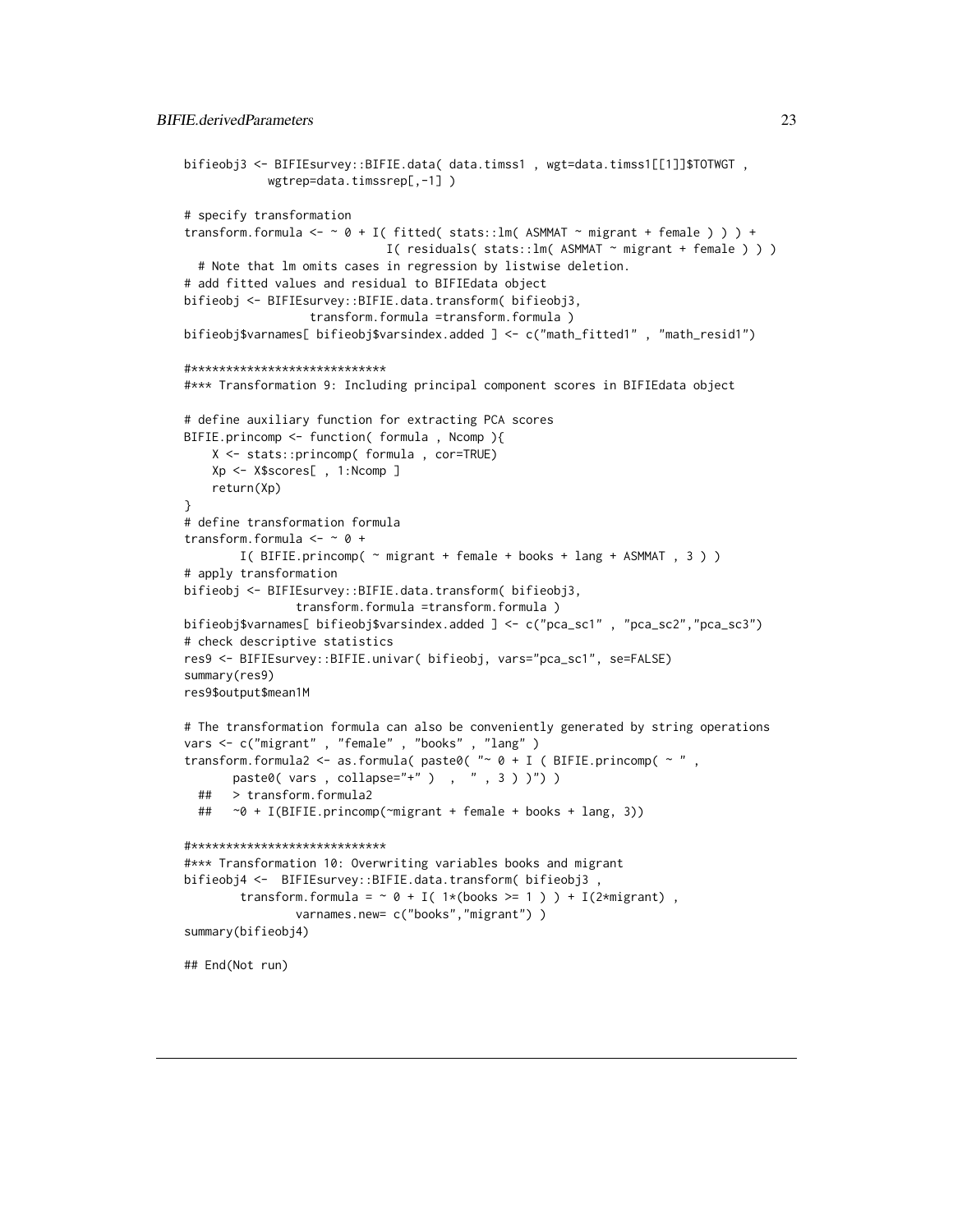<span id="page-23-0"></span>BIFIE.derivedParameters

```
Statistical Inference for Derived Parameters
```
# Description

This function performs statistical for derived parameters for objects of classes [BIFIE.by](#page-5-1), [BIFIE.correl](#page-8-1), [BIFIE.crosstab](#page-10-1), [BIFIE.freq](#page-26-1), [BIFIE.linreg](#page-29-1), [BIFIE.logistreg](#page-32-1) and [BIFIE.univar](#page-43-1).

#### Usage

```
BIFIE.derivedParameters( BIFIE.method , derived.parameters , type=NULL)
```
## S3 method for class 'BIFIE.derivedParameters' summary(object,digits=4,...)

## S3 method for class 'BIFIE.derivedParameters' coef(object,...)

## S3 method for class 'BIFIE.derivedParameters' vcov(object,...)

#### Arguments

| BIFIE.method       | Object of classes BIFIE.by, BIFIE.correl, BIFIE.crosstab, BIFIE.freq,                                                       |  |
|--------------------|-----------------------------------------------------------------------------------------------------------------------------|--|
|                    | BIFIE. linreg, BIFIE. logistreg or BIFIE. univar (see parnames in the Out-                                                  |  |
|                    | put of these methods for saved parameters)                                                                                  |  |
| derived.parameters |                                                                                                                             |  |
|                    | List with R formulas for derived parameters (see Examples for specification)                                                |  |
| type               | Only applies to BIFIE.correl. In case of type="cov" covariances instead of<br>correlations are used for derived parameters. |  |
| object             | Object of class BIFIE.derivedParameters                                                                                     |  |
| digits             | Number of digits for rounding output                                                                                        |  |
| $\ddots$ .         | Further arguments to be passed                                                                                              |  |

# Details

The distribution of derived parameters is derived by the direct calculation using original resampled parameters.

#### Value

A list with following entries

| stat | Data frame with statistics              |
|------|-----------------------------------------|
| coef | Estimates of derived parameters         |
| vcov | Covariance matrix of derived parameters |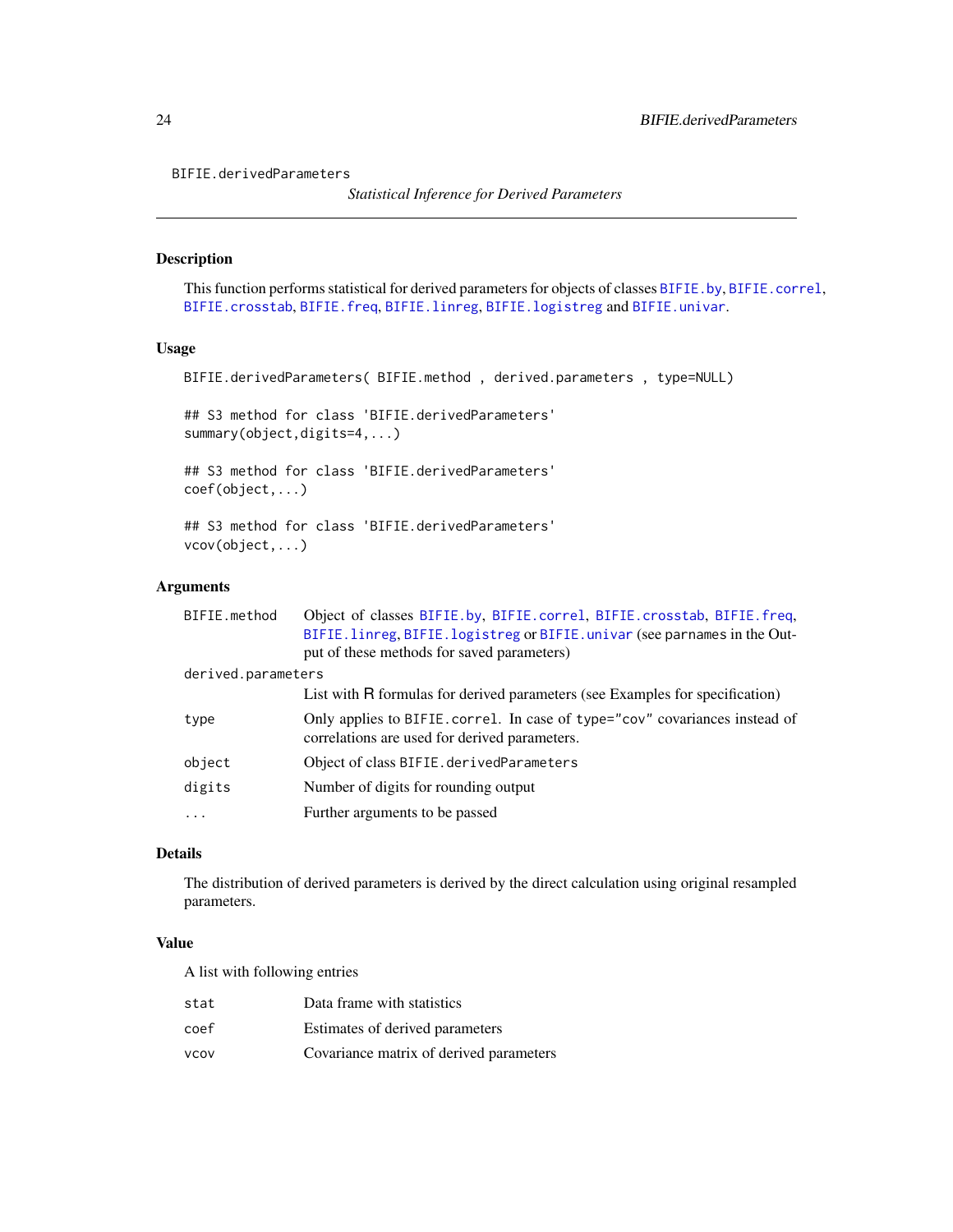<span id="page-24-0"></span>

| parnames | Parameter names |
|----------|-----------------|
| .        | More values     |

# **See Also**

See also BIFIE. waldtest for multi-parameter tests.

See car:: deltaMethod for the delta method assuming that the multivariate distribution of the parameters is asymptotically normal.

#### **Examples**

summary(res2)

```
# EXAMPLE 1: Imputed TIMSS dataset
#Inference for correlations and derived parameters
data(data.timss1)
data(data.timssrep)
# create BIFIE.dat object
bdat <- BIFIEsurvey::BIFIE.data( data.list=data.timss1, wgt=data.timss1[[1]]$TOTWGT,
         wgtrep=data.timssrep[, -1 ])
# compute correlations
res1 <- BIFIEsurvey::BIFIE.correl( bdat ,
          vars=c("ASSSCI", "ASMMAT", "books", "migrant") )
summary(res1)
res1$parnames
 ##[1] "ASSSCI_ASSSCI"
                          "ASSSCI_ASMMAT"
                                           "ASSSCI_books"
                                                           "ASSSCI_migrant"
 ##[5] "ASMMAT_ASMMAT"
                          "ASMMAT_books"
                                           "ASMMAT_migrant" "books_books"
      [9] "books_migrant"
                          "migrant_migrant"
 \# \## define four derived parameters
derived.parameters <- list(
       # squared correlation of science and mathematics
       "R2\_sci\_mat" = ~ 0 + I(100* ASSSCI\_ASMMAT^2) ,# partial correlation of science and mathematics controlling for books
       "parcorr_sci_mat" = \sim 0 + I( ( ASSSCI_ASMMAT - ASSSCI_books \star ASMMAT_books ) /
                         sqrt((1 - ASSSCI_books^2) * (1-ASMMAT_books^2)))),
       # original correlation science and mathematics (already contained in res1)
       "cor_sci_mat" = \sim 0 + I(ASSSCI_ASMMAT),
       # original correlation books and migrant
       "cor_book_migra" = \sim 0 + I( books_migrant )
       \mathcal{L}# statistical inference for derived parameters
res2 <- BIFIEsurvey::BIFIE.derivedParameters( res1, derived.parameters)
```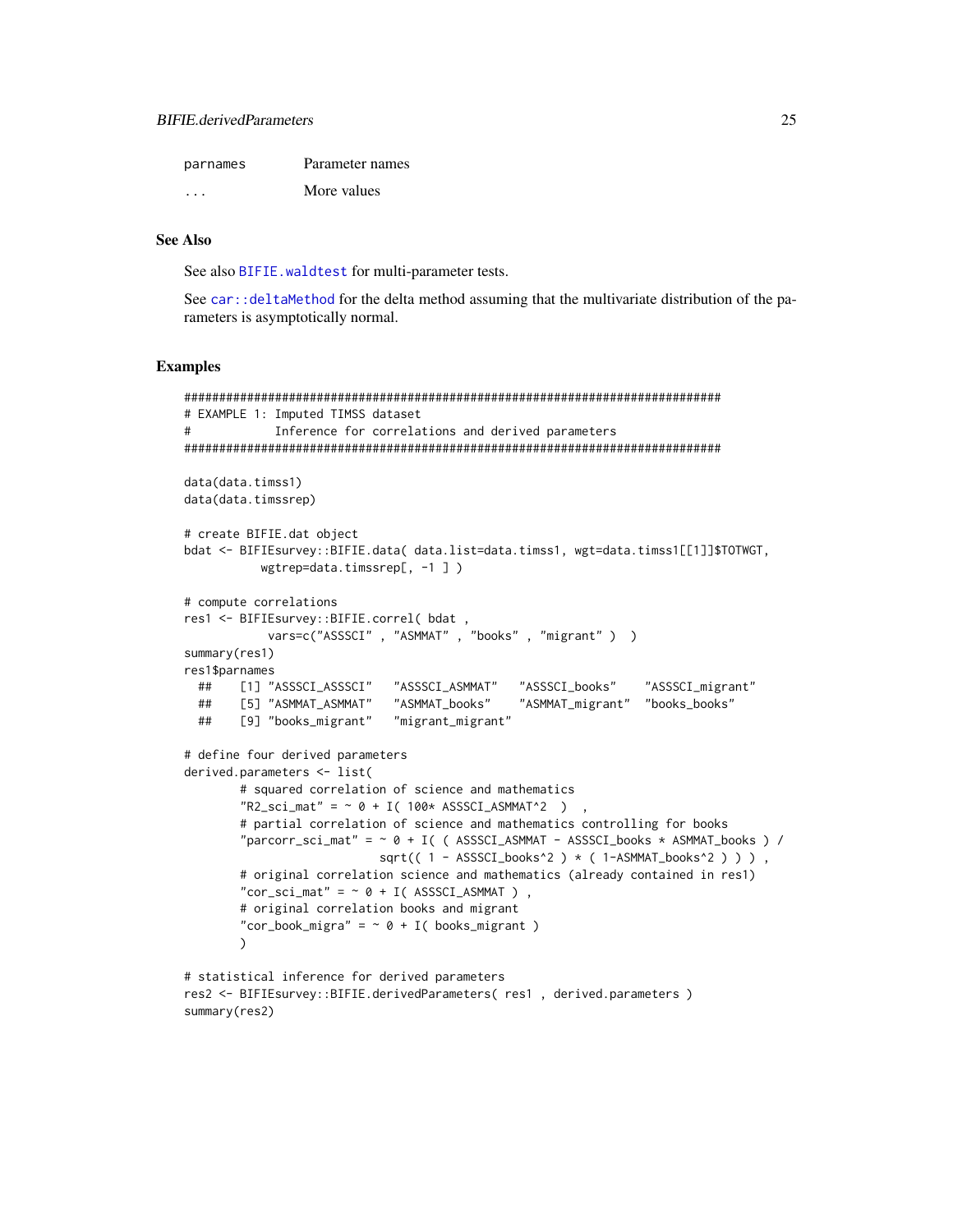<span id="page-25-0"></span>

# Description

Computes an empirical distribution function (and quantiles). If only some quantiles should be calculated, then an appropriate vector of breaks (which are quantiles) must be specified. Statistical inference is not conducted for this method.

# Usage

BIFIE.ecdf( BIFIEobj, vars , breaks=NULL, quanttype=1, group=NULL , group\_values=NULL )

## S3 method for class 'BIFIE.ecdf' summary(object,digits=4,...)

# Arguments

| Vector of variables for which statistics should be computed.                                                                                                                                          |
|-------------------------------------------------------------------------------------------------------------------------------------------------------------------------------------------------------|
|                                                                                                                                                                                                       |
| Optional vector of breaks. Otherwise, it will be automatically defined.                                                                                                                               |
| Type of calculation for quantiles. In case of quantity pe=1, a linear interpolation<br>is used (which is type= $i/n'$ in $Hmisc$ : wtd. quantile), while for quanttype=2<br>no interpolation is used. |
| Optional grouping variable                                                                                                                                                                            |
| Optional vector of grouping values. This can be omitted and grouping values<br>will be determined automatically.                                                                                      |
| Object of class BIFIE.ecdf                                                                                                                                                                            |
| Number of digits for rounding output                                                                                                                                                                  |
| Further arguments to be passed                                                                                                                                                                        |
|                                                                                                                                                                                                       |

# Value

A list with following entries

| ecdf      | Data frame with probabilities and the empirical distribution function (See Ex-<br>amples).                      |
|-----------|-----------------------------------------------------------------------------------------------------------------|
| stat      | Data frame with empirical distribution function stacked with respect to vari-<br>ables, groups and group values |
| output    | More extensive output                                                                                           |
| $\ddotsc$ | More values                                                                                                     |

# See Also

[Hmisc::wtd.ecdf](#page-0-0), [Hmisc::wtd.quantile](#page-0-0)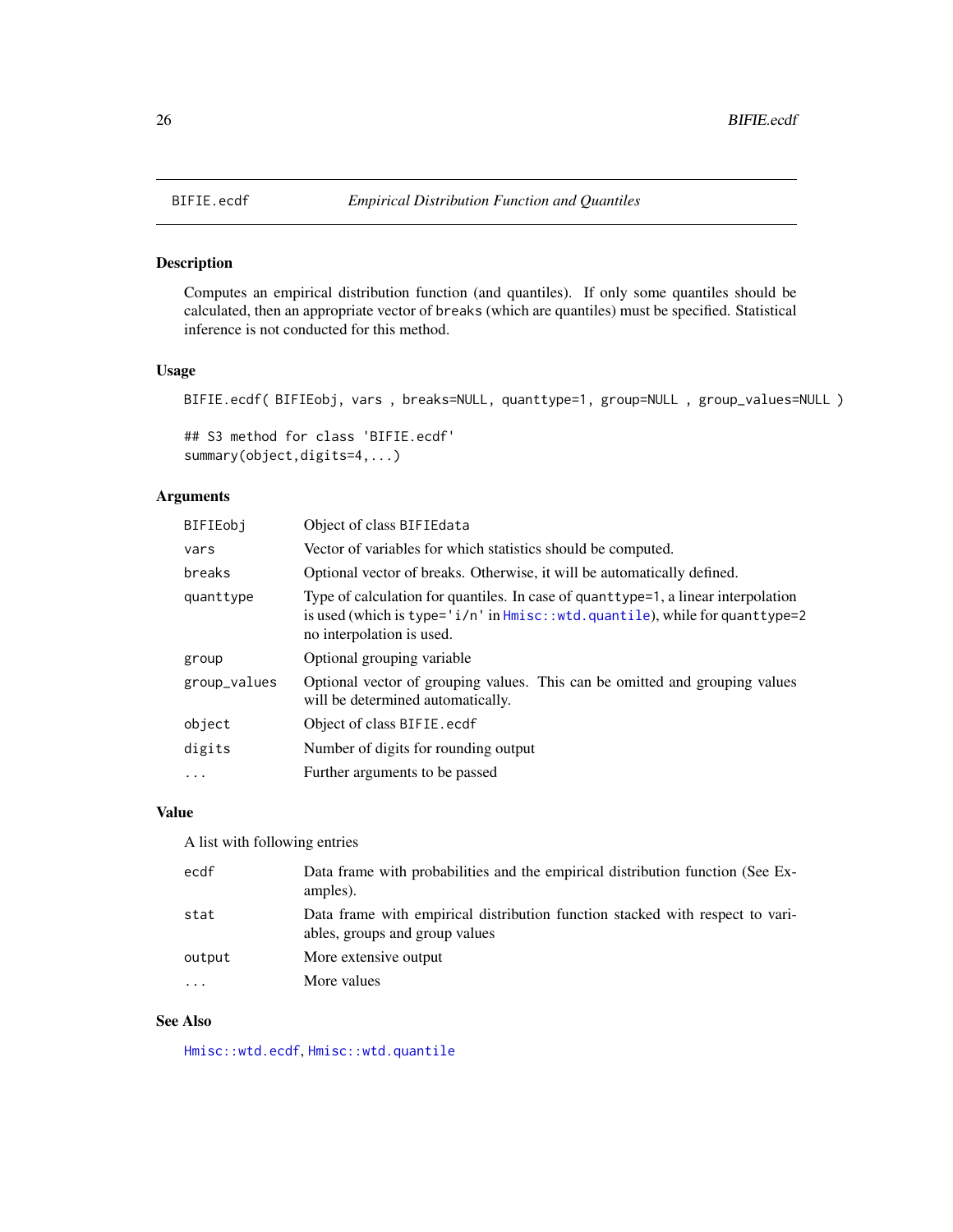# <span id="page-26-0"></span>**BIFIE.freq**

#### **Examples**

```
# EXAMPLE 1: Imputed TIMSS dataset
data(data.timss1)
data(data.timssrep)
# create BIFIE.dat object
bifieobj <- BIFIEsurvey::BIFIE.data( data.list=data.timss1, wgt=data.timss1[[1]]$TOTWGT,
        wgtrep=data.timssrep[, -1])
# ecdf
vars <- c( "ASMMAT", "books")
group \leq- "female" ; group_values \leq- 0:1
# quantile type 1
res1 <- BIFIEsurvey::BIFIE.ecdf( bifieobj, vars = vars, group=group)
summary(res1)
res2 <- BIFIEsurvey::BIFIE.ecdf( bifieobj, vars = vars, group=group, quanttype=2)
# plot distribution function
ecdf1 <- res1$ecdf
plot(ecdf1$ASMMAT_female0,ecdf1$yval,type="l")
plot(res2$ecdf$ASMMAT_female0, ecdf1$yval, type="l", lty=2)
plot(ecdf1$books_female0,ecdf1$yval,type="l",col="blue")
```
<span id="page-26-1"></span>BIFIE.freq **Frequency Statistics** 

#### **Description**

Computes absolute and relative frequencies.

#### **Usage**

BIFIE.freq(BIFIEobj, vars, group = NULL, group\_values = NULL, se=TRUE)

## S3 method for class 'BIFIE.freq'  $summary(object, digits=3,...)$ 

## S3 method for class 'BIFIE.freq'  $coef(object, \ldots)$ 

## S3 method for class 'BIFIE.freq'  $vcov(object, \ldots)$ 

#### **Arguments**

Object of class BIFIEdata BIFIEobj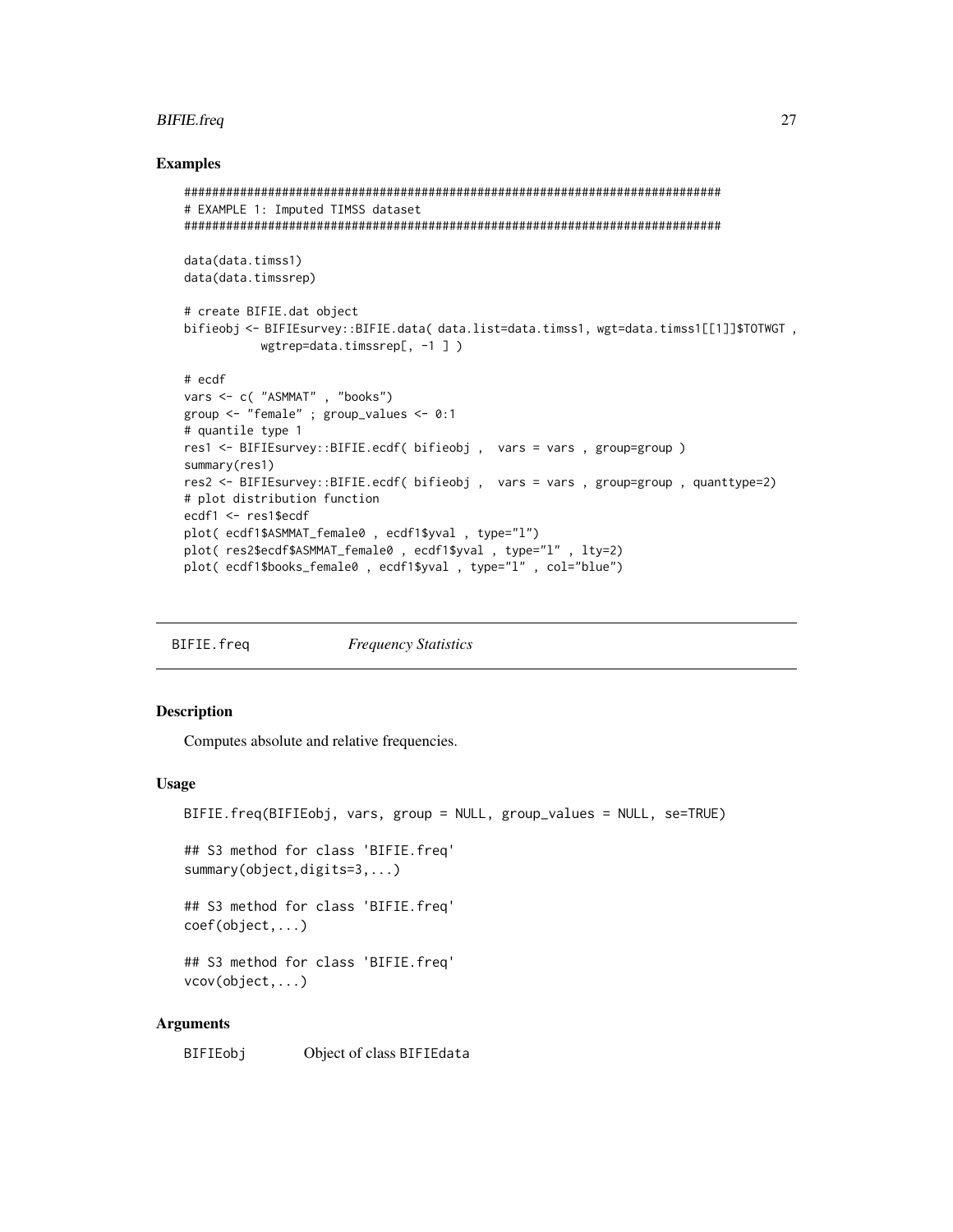<span id="page-27-0"></span>

| vars         | Vector of variables for which statistics should be computed                                                      |
|--------------|------------------------------------------------------------------------------------------------------------------|
| group        | Optional grouping variable $(s)$                                                                                 |
| group_values | Optional vector of grouping values. This can be omitted and grouping values<br>will be determined automatically. |
| se           | Optional logical indicating whether statistical inference based on replication<br>should be employed.            |
| object       | Object of class BIFIE. freq                                                                                      |
| digits       | Number of digits for rounding output                                                                             |
| .            | Further arguments to be passed                                                                                   |
|              |                                                                                                                  |

#### **Value**

A list with following entries

| stat                    | Data frame with frequency statistics            |
|-------------------------|-------------------------------------------------|
| output                  | Extensive output with all replicated statistics |
| $\cdot$ $\cdot$ $\cdot$ | More values                                     |

# **See Also**

survey::svytable, intsvy::timss.table, Hmisc::wtd.table

group=c("likesc","female") )

#### **Examples**

summary(res3)

```
# EXAMPLE 1: Imputed TIMSS dataset
data(data.timss1)
data(data.timssrep)
# create BIFIE.dat object
bdat <- BIFIEsurvey::BIFIE.data( data.list=data.timss1, wgt= data.timss1[[1]]$TOTWGT,
        wgtrep=data.timssrep[, -1 ])
# Frequencies for three variables
res1 <- BIFIEsurvey::BIFIE.freq( bdat, vars=c("lang", "books", "migrant") )
summarv(res1)# Frequencies splitted by gender
res2 <- BIFIEsurvey::BIFIE.freq(bdat, vars=c("lang", "books", "migrant"),
          group="female", group_values=0:1)
summary(res2)
# Frequencies splitted by gender and likesc
res3 <- BIFIEsurvey::BIFIE.freq( bdat, vars=c("lang", "books", "migrant"),
```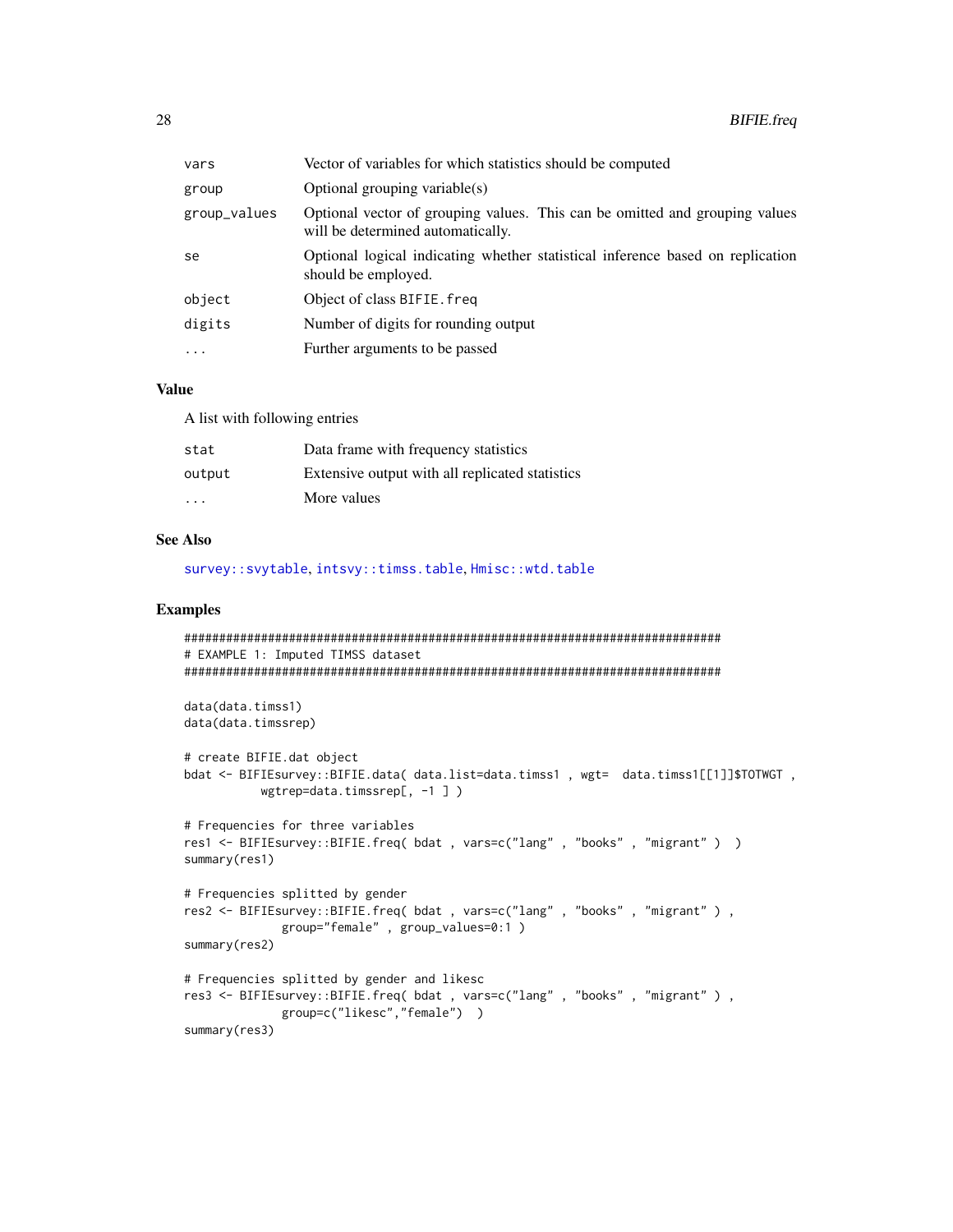<span id="page-28-0"></span>BIFIE.hist *Histogram*

# Description

Computes a histogram with same output as in [graphics::hist](#page-0-0). Statistical inference is not conducted for this method.

# Usage

BIFIE.hist( BIFIEobj, vars , breaks=NULL, group=NULL , group\_values=NULL )

## S3 method for class 'BIFIE.hist' summary(object,...)

## S3 method for class 'BIFIE.hist' plot(x,ask=TRUE,...)

# Arguments

| BIFIEobi     | Object of class BIFIEdata                                                                                        |
|--------------|------------------------------------------------------------------------------------------------------------------|
| vars         | Vector of variables for which statistics should be computed.                                                     |
| breaks       | Optional vector of breaks. Otherwise, it will be automatically defined.                                          |
| group        | Optional grouping variable $(s)$                                                                                 |
| group_values | Optional vector of grouping values. This can be omitted and grouping values<br>will be determined automatically. |
| object       | Object of class BIFIE.hist                                                                                       |
| $\times$     | Object of class BIFIE.hist                                                                                       |
| ask          | Optional logical whether it should be asked for new plots.                                                       |
| $\ddotsc$    | Further arguments to be passed                                                                                   |

# Value

A list with following entries

| histobi                 | List with objects of class histogram |
|-------------------------|--------------------------------------|
| output                  | More extensive output                |
| $\cdot$ $\cdot$ $\cdot$ | More values                          |

# See Also

[graphics::hist](#page-0-0)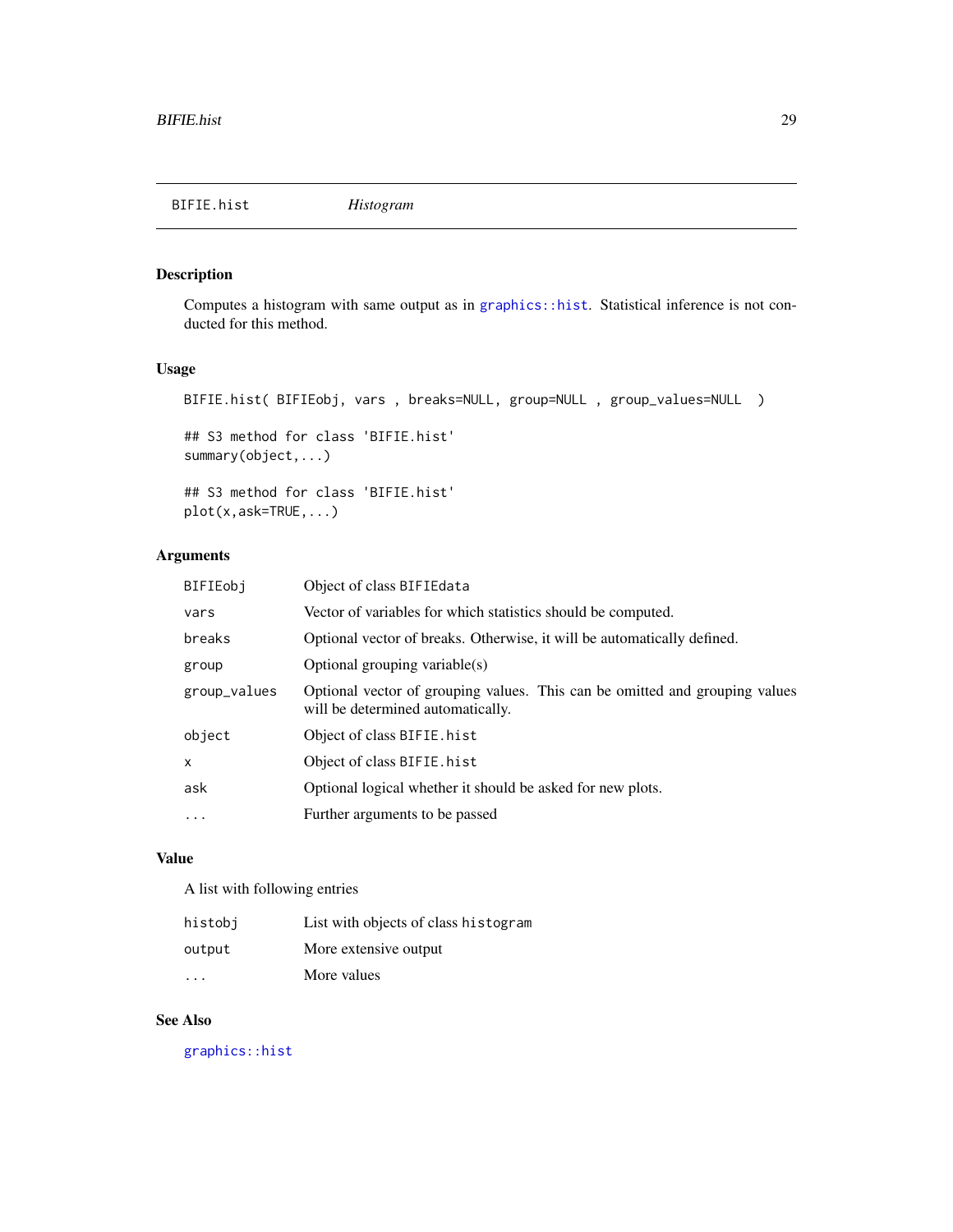#### **Examples**

```
# EXAMPLE 1: Imputed TIMSS dataset
data(data.timss1)
data(data.timssrep)
# create BIFIE.dat object
bifieobj <- BIFIEsurvey::BIFIE.data( data.list=data.timss1, wgt=data.timss1[[1]]$TOTWGT,
        wgtrep=data.timssrep[, -1 ])
# histogram
res1 <- BIFIEsurvey::BIFIE.hist( bifieobj , vars = "ASMMAT" , group="female" )
# plot histogram for first group (female = 0)
plot(res1$histobj$ASMMAT_female0, col="lightblue")
# plot both histograms after each other
plot(res1)
# user-defined vector of breaks
res2 <- BIFIEsurvey::BIFIE.hist( bifieobj, vars = "ASMMAT",
           breaks = seq(0, 900, 10), group="female" )plot(res2, col="orange")
```
<span id="page-29-1"></span>BIFIE.linreg **Linear Regression** 

## Description

Computes linear regression.

#### **Usage**

```
BIFIE.linreg(BIFIEobj, dep=NULL, pre=NULL, formula=NULL,
    group = NULL, group_values = NULL, seeTRUE)## S3 method for class 'BIFIE.linreg'
summary(object,digits=4,...)
## S3 method for class 'BIFIE.linreg'
coef(object, \ldots)## S3 method for class 'BIFIE.linreg'
vcov(object, \ldots)
```
# **Arguments**

Object of class BIFIEdata BIFIEobj

#### <span id="page-29-0"></span>30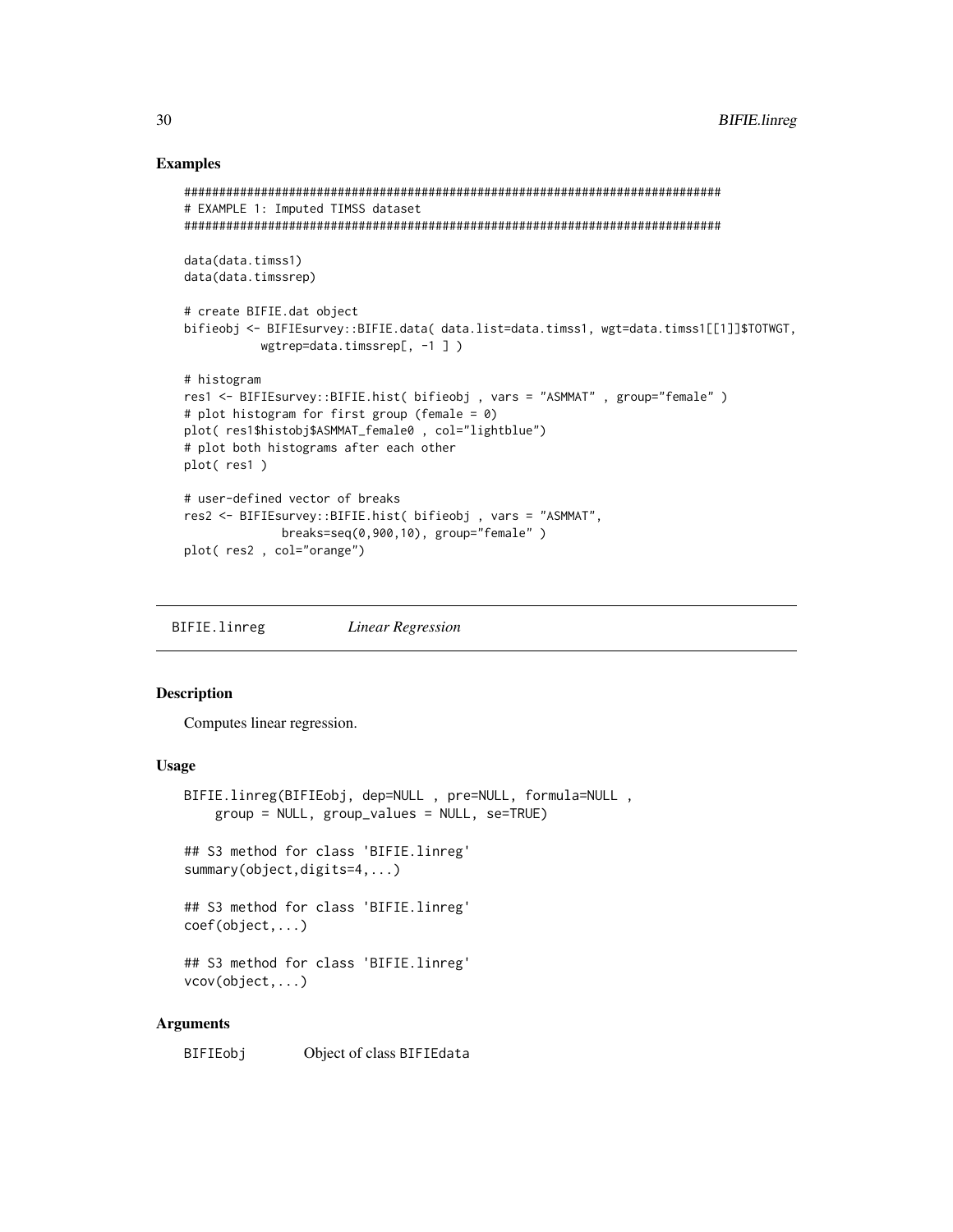<span id="page-30-0"></span>

| dep          | String for the dependent variable in the regression model                                                                                                      |
|--------------|----------------------------------------------------------------------------------------------------------------------------------------------------------------|
| pre          | Vector of predictor variables. If the intercept should be included, then use the<br>variable one for specifying it (see Examples).                             |
| formula      | An R formula object which can be applied instead of providing dep and pre.<br>Note that there is additional computation time needed for model matrix creation. |
| group        | Optional grouping variable $(s)$                                                                                                                               |
| group_values | Optional vector of grouping values. This can be omitted and grouping values<br>will be determined automatically.                                               |
| se           | Optional logical indicating whether statistical inference based on replication<br>should be employed.                                                          |
| object       | Object of class BIFIE. linreg                                                                                                                                  |
| digits       | Number of digits for rounding output                                                                                                                           |
| $\ddotsc$    | Further arguments to be passed                                                                                                                                 |

# **Value**

A list with following entries

| stat    | Data frame with unstandardized and standardized regression coefficients, resid-<br>ual standard deviation and $R^2$ |
|---------|---------------------------------------------------------------------------------------------------------------------|
| output  | Extensive output with all replicated statistics                                                                     |
| $\cdot$ | More values                                                                                                         |

#### **See Also**

survey::svyglm, intsvy::timss.reg, intsvy::timss.reg.pv, stats::lm

```
# EXAMPLE 1: Imputed TIMSS dataset
data(data.timss1)
data(data.timssrep)
# create BIFIE.dat object
bdat <- BIFIEsurvey::BIFIE.data( data.list=data.timss1, wgt=data.timss1[[1]]$TOTWGT,
          wgtrep=data.timssrep[, -1 ] )
#**** Model 1: Linear regression for mathematics score
mod1 <- BIFIEsurvey::BIFIE.linreg( bdat, dep= "ASMMAT", pre=c("one","books","migrant"),
          group= "female")
summary(mod1)
## Not run:
# same model but specified with R formulas
mod1a <- BIFIEsurvey::BIFIE.linreg( bdat, formula = ASMMAT ~ books + migrant,
```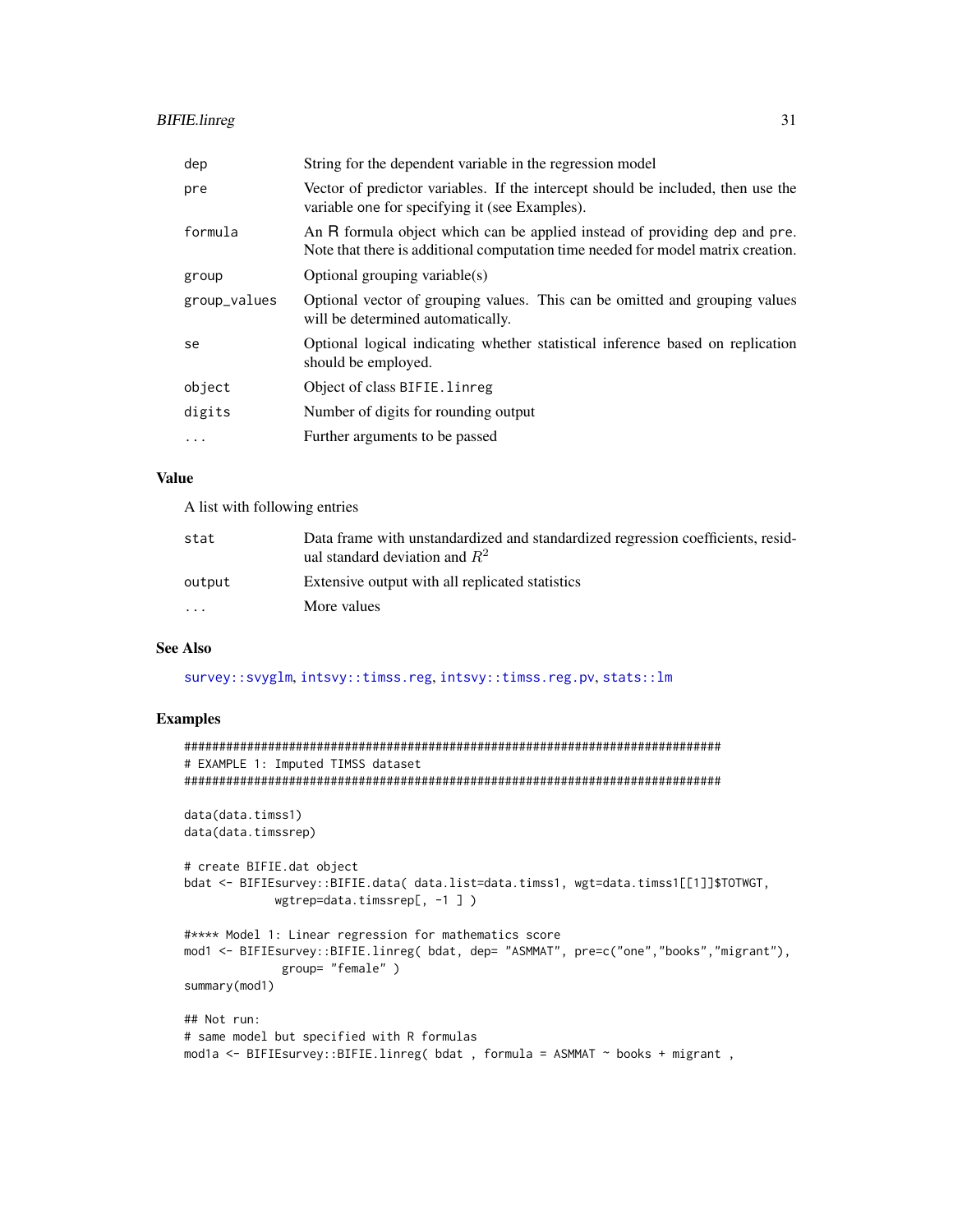```
group= "female", group_value = 0:1)summary(mod1a)
# compare result with lm function and first imputed dataset
dat1 < - data.time1]
mod1b <- stats::lm( ASMMAT ~ 0 + as.factor(female) + as.factor(female):books +
                        as.factor(female):migrant,
                    data= dat1, weights=dat1$TOTWGT)
summary(mod1b)
#**** Model 2: Like Model 1, but books is now treated as a factor
mod2 <- BIFIEsurvey::BIFIE.linreg( bdat , formula = ASMMAT ~ as.factor(books) + migrant)
summary(mod2)
# EXAMPLE 2: PISA data | Nonlinear regression models
data(data.pisaNLD)
data <- data.pisaNLD
#--- Create BIFIEdata object immediately using BIFIE.data.jack function
bdat <- BIFIEsurvey::BIFIE.data.jack( data.pisaNLD, jktype = "RW_PISA", cdata=TRUE)
summary(bdat)
#*** Model 1: linear regression
mod1 <- BIFIEsurvey::BIFIE.linreg( bdat , formula = MATH ~ HISEI )
summary(mod1)
#*** Model 2: Cubic regression
mod2 <- BIFIEsurvey::BIFIE.linreg( bdat,
           formula = MATLAB - HISEI + I(HISEI^2) + I(HISEI^3) )summary(mod2)
#*** Model 3: B-spline regression
# test with design of HISEI values
dfr \le- data.frame("HISEI" = 16:90)
des <- stats::model.frame( ~ splines::bs( HISEI, df=5), dfr)
des <- des$splines
plot( dfr$HISEI , des[,1] , type="1" , pch=1 , lwd=2 , ylim=c(0,1) )for (vv in 2:ncol(des)){
   lines( dfr$HISEI, des[, vv], lty=vv, col=vv, lwd=2)
\mathcal{F}# apply B-spline regression in BIFIEsurvey::BIFIE.linreg
mod3 <- BIFIEsurvey::BIFIE.linreg( bdat, formula = MATH ~ splines::bs(HISEI,df=5))
summary(mod3)
```
#\*\*\* include transformed HISEI values for B-spline matrix in bdat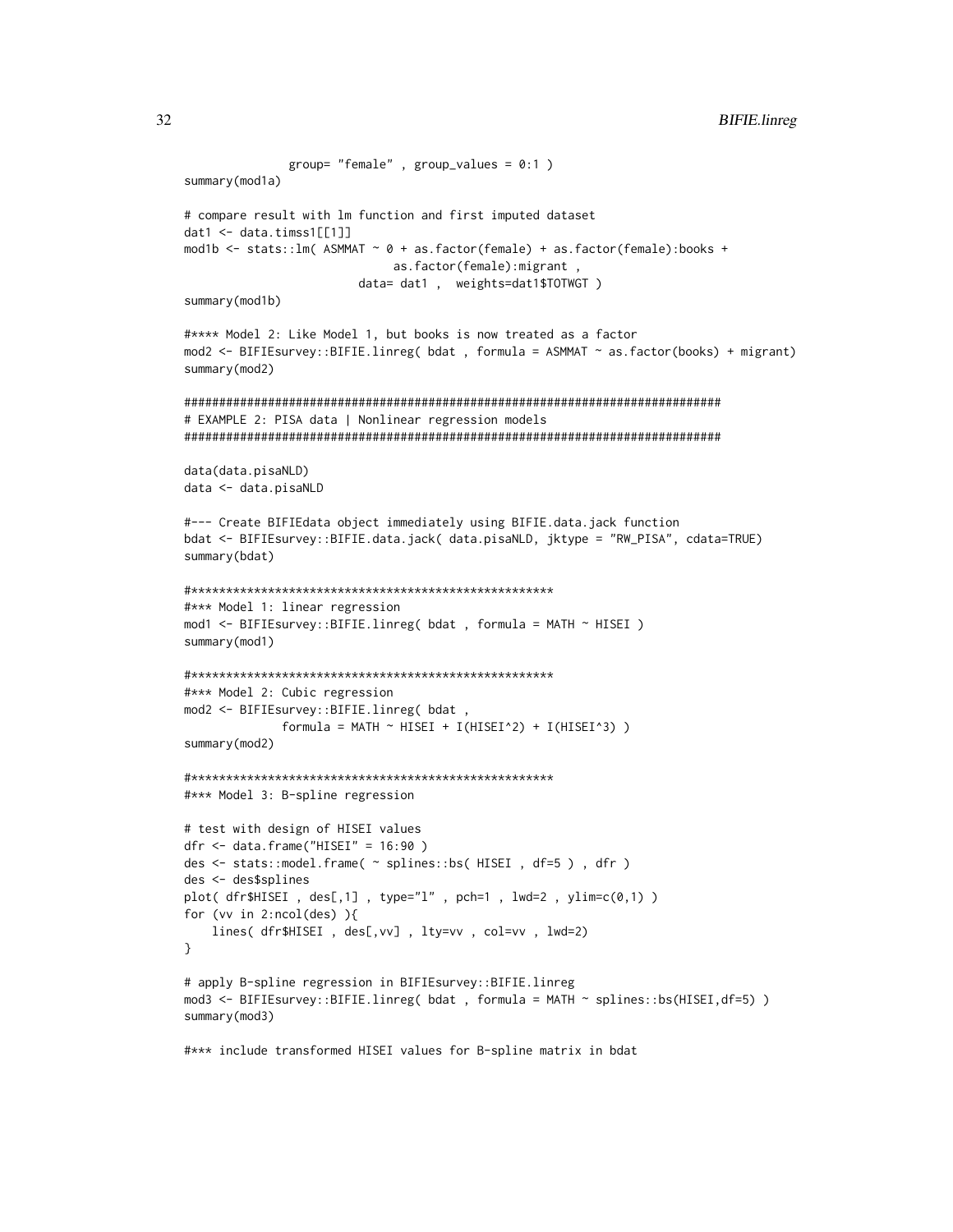```
bdat2 <- BIFIEsurvey::BIFIE.data.transform(bdat, \sim \theta + splines::bs(HISEI, df = 5))
bdat2$varnames[ bdat2$varsindex.added ] <- paste0("HISEI_bsdes",
            seq( 1, length( bdat2$varsindex.added ) ) )
#*** Model 4: Nonparametric regression using BIFIE.by
?BIFIE.by
#---- (1) test function with one dataset
dat1 <- bdat$dat1
vars <- c("MATH" , "HISEI")
X \leftarrow \text{dat1}[, \text{vars}]w <- bdat$wgt
X \leftarrow as.data-frame(X)# estimate model
mod <- stats::loess(MATH \sim HISEI, weights = w, data = X)
# predict HISEI values
hisei_val <- data.frame( "HISEI" = seq(16, 90))
y_pred <- stats::predict( mod, hisei_val)
graphics::plot( hisei_val$HISEI, y_pred, type="l")
#--- (2) define loess function
loss_fct \leftarrow function(X, w)X1 \leftarrow data . frame(X, w)\text{colnames}(X1) \leftarrow c(\text{vars}, \text{ "wgt"})X1 \leftarrow stats::na.omit(X1)
   mod <- stats::lm( MATH \sim HISEI , weights = X1$wgt , data = X1 )
#mod <- stats::loess(MATH \sim HISEI, weights = X1$wgt, data = X1)
   y_pred <- stats::predict( mod , hisei_val )
    return(y_pred)
\mathcal{E}#--- (3) estimate model
mod4 <- BIFIEsurvey::BIFIE.by( bdat, vars, userfct= loess_fct)
summary(mod4)
# plot linear function pointwise and confidence intervals
graphics::plot( hisei_val$HISEI , mod4$stat$est , type="l" , lwd = 2 ,
        xlab="HISEI", ylab="PVMATH", ylim=c(430,670))
graphics::lines( hisei_val$HISEI, mod4$stat$est - 1.96* mod4$stat$SE, lty=3)
graphics::lines( hisei_val$HISEI, mod4$stat$est + 1.96* mod4$stat$SE, lty=3)
## End(Not run)
```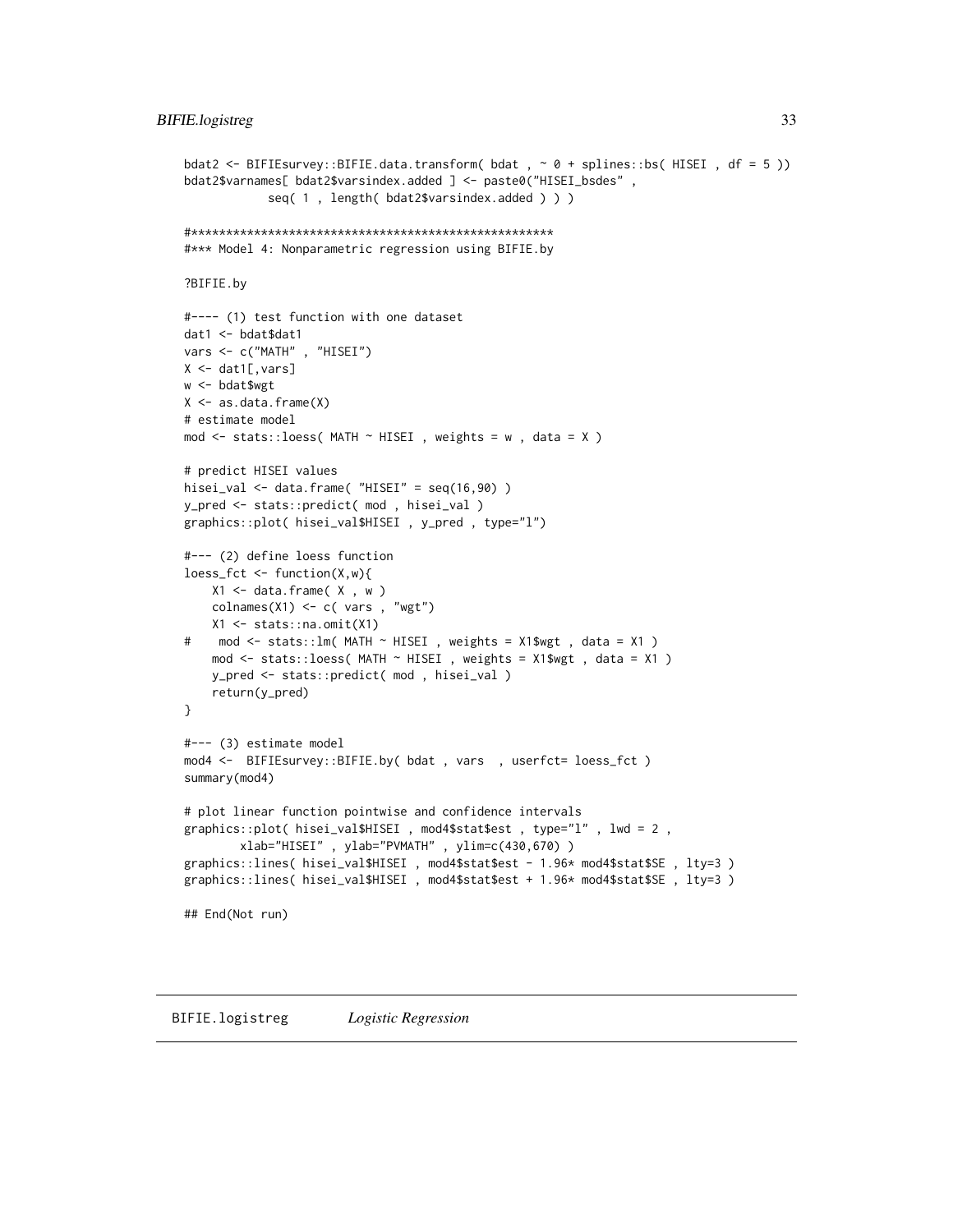# Description

Computes logistic regression.

# Usage

```
BIFIE.logistreg(BIFIEobj, dep=NULL , pre=NULL, formula=NULL ,
    group = NULL, group_values = NULL, se=TRUE, eps = 1E-8 , maxiter=100)
## S3 method for class 'BIFIE.logistreg'
summary(object,digits=4,...)
```
## S3 method for class 'BIFIE.logistreg' coef(object,...)

```
## S3 method for class 'BIFIE.logistreg'
vcov(object,...)
```
# Arguments

| BIFIEobi     | Object of class BIFIEdata                                                                                                                                      |
|--------------|----------------------------------------------------------------------------------------------------------------------------------------------------------------|
| dep          | String for the dependent variable in the regression model                                                                                                      |
| pre          | Vector of predictor variables. If the intercept should be included, then use the<br>variable one for specifying it (see Examples).                             |
| formula      | An R formula object which can be applied instead of providing dep and pre.<br>Note that there is additional computation time needed for model matrix creation. |
| group        | Optional grouping variable(s)                                                                                                                                  |
| group_values | Optional vector of grouping values. This can be omitted and grouping values<br>will be determined automatically.                                               |
| se           | Optional logical indicating whether statistical inference based on replication<br>should be employed.                                                          |
| eps          | Convergence criterion for parameters                                                                                                                           |
| maxiter      | Maximum number of iterations                                                                                                                                   |
| object       | Object of class BIFIE. logistreg                                                                                                                               |
| digits       | Number of digits for rounding output                                                                                                                           |
| $\cdots$     | Further arguments to be passed                                                                                                                                 |
|              |                                                                                                                                                                |

# Value

A list with following entries

| stat                    | Data frame with regression coefficients         |
|-------------------------|-------------------------------------------------|
| output                  | Extensive output with all replicated statistics |
| $\cdot$ $\cdot$ $\cdot$ | More values                                     |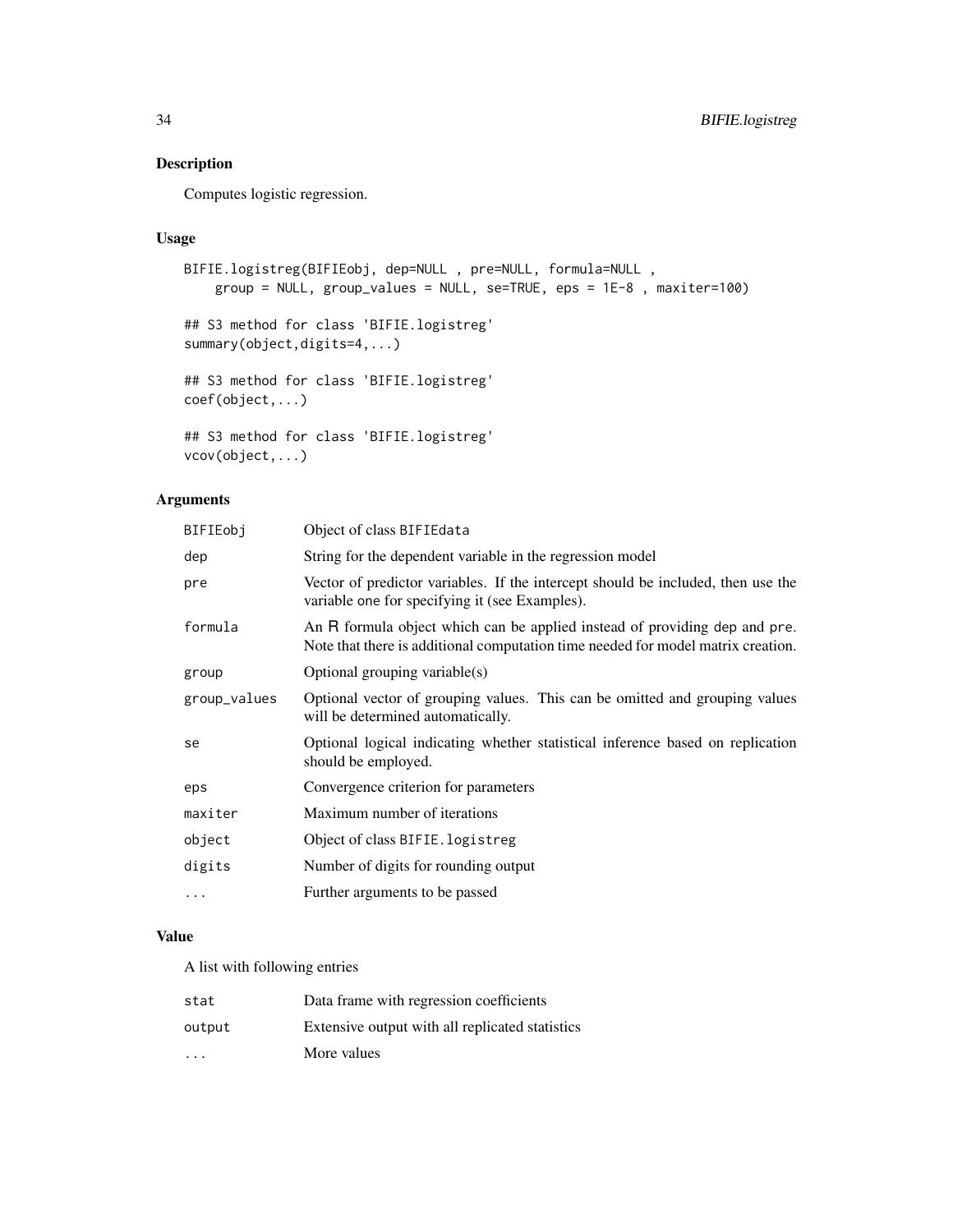#### <span id="page-34-0"></span>**BIFIE.logistreg**

#### **See Also**

survey::svyglm.stats::glm

For linear regressions see BIFIE. linreg.

```
# EXAMPLE 1: TIMSS dataset | Logistic regression
data(data.timss2)
data(data.timssrep)
# create BIFIE.dat object
bdat <- BIFIEsurvey::BIFIE.data( data.list=data.timss2, wgt=data.timss2[[1]]$TOTWGT,
                  wgtrep=data.timssrep[, -1])
#**** Model 1: Logistic regression - prediction of migrational background
res1 <- BIFIEsurvey::BIFIE.logistreg( BIFIEobj=bdat, dep="migrant",
         pre= c("one","books","lang"), group="female", se=FALSE)
summary(res1)
## Not run:
# same model, but with formula specification and standard errors
res1a <- BIFIEsurvey::BIFIE.logistreg( BIFIEobj=bdat,
           formula= migrant \sim books + lang, group="female" )
summary(res1a)
# SIMULATED EXAMPLE 2: Comparison of stats::glm and BIFIEsurvey::BIFIE.logistreg
#*** (1) simulate data
set.seed(987)
N < -300x1 \leftarrow stats:: rnorm(N)
x2 \leftarrow stats:: runif(N)
ypred <- -0.75 + .2*x1 + 3*x2y \le -1*( stats::plogis(ypred) > stats::runif(N))
data <- data.frame( "y" = y , "x1"=x1 , "x2"=x2 )
#*** (2) estimation logistic regression using glm
mod1 <- stats::glm(y \sim x1 + x2, family="binomial")
#*** (3) estimation logistic regression using BIFIEdata
# create BIFIEdata object by defining 30 Jackknife zones
bifiedata <- BIFIEsurvey::BIFIE.data.jack(data, jktype="JK_RANDOM", ngr=30)
summary(bifiedata)
# estimate logistic regression
mod2 <- BIFIEsurvey::BIFIE.logistreg( bifiedata, formula = y \sim x1+x2)
#*** (4) compare results
```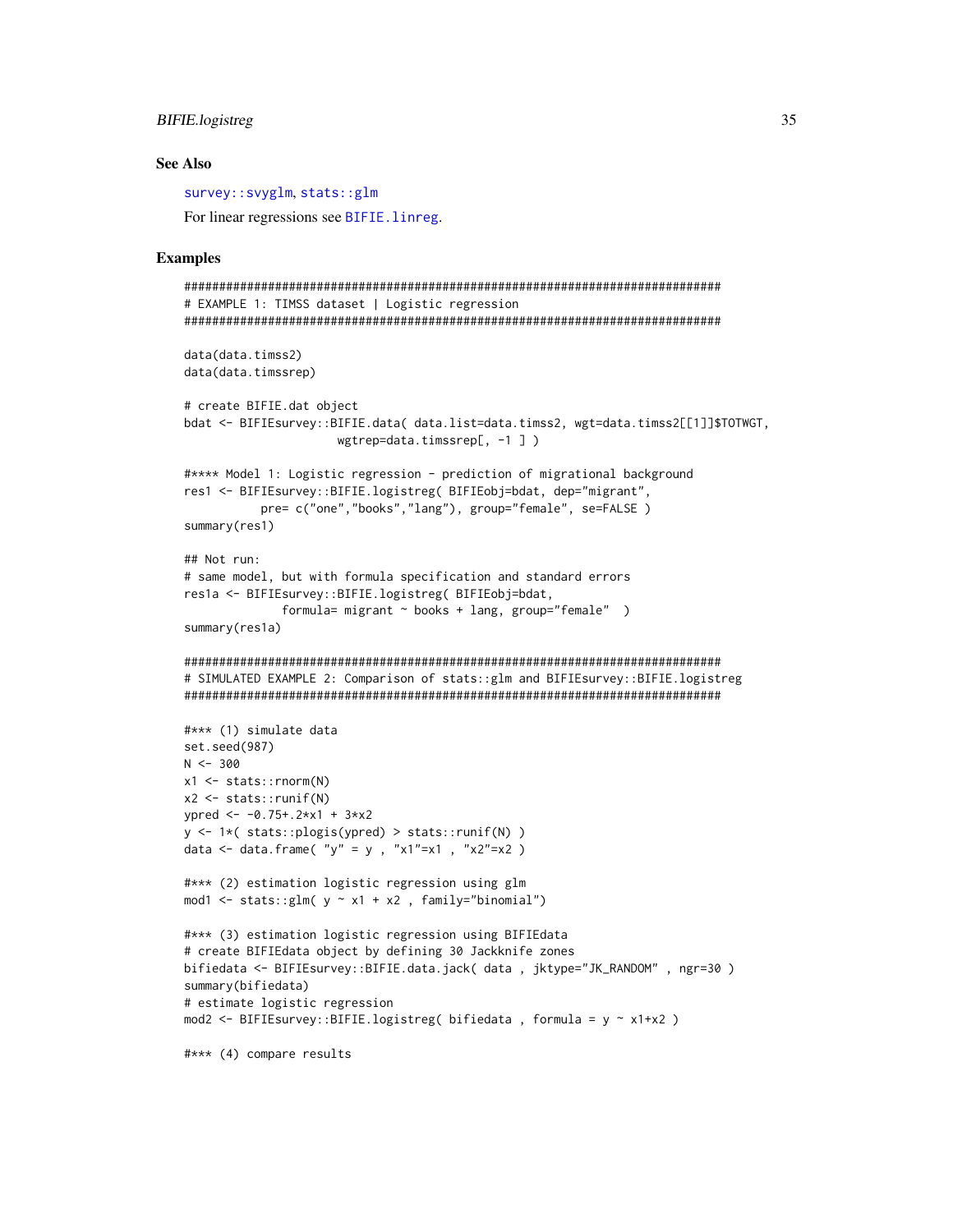```
summary(mod2) # BIFIE.logistreg
summary(mod1) # glm
## End(Not run)
```
### BIFIE.mva *Missing Value Analysis*

# Description

Conducts a missing value analysis.

# Usage

```
BIFIE.mva( BIFIEobj , missvars , covariates=NULL , se=TRUE )
```
## S3 method for class 'BIFIE.mva' summary(object,digits=4,...)

# Arguments

| BIFIEobj   | Object of class BIFIEdata                                                                             |
|------------|-------------------------------------------------------------------------------------------------------|
| missvars   | Vector of variables for which missing value statistics should be computed                             |
| covariates | Vector of variables which work as covariates                                                          |
| se         | Optional logical indicating whether statistical inference based on replication<br>should be employed. |
| object     | Object of class BIFIE.correl                                                                          |
| digits     | Number of digits for rounding output                                                                  |
| $\ddotsc$  | Further arguments to be passed                                                                        |

#### Value

A list with following entries

| stat.mva                | Data frame with missing value statistics                                   |
|-------------------------|----------------------------------------------------------------------------|
| res list                | List with extensive output splitted according to each variable in missvars |
| $\cdot$ $\cdot$ $\cdot$ | More values                                                                |

```
#############################################################################
# EXAMPLE 1: Imputed TIMSS dataset
#############################################################################
data(data.timss1)
data(data.timssrep)
```
<span id="page-35-0"></span>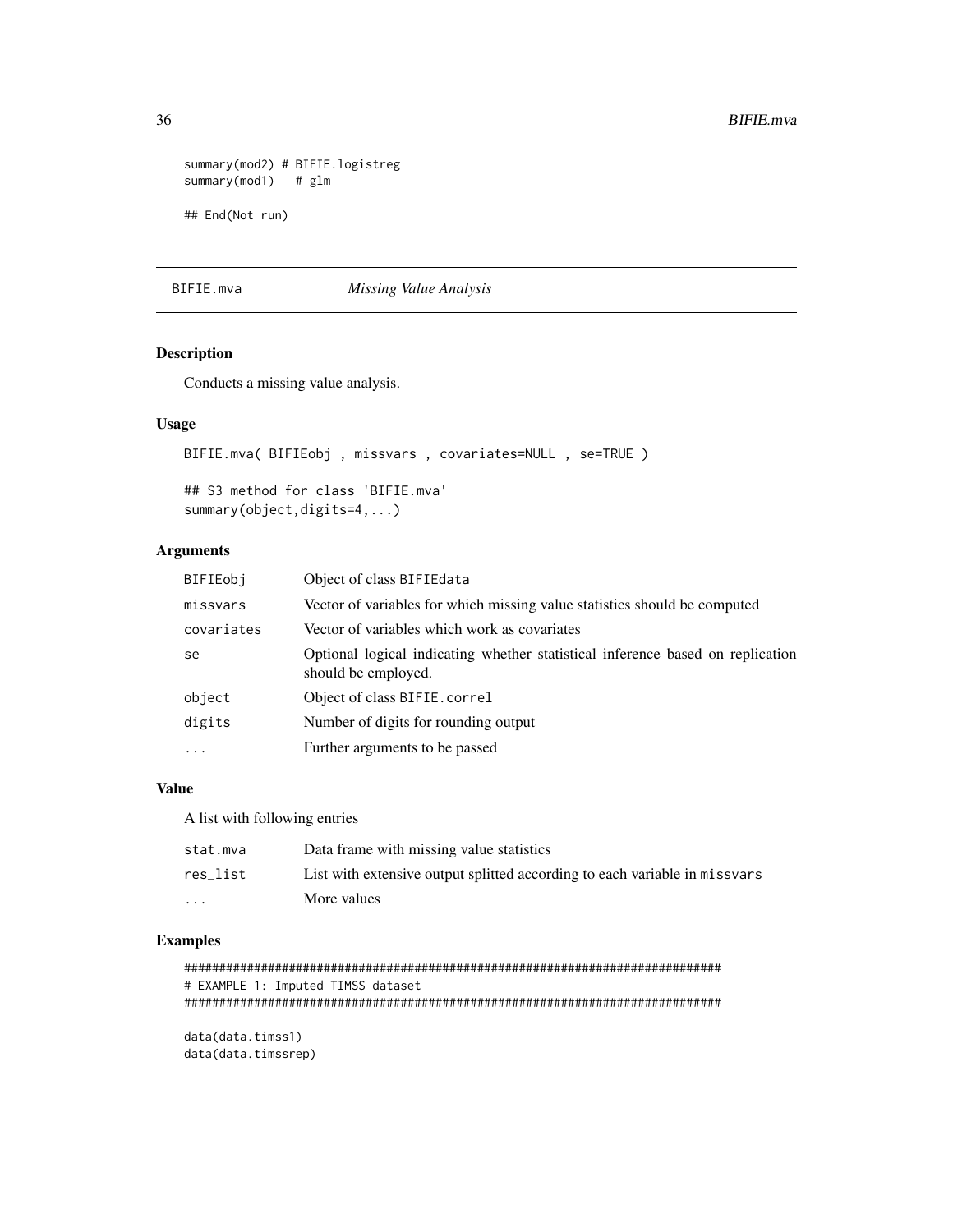```
# create BIFIE.dat object
BIFIEdata <- BIFIEsurvey::BIFIE.data( data.list=data.timss1,
                wgt=data.timss1[[1]]$TOTWGT, wgtrep=data.timssrep[, -1 ] )
# missing value analysis for "scsci" and "books" and three covariates
res1 <- BIFIEsurvey::BIFIE.mva( BIFIEdata , missvars=c("scsci" , "books" ) ,
             covariates=c("ASMMAT" , "female" , "ASSSCI") )
summary(res1)
# missing value analysis without statistical inference and without covariates
res2 <- BIFIEsurvey::BIFIE.mva( BIFIEdata, missvars=c("scsci", "books"), se=FALSE)
summary(res2)
```
<span id="page-36-1"></span>BIFIE.pathmodel *Path Model Estimation*

#### Description

This function computes a path model. Predictors are allowed to possess measurement errors. Known measurement error variances (and covariances) or reliabilities can be specified by the user. Alternatively, a set of indicators can be defined for each latent variable, and for each imputed and replicated dataset the measurement error variance is determined by means of calculating the reliability Cronbachs alpha. Measurement errors are handled by adjusting covariance matrices (see Buonaccorsi, 2010, Ch. 5).

#### Usage

```
BIFIE.pathmodel( BIFIEobj , lavaan.model , reliability=NULL , group=NULL ,
        group_values=NULL , se=TRUE )
## S3 method for class 'BIFIE.pathmodel'
summary(object,digits=4,...)
## S3 method for class 'BIFIE.pathmodel'
coef(object,...)
## S3 method for class 'BIFIE.pathmodel'
vcov(object,...)
```
#### **Arguments**

| BIFIEobi     | Object of class BIFIEdata                                                                                                                                          |
|--------------|--------------------------------------------------------------------------------------------------------------------------------------------------------------------|
| lavaan.model | String including the model specification in <b>lavaan</b> syntax. Lavaan model also<br>allows the extended functionality in the $TAM$ : : lavaanify. IRT function. |
| reliability  | Optional vector containing the reliabilities of each variable. This vector can also<br>include only a subset of all variables.                                     |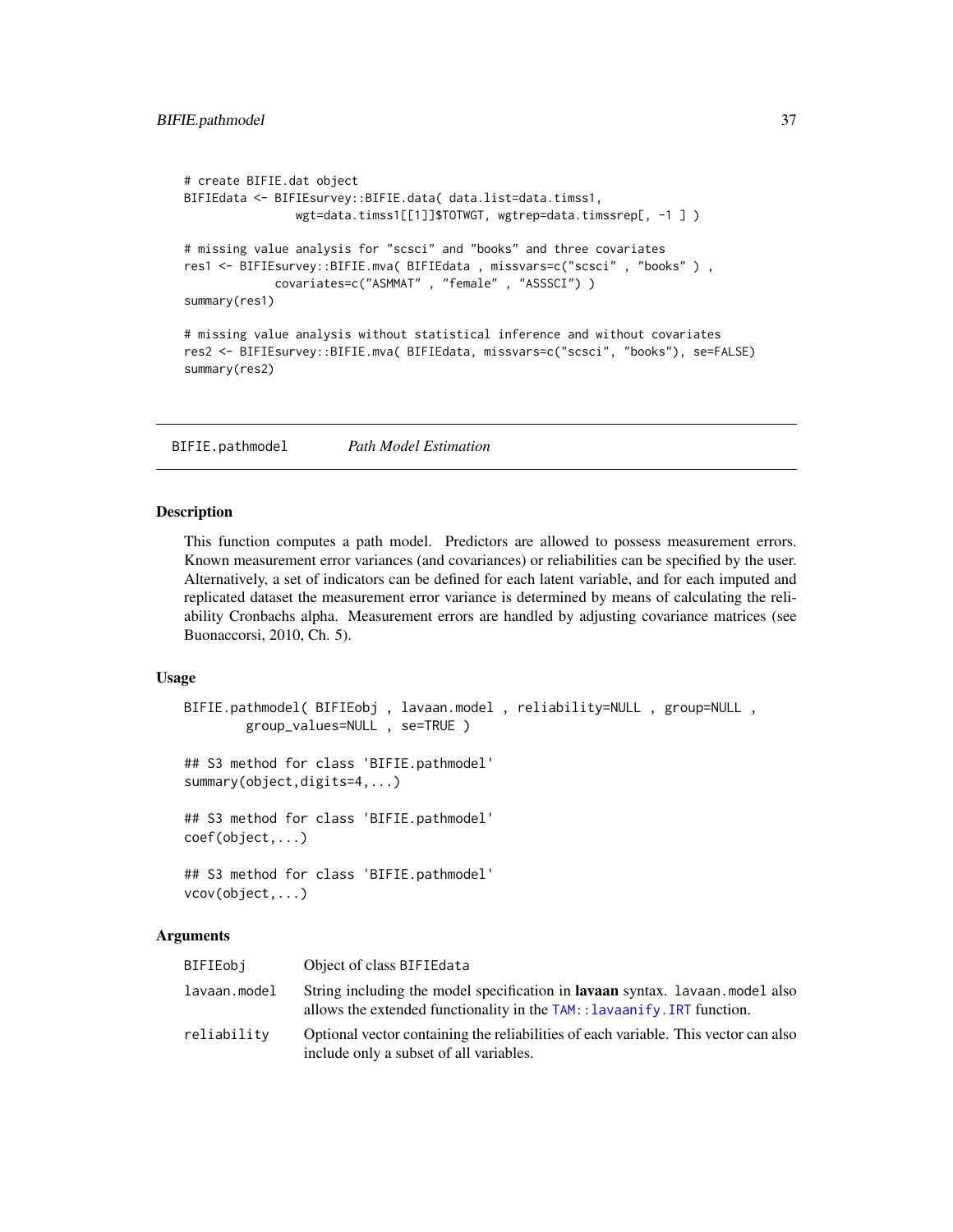<span id="page-37-0"></span>

| group        | Optional grouping variable(s)                                                                                    |
|--------------|------------------------------------------------------------------------------------------------------------------|
| group_values | Optional vector of grouping values. This can be omitted and grouping values<br>will be determined automatically. |
| se           | Optional logical indicating whether statistical inference based on replication<br>should be employed.            |
| object       | Object of class BIFIE.pathmodel                                                                                  |
| digits       | Number of digits for rounding output                                                                             |
| .            | Further arguments to be passed                                                                                   |
|              |                                                                                                                  |

# Details

The following conventions are used as parameter labels in the output.

 $Y^{\sim}X$  is the regression coefficient of the regression from Y on X.

 $X \rightarrow Z \rightarrow Y$  denotes the path coefficient from X to Y passing the mediating variable Z.

 $X \rightarrow Y$  denotes the total effect (of all paths) from X to Y.

 $X \rightarrow Y$  denotes the sum of all indirect effects from X to Y.

The parameter suffix \_stand refers to parameters for which all variables are standardized.

# Value

A list with following entries

| stat                    | Data frame with unstandardized and standardized regression coefficients, path<br>coefficients, total and indirect effects, residual variances, and $R^2$ |
|-------------------------|----------------------------------------------------------------------------------------------------------------------------------------------------------|
| output                  | Extensive output with all replicated statistics                                                                                                          |
| $\cdot$ $\cdot$ $\cdot$ | More values                                                                                                                                              |

# References

Buonaccorsi, J. P. (2010). *Measurement error: Models, methods, and applications*. CRC Press.

# See Also

See the lavaan and lavaan.survey package.

For the lavaan syntax, see [lavaan::lavaanify](#page-0-0) and [TAM::lavaanify.IRT](#page-0-0)

```
## Not run:
#############################################################################
# EXAMPLE 1: Path model data.bifie01
#############################################################################
data(data.bifie01)
dat <- data.bifie01
# create dataset with replicate weights and plausible values
bifieobj <- BIFIEsurvey::BIFIE.data.jack( data=dat, jktype="JK_TIMSS",
```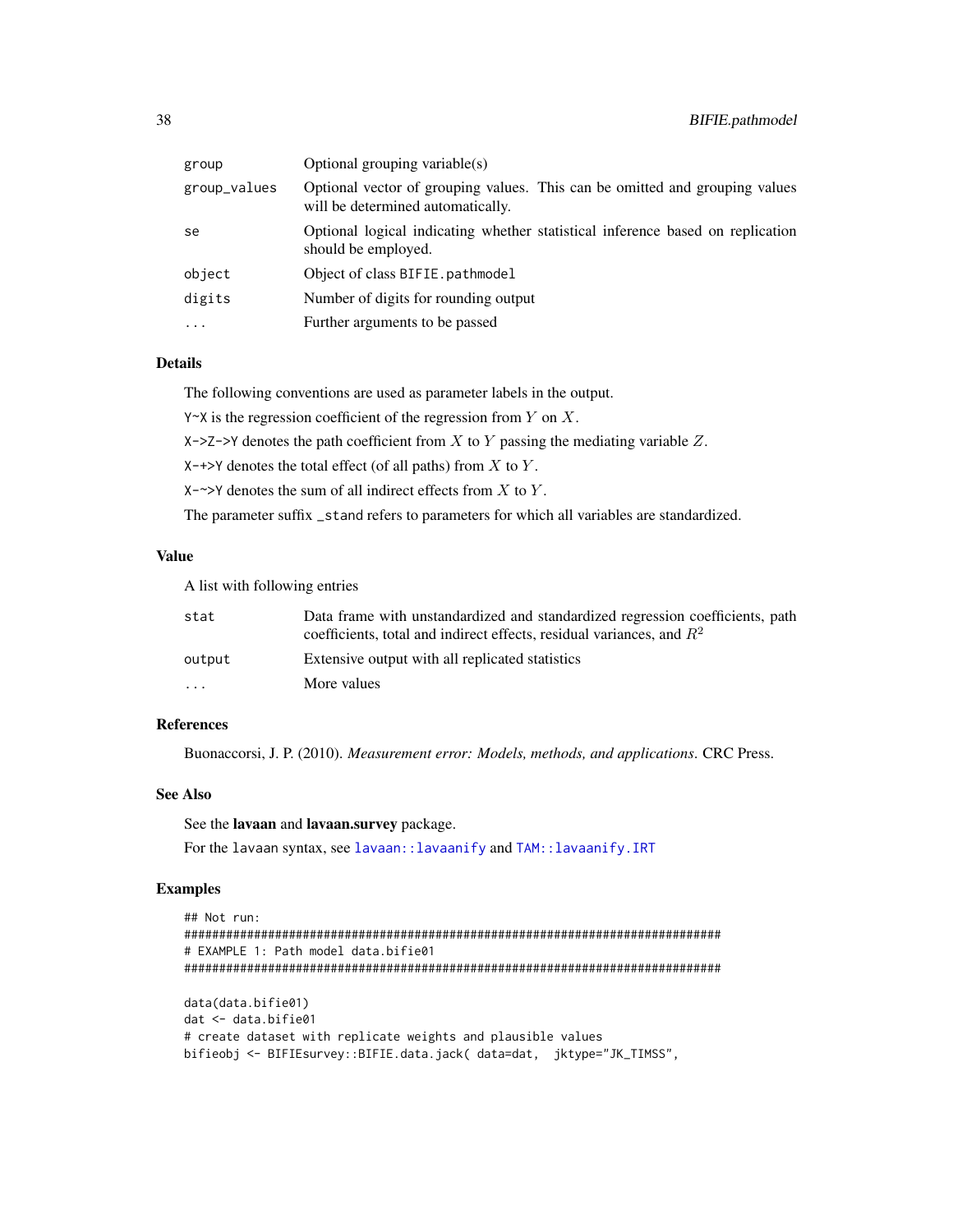```
jkzone = "JKCZONE", jkrep="JKCREP", wgt="TOTWGT",
                 pv_vars = c("ASMMAT","ASSSCI") )
#**************************************************************
#*** Model 1: Path model
lavmodel1 \leq-"
     ASMMAT ~ ASBG07A + ASBG07B + ASBM03 + ASBM02A + ASBM02E
     # define latent variable with 2nd and 3rd item in reversed scoring
     ASBM03 =~ 1*ASBM03A + (-1)*ASBM03B + (-1)*ASBM03C + 1*ASBM03D
     ASBG07A ~ ASBM02E
     ASBG07A ~~ .2*ASBG07A # measurement error variance of .20<br>ASBM02E ~~ .45*ASBM02E # measurement error variance o
                                  # measurement error variance of .45
     ASBM02E ~ ASBM02A + ASBM02B
        "
#--- Model 1a: model calculated by gender
mod1a <- BIFIEsurvey::BIFIE.pathmodel( bifieobj , lavmodel1 , group = "female" )
summary(mod1a)
#--- Model 1b: Input of some known reliabilities
reliability <- c( "ASBM02B" = .6 , "ASBM02A" = .8 )
mod1b <- BIFIEsurvey::BIFIE.pathmodel( bifieobj, lavmodel1, reliability=reliability)
summary(mod1b)
#**************************************************************
#*** Model 2: Linear regression with errors in predictors
# specify lavaan model
lavmodel2 <- "
     ASMMAT ~ ASBG07A + ASBG07B + ASBM03A
     ASBG07A ~~ .2*ASBG07A
        ^{\prime}mod2 <- BIFIEsurvey::BIFIE.pathmodel( bifieobj, lavmodel2 )
summary(mod2)
## End(Not run)
```
<span id="page-38-1"></span>BIFIE.twolevelreg *Two Level Regression*

#### **Description**

This function computes the hierarchical two level model with random intercepts and random slopes. The full maximum likelihood estimation is conducted by means of an EM algorithm (Raudenbush & Bryk, 2002).

#### Usage

```
BIFIE.twolevelreg( BIFIEobj , dep , formula.fixed , formula.random , idcluster ,
   wgtlevel2 = NULL , wgtlevel1 = NULL , group=NULL , group_values=NULL ,
   recov_constraint=NULL, se=TRUE, globconv = 1E-6 , maxiter = 1000 )
```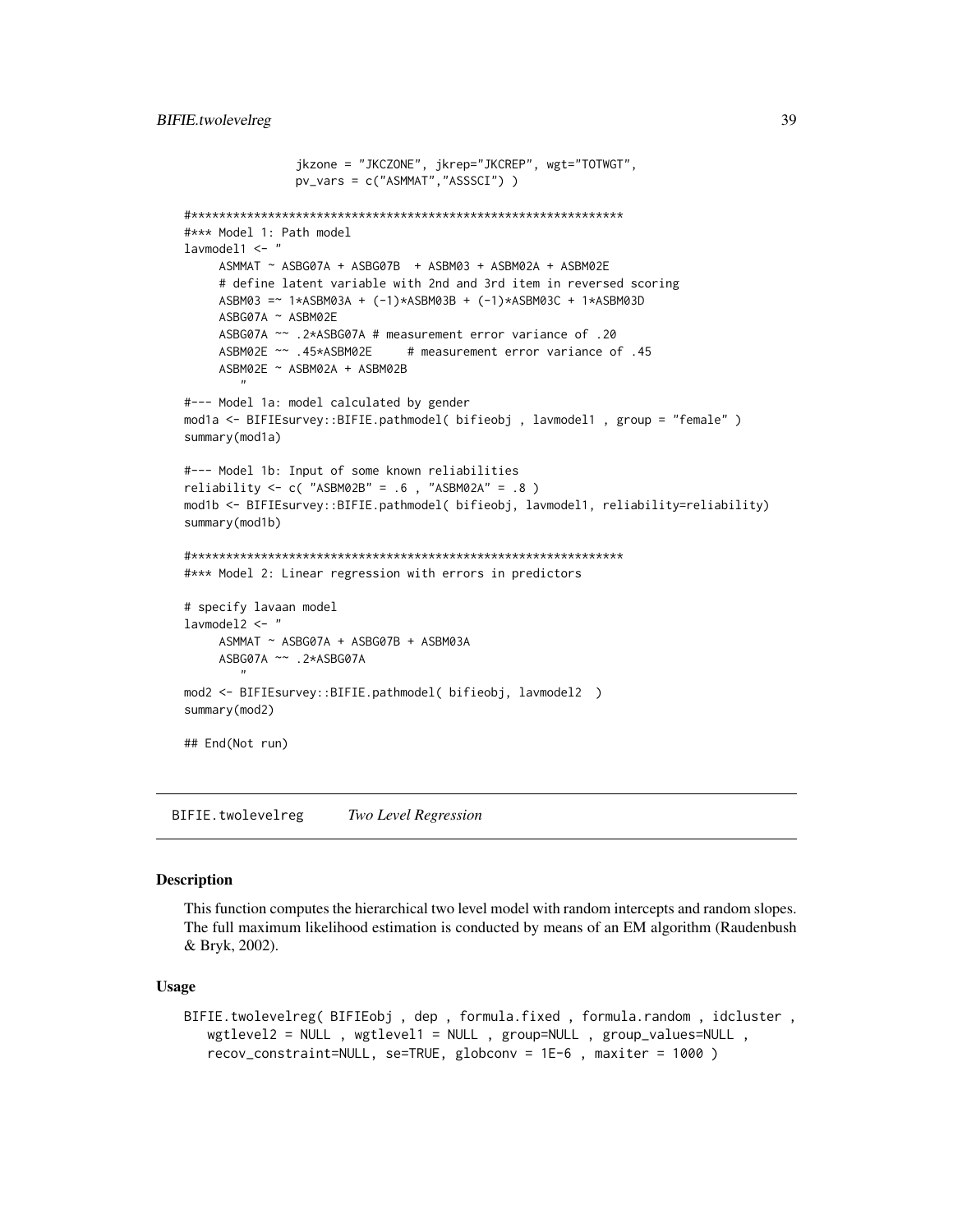```
## S3 method for class 'BIFIE.twolevelreg'
summary(object,digits=4,...)
## S3 method for class 'BIFIE.twolevelreg'
coef(object,...)
## S3 method for class 'BIFIE.twolevelreg'
vcov(object,...)
```
# Arguments

| BIFIEobj         | Object of class BIFIEdata                                                                                                                                                                                                                                                                                                                   |  |
|------------------|---------------------------------------------------------------------------------------------------------------------------------------------------------------------------------------------------------------------------------------------------------------------------------------------------------------------------------------------|--|
| dep              | String for the dependent variable in the regression model                                                                                                                                                                                                                                                                                   |  |
| formula.fixed    | An R formula for fixed effects                                                                                                                                                                                                                                                                                                              |  |
|                  | formula.random An R formula for random effects                                                                                                                                                                                                                                                                                              |  |
| idcluster        | Cluster identifier. The cluster identifiers must be sorted in the BIFIE data ob-<br>ject.                                                                                                                                                                                                                                                   |  |
| wgtlevel2        | Name of Level 2 weight variable                                                                                                                                                                                                                                                                                                             |  |
| wgtlevel1        | Name of Level 1 weight variable. This is optional. If it is not provided, wgtlevel<br>is calculated from the total weight and wgtlevel2.                                                                                                                                                                                                    |  |
| group            | Optional grouping variable                                                                                                                                                                                                                                                                                                                  |  |
| group_values     | Optional vector of grouping values. This can be omitted and grouping values<br>will be determined automatically.                                                                                                                                                                                                                            |  |
| recov_constraint |                                                                                                                                                                                                                                                                                                                                             |  |
|                  | Matrix for constraints of random effects covariance matrix. The random effects<br>are numbered according to the order in the specification in formula.random.<br>The first column in recov_constraint contains the row index in the covariance<br>matrix, the second column the column index and the third column the value to<br>be fixed. |  |
| se               | Optional logical indicating whether statistical inference based on replication<br>should be employed. In case of se=FALSE, standard errors are computed as max-<br>imum likelihood estimates under the assumption of random sampling of level 2<br>clusters.                                                                                |  |
| globconv         | Convergence criterion for maximum parameter change                                                                                                                                                                                                                                                                                          |  |
| maxiter          | Maximum number of iterations                                                                                                                                                                                                                                                                                                                |  |
| object           | Object of class BIFIE. twolevelreg                                                                                                                                                                                                                                                                                                          |  |
| digits           | Number of digits for rounding output                                                                                                                                                                                                                                                                                                        |  |
| .                | Further arguments to be passed                                                                                                                                                                                                                                                                                                              |  |
|                  |                                                                                                                                                                                                                                                                                                                                             |  |

# Details

The implemented random slope model can be written as

$$
y_{ij} = \bm{X}_{ij}\bm{\gamma} + \bm{Z}_{ij}\bm{u}_j + \varepsilon_{ij}
$$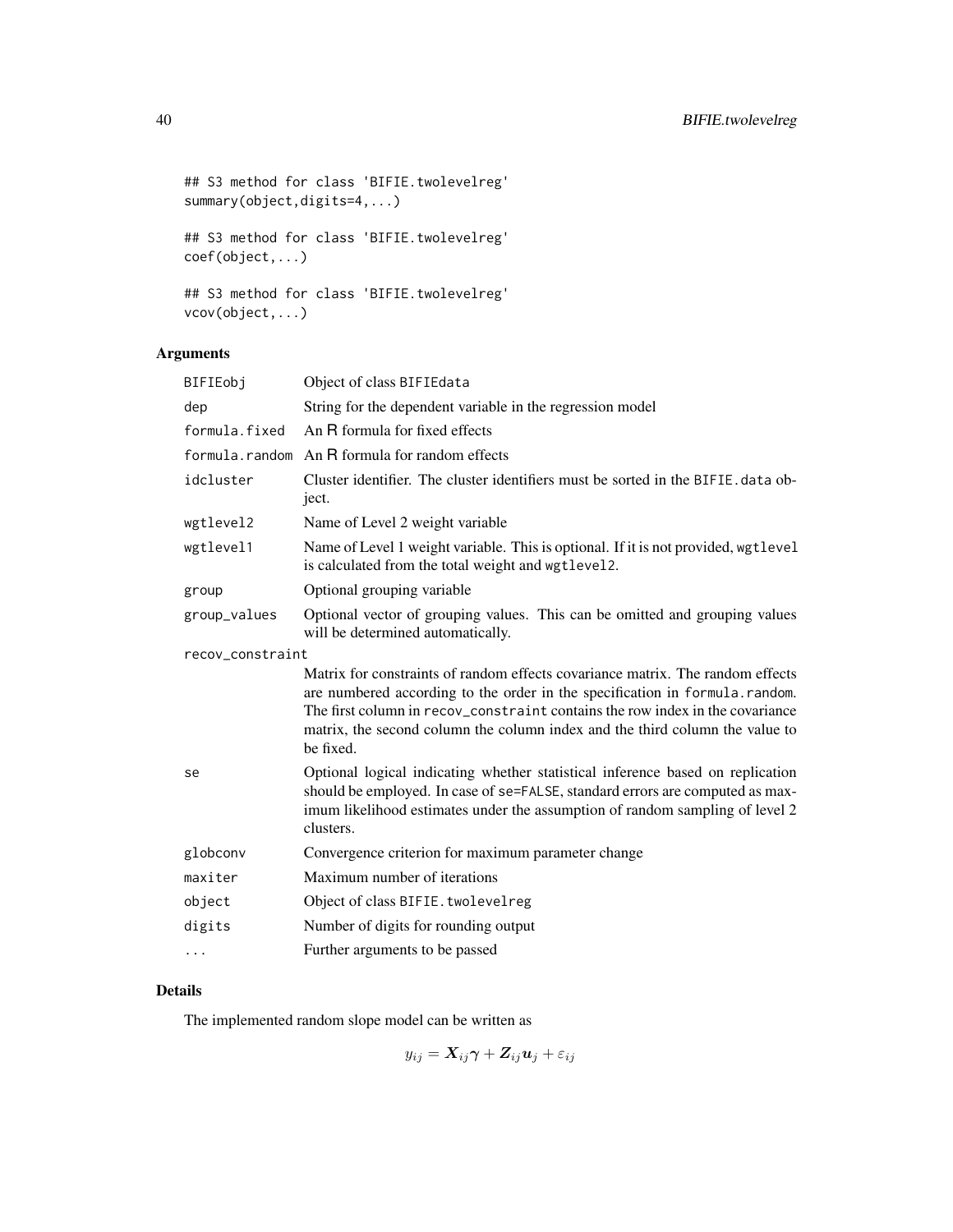<span id="page-40-0"></span>where  $y_{ij}$  is the dependent variable,  $X_{ij}$  includes the fixed effects predictors (specified by formula.fixed) and  $Z_{ij}$  includes the random effects predictors (specified by formula.random). The random effects  $u_i$  follow a multivariate normal distribution.

The function also computes a variance decomposition of explained variance due to fixed and random effects for the within and the between level. This variance decomposition is conducted for the predictor matrices X and Z. It is assumed that  $X_{ij} = X_j^B + X_{ij}^W$ . The different sources of variance are computed by formulas as proposed in Snijders and Bosker (2012, Ch. 7).

#### Value

A list with following entries

| stat                    | Data frame with coefficients and different sources of variance. |
|-------------------------|-----------------------------------------------------------------|
| output                  | Extensive output with all replicated statistics                 |
| $\cdot$ $\cdot$ $\cdot$ | More values                                                     |

# References

Raudenbush, S. W., & Bryk, A. S. (2002). *Hierarchical linear models: Applications and data analysis methods*. Thousand Oaks: Sage.

Snijders, T. A. B., & Bosker, R. J. (2012). *Multilevel analysis: An introduction to basic and advanced multilevel modeling*. Thousand Oaks: Sage.

#### See Also

[lme4::lmer](#page-0-0)

```
## Not run:
library(lme4)
```

```
#############################################################################
# EXAMPLE 1: Dataset data.bifie01 | TIMSS 2011
#############################################################################
data(data.bifie01)
dat <- data.bifie01
set.seed(987)
```

```
# create dataset with replicate weights and plausible values
bdat1 <- BIFIEsurvey::BIFIE.data.jack( data=dat, jktype="JK_TIMSS", jkzone="JKCZONE",
           jkrep="JKCREP" , wgt="TOTWGT" , pv_vars = c("ASMMAT","ASSSCI") )
```

```
# create dataset without plausible values and ignoring weights
bdat2 <- BIFIEsurvey::BIFIE.data.jack( data=dat , jktype="JK_RANDOM", ngr=10 )
# => standard errors from ML estimation
```

```
#***********************************************
# Model 1: Random intercept model
```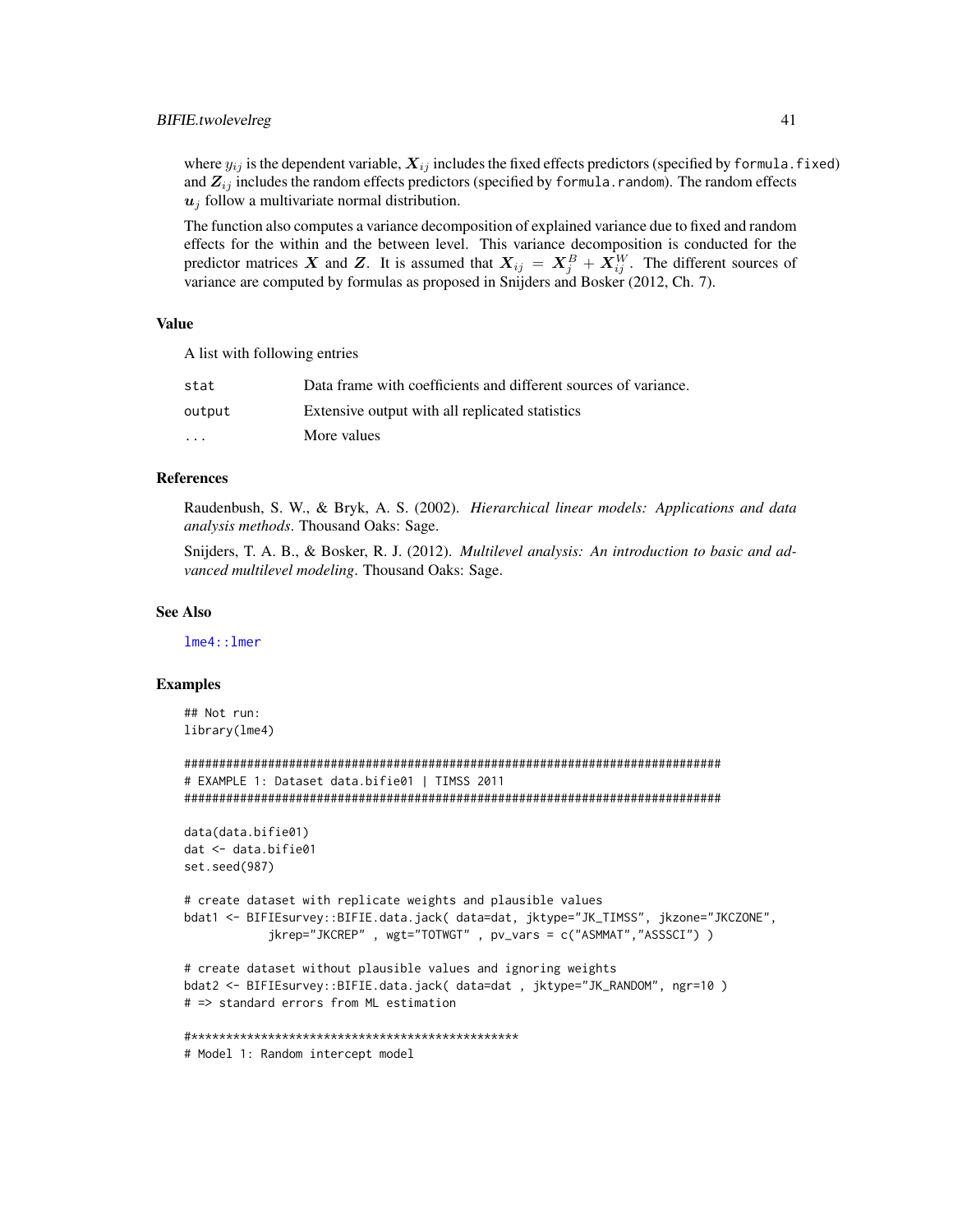```
#--- Model 1a: without weights, first plausible value
mod1a <- BIFIEsurvey::BIFIE.twolevelreg( BIFIEobj=bdat2, dep="ASMMAT01",
                formula.fixed = \sim 1, formula.random = \sim 1, idcluster="idschool",
                wgtlevel2 = "one", se = FALSE )
summary(mod1a)
#--- Model 1b: estimation in lme4
mod1b \le - lme4::lmer( ASMMAT01 \sim 1 + ( 1 | idschool), data = dat, REML=FALSE)
summary(mod1b)
#--- Model 1c: Like Model 1a but for five plausible values and ML inference
mod1c <- BIFIEsurvey::BIFIE.twolevelreg( BIFIEobj=bdat1, dep="ASMMAT" ,
                formula.fixed = \sim 1, formula.random = \sim 1, idcluster="idschool",
                wgtlevel2 = "one" , se = FALSE )
summary(mod1c)
#--- Model 1d: weights and sampling design and all plausible values
mod1d <- BIFIEsurvey::BIFIE.twolevelreg( BIFIEobj=bdat1 , dep="ASMMAT" ,
                formula.fixed = \sim 1, formula.random = \sim 1, idcluster="idschool",
                wgtlevel2 = "SCHWGT" )
summary(mod1d)
#***********************************************
# Model 2: Random slope model
#--- Model 2a: without weights
mod2a <- BIFIEsurvey::BIFIE.twolevelreg( BIFIEobj=bdat2 , dep="ASMMAT01" ,
                formula.fixed = \sim female + ASBG06A , formula.random = \sim ASBG06A ,
                idcluster="idschool" , wgtlevel2 = "one" , se = FALSE )
summary(mod2a)
#--- Model 2b: estimation in lme4
mod2b \leq 1me4::lmer( ASMMAT01 \sim female + ASBG06A + (1 + ASBG06A | idschool),
                   data = dat , REML=FALSE)
summary(mod2b)
#--- Model 2c: weights and sampling design and all plausible values
mod2c <- BIFIEsurvey::BIFIE.twolevelreg( BIFIEobj=bdat1 , dep="ASMMAT" ,
                formula.fixed = \sim female + ASBG06A, formula.random = \sim ASBG06A
                idcluster="idschool" , wgtlevel2 = "SCHWGT" , maxiter=500 , se=FALSE)
summary(mod2c)
#--- Model 2d: Uncorrelated intecepts and slopes
# constraint for zero covariance between intercept and slope
recov_constraint \leq matrix(c(1,2,0), ncol=3)
mod2d <- BIFIEsurvey::BIFIE.twolevelreg( BIFIEobj=bdat2 , dep="ASMMAT01" ,
                formula.fixed = \sim female + ASBG06A, formula.random = \sim ASBG06A,
                idcluster="idschool" , wgtlevel2 = "one" , se = FALSE,
                recov_constraint=recov_constraint )
summary(mod2d)
```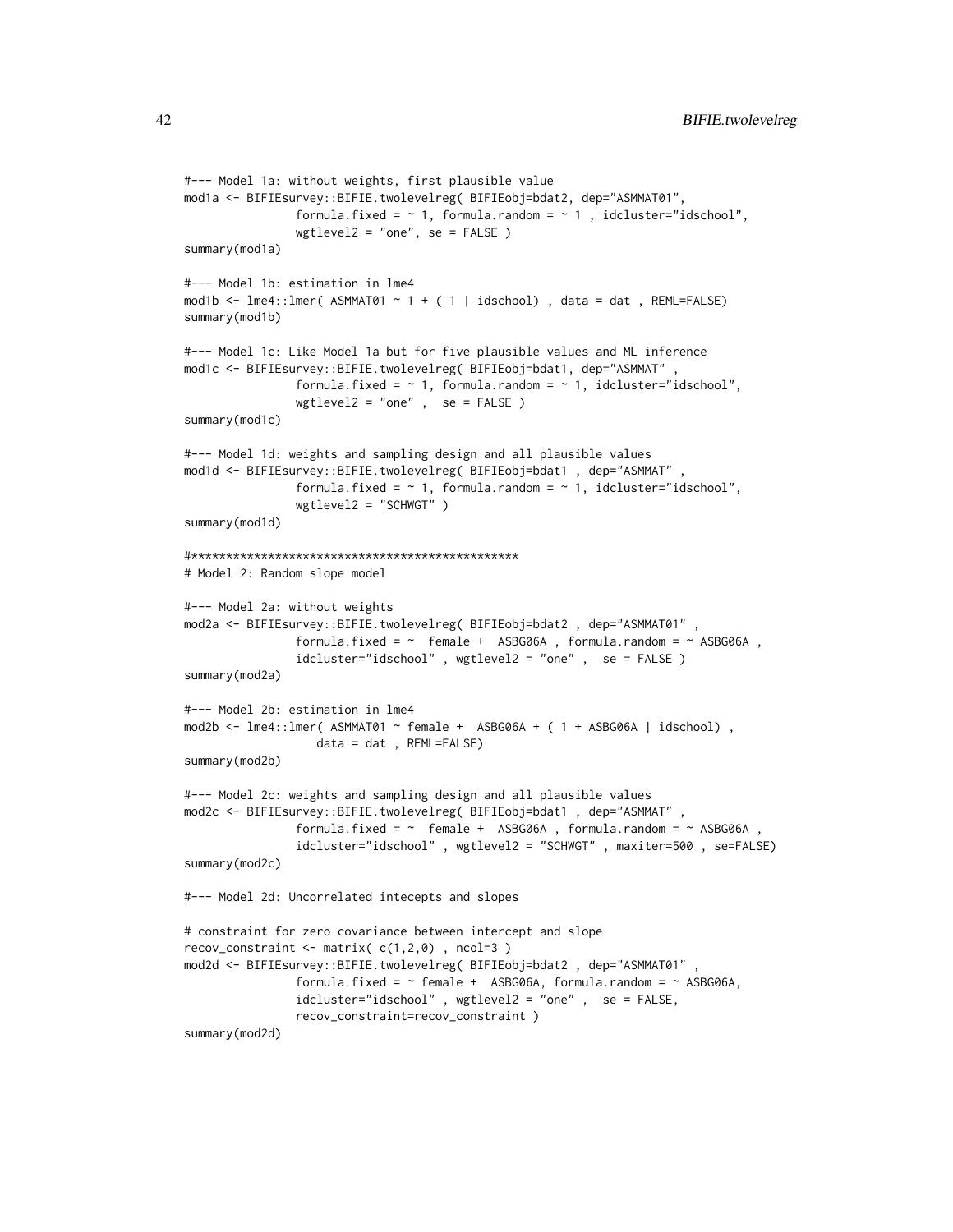```
#--- Model 2e: Fixed entries in the random effects covariance matrix
# two constraints for random effects covariance
# Cov(Int, Slo)=0 # zero slope for intercept and slope
# Var(Slo)=10
              # slope variance of 10
recov_constraint <- matrix(c(1,2,0,2,2,10), ncol=3, byrow=TRUE)
mod2e <- BIFIEsurvey::BIFIE.twolevelreg( BIFIEobj=bdat2, dep="ASMMAT01",
               formula.fixed = \sim female + ASBG06A, formula.random = \sim ASBG06A,
               idcluster="idschool", wgtlevel2 = "one", se = FALSE,
               recov_constraint=recov_constraint )
summary(mod2e)
# SIMULATED EXAMPLE 2: Two-level regression with random slopes
#--- (1) simulate data
set.seed(9876)
NC < -100# number of clusters
Nj <- 20
           # number of persons per cluster
iccx <- .4 # intra-class correlation predictor
theta \leq c( 0.7, .3) # fixed effects
Tmat \le diag(c(.3, .1)) # variances of random intercept and slope
sig2 \leftarrow .60 # residual variance
N \leq NC*Nj
idcluster \le rep(1:NC, each=Nj)dat1 <- data.frame("idcluster" = idcluster)
dat1$X <- rep( stats::rnorm( NC , sd = sqrt(iccx) ) , each=Nj ) +
               stats::rnorm(N, sd = sqrt(1 - iccx))
dat1$Y <- theta[1] + rep( stats::rnorm(NC , sd = sqrt(Tmat[1,1] ) ) , each=Nj ) +
     theta[2] + rep( stats::rnorm(NC, sd=sqrt(Tmat[2,2])), each=Nj )) * dat1$X +
     stats::rnorm(N, sd= sqrt(sig2))
#--- (2) create design object
bdat1 <- BIFIEsurvey::BIFIE.data.jack( data=dat1, jktype="JK_GROUP", jkzone="idcluster")
summary(bdat1)
#*** Model 1: Random slope model (ML standard errors)
#- estimation using BIFIE.twolevelreg
mod1a <- BIFIEsurvey::BIFIE.twolevelreg( BIFIEobj=bdat1, dep="Y",
              formula.fixed = \sim 1+X, formula.random = \sim 1+X, idcluster="idcluster",
              wgtlevel2 = "one", se = FALSE)
summary(mod1a)
#- estimation in lme4
mod1b <- lme4::lmer( Y \sim X + (1+X) idcluster), data = dat1, REML = FALSE )
summary(mod1b)
#- using Jackknife for inference
mod1c <- BIFIEsurvey::BIFIE.twolevelreg( BIFIEobj=bdat1, dep="Y"
              formula.fixed = \sim 1+X, formula.random = \sim 1+X, idcluster="idcluster",
```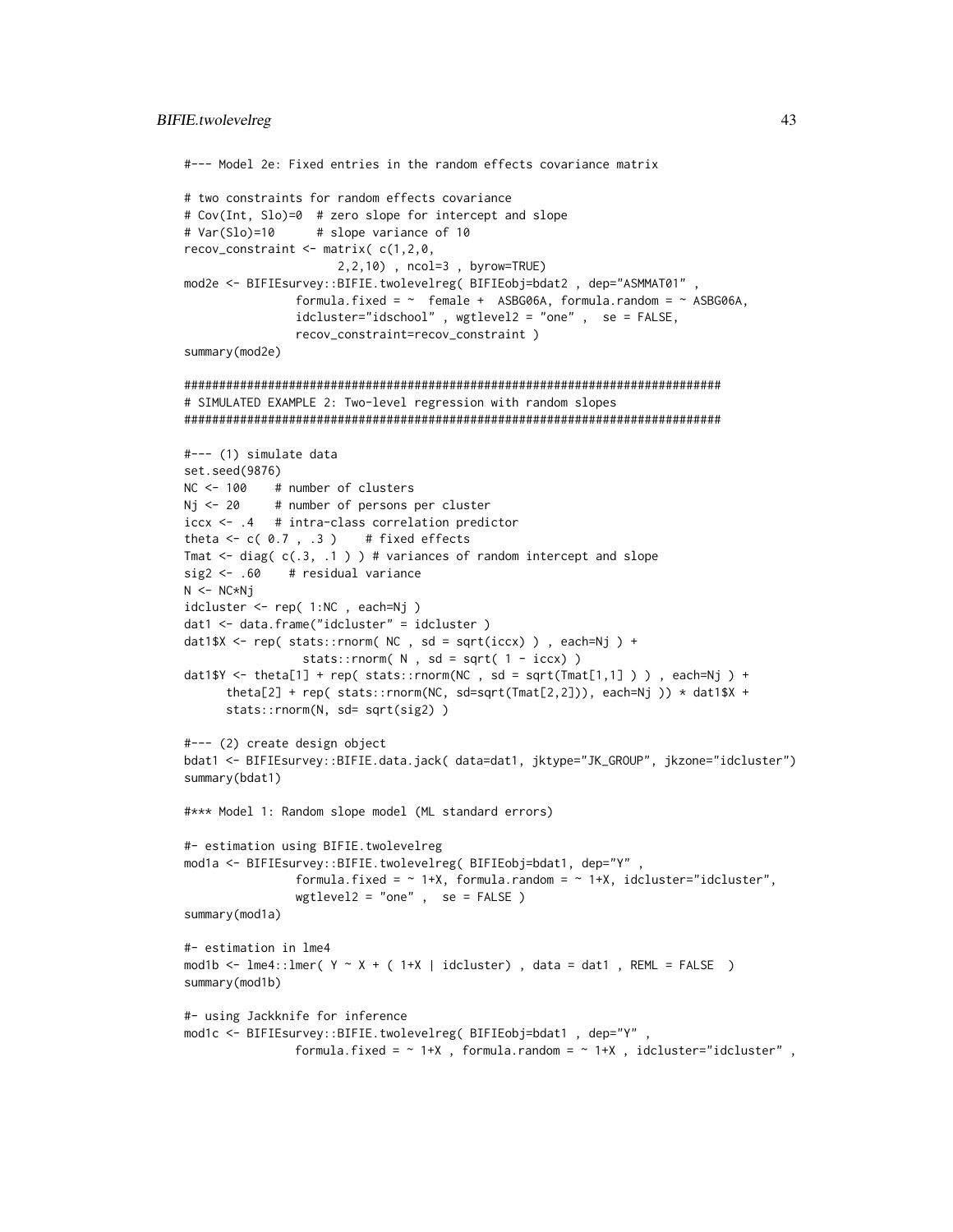```
wgtlevel2 = "one" , se = TRUE )
summary(mod1c)
# extract coefficients
coef(mod1a)
coef(mod1c)
# covariance matrix
vcov(mod1a)
vcov(mod1c)
## End(Not run)
```
<span id="page-43-1"></span>BIFIE.univar *Univariate Descriptive Statistics (Means and Standard Deviations)*

# Description

Computes some univariate descriptive statistics (means and standard deviations).

# Usage

```
BIFIE.univar(BIFIEobj, vars, group = NULL, group_values = NULL, se=TRUE)
## S3 method for class 'BIFIE.univar'
```
summary(object,digits=3,...)

## S3 method for class 'BIFIE.univar' coef(object,...)

## S3 method for class 'BIFIE.univar' vcov(object,...)

# Arguments

| BIFIEobj     | Object of class BIFIEdata                                                                                        |
|--------------|------------------------------------------------------------------------------------------------------------------|
| vars         | Vector of variables for which statistics should be computed                                                      |
| group        | Optional grouping variable $(s)$                                                                                 |
| group_values | Optional vector of grouping values. This can be omitted and grouping values<br>will be determined automatically. |
| se           | Optional logical indicating whether statistical inference based on replication<br>should be employed.            |
| object       | Object of class BIFIE. univar                                                                                    |
| digits       | Number of digits for rounding output                                                                             |
| $\ddotsc$    | Further arguments to be passed                                                                                   |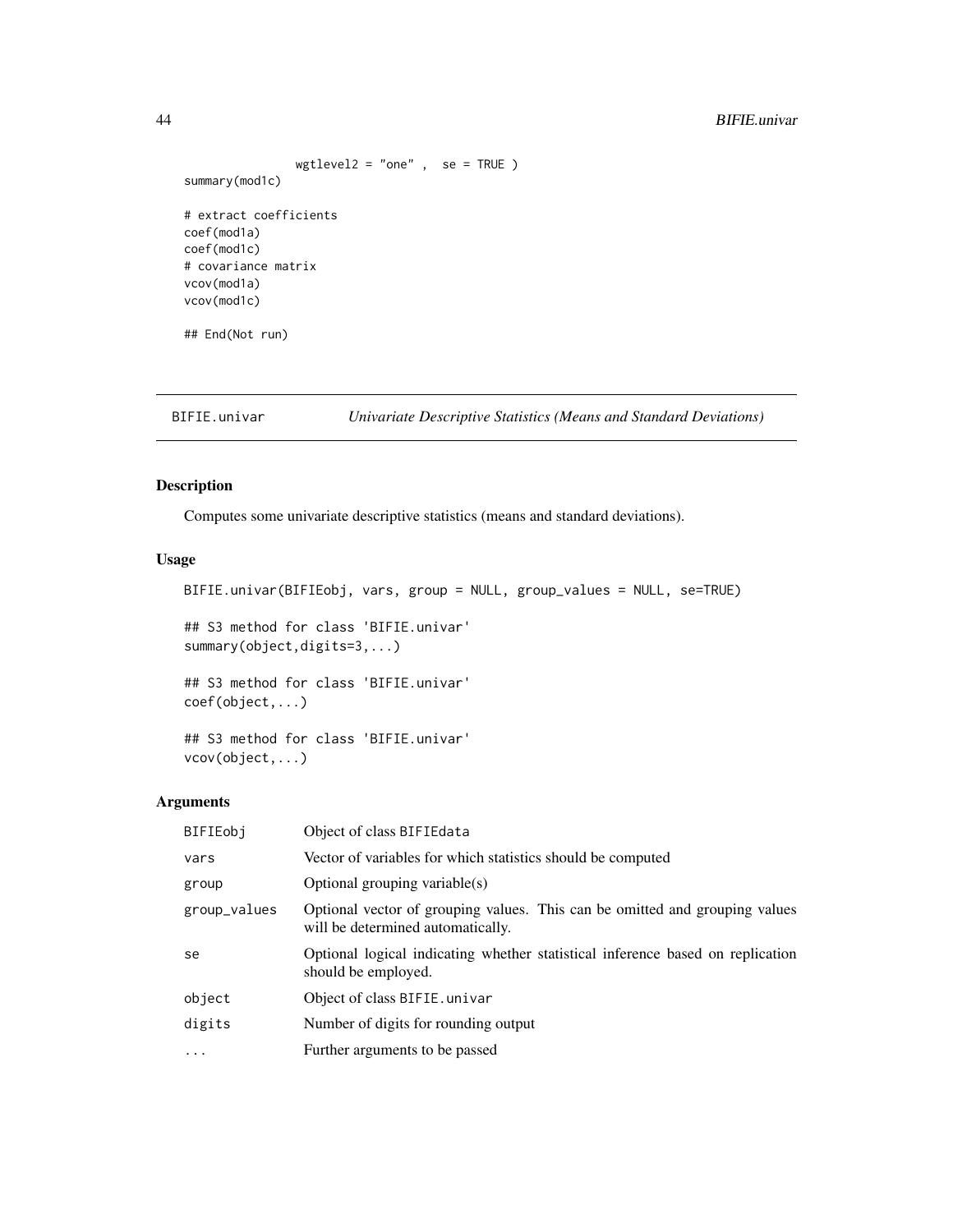## <span id="page-44-0"></span>**BIFIE.univar**

# **Value**

A list with following entries

| stat    | Data frame with univariate statistics           |
|---------|-------------------------------------------------|
| stat_M  | Data frame with means                           |
| stat_SD | Data frame with standard deviations             |
| output  | Extensive output with all replicated statistics |
|         | More values                                     |

# **See Also**

See BIFIE. univar. test for a test of equal means and effect sizes  $\eta$  and d.

Descriptive statistics without statistical inference can be estimated by the collection of miceadds: : ma. wtd. statNA functions from the miceadds package.

Further descriptive functions:

```
survey::svymean, intsvy::timss.mean, intsvy::timss.mean.pv, stats::weighted.mean, Hmisc::wtd.mean,
miceadds::ma.wtd.meanNA
```
survey::svyvar, Hmisc::wtd.var, miceadds::ma.wtd.sdNA, miceadds::ma.wtd.covNA

```
# EXAMPLE 1: Imputed TIMSS dataset
data(data.timss1)
data(data.timssrep)
# create BIFIE.dat object
bdat <- BIFIEsurvey::BIFIE.data( data.list=data.timss1, wgt=data.timss1[[1]]$TOTWGT,
       wgtrep=data.timssrep[, -1])
# compute descriptives for plausible values
res1 <- BIFIEsurvey::BIFIE.univar( bdat, vars = c("ASMMAT","ASSSCI","books") )
summary(res1)
# split descriptives by number of books
res2 <- BIFIEsurvey::BIFIE.univar( bdat, vars=c("ASMMAT","ASSSCI"), group="books",
        group_values=1:5)
summary(res2)
# EXAMPLE 2: TIMSS dataset with missings
data(data.timss2)
data(data.timssrep)
# use first dataset with missing data from data.timss2
```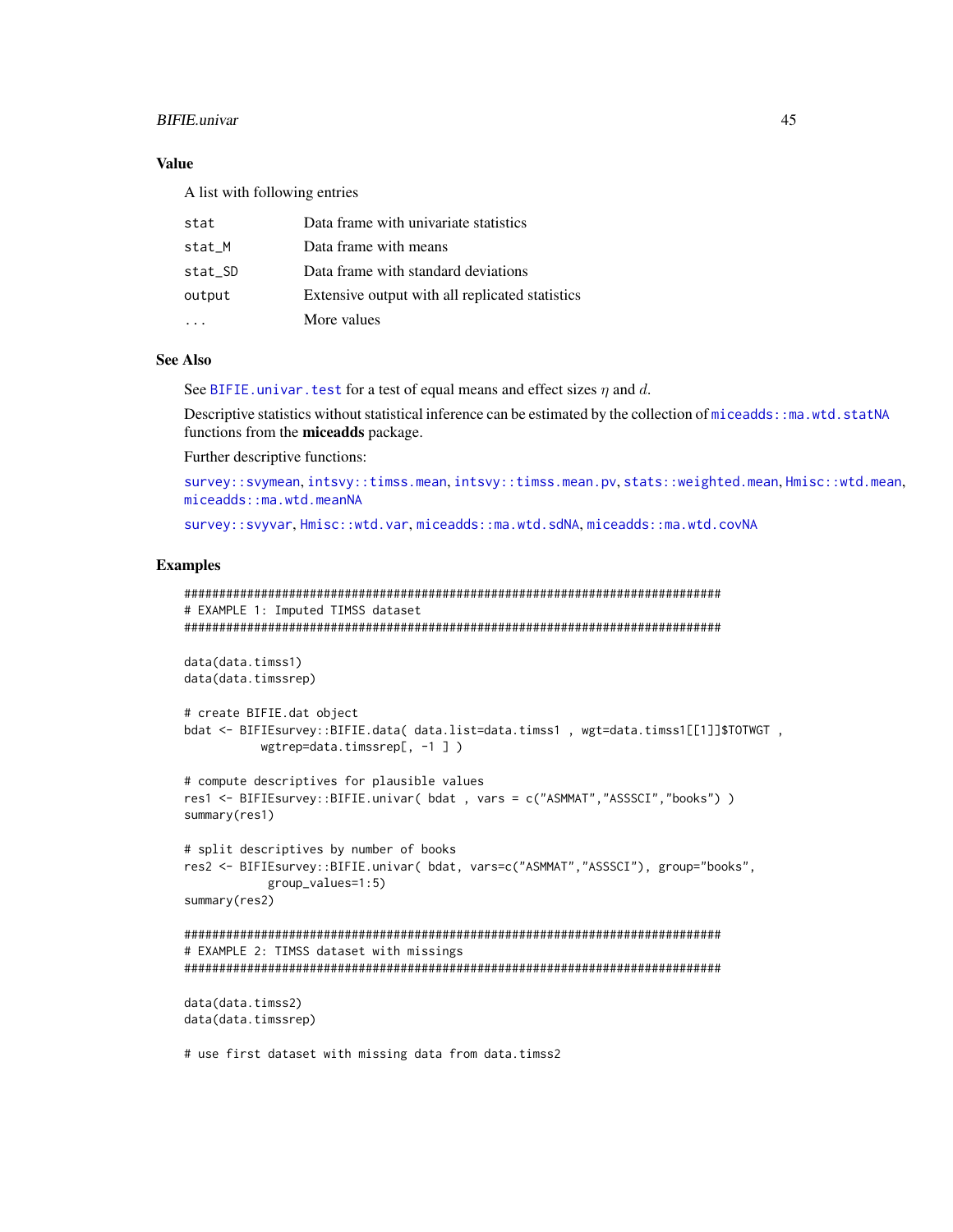```
bdat1 <- BIFIEsurvey::BIFIE.data( data.list=data.timss2[[1]], wgt=data.timss2[[1]]$TOTWGT,
              wgtrep=data.timssrep[, -1 ])
# some descriptive statistics without statistical inference
res1a <- BIFIEsurvey::BIFIE.univar( bdat1, vars=c("ASMMAT","ASSSCI","books"), se=FALSE)
# descriptive statistics with statistical inference
res1b <- BIFIEsurvey::BIFIE.univar( bdat1, vars=c("ASMMAT","ASSSCI","books") )
summary(res1a)
summary(res1b)
# split descriptives by number of books
res2 <- BIFIEsurvey::BIFIE.univar( bdat1, vars=c("ASMMAT","ASSSCI"), group="books")
# Note that if group_values is not specified as an argument it will be
# automatically determined by the observed frequencies in the dataset
summary(res2)
```
<span id="page-45-1"></span>BIFIE.univar.test *Analysis of Variance and Effect Sizes for Univariate Statistics*

# Description

Computes a Wald test which tests equality of means (univariate analysis of variance). In addition, the  $d$  and  $\eta$  effect sizes are computed.

#### Usage

BIFIE.univar.test(BIFIE.method , wald\_test=TRUE)

## S3 method for class 'BIFIE.univar.test' summary(object,digits=4,...)

# Arguments

| BIFIE.method | Object of class BIFIE. univar                                        |
|--------------|----------------------------------------------------------------------|
| wald_test    | Optional logical indicating whether a Wald test should be performed. |
| object       | Object of class BIFIE.univar.test                                    |
| digits       | Number of digits for rounding output                                 |
| $\ddotsc$    | Further arguments to be passed                                       |

#### Value

A list with following entries

| stat.F     | Data frame with $F$ statistic for Wald test             |
|------------|---------------------------------------------------------|
| stat.eta   | Data frame with $\eta$ effect size and its inference    |
| stat.dstat | Data frame with Cohen's d effect size and its inference |
|            | More values                                             |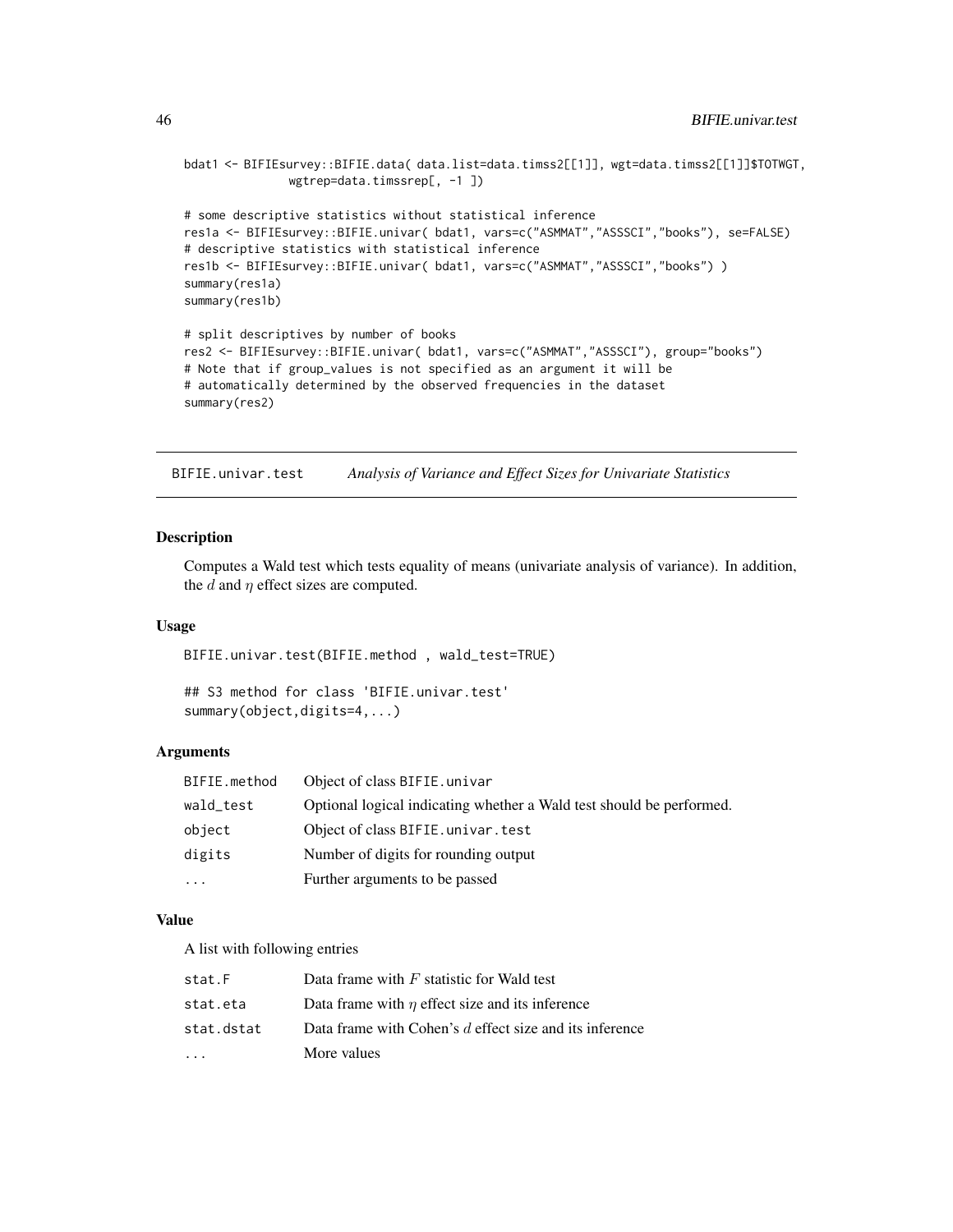# <span id="page-46-0"></span>**BIFIE.univar.test**

# **See Also**

BIFIE.univar

```
# EXAMPLE 1: Imputed TIMSS dataset - One grouping variable
data(data.timss1)
data(data.timssrep)
# create BIFIE.dat object
bdat <- BIFIEsurvey::BIFIE.data( data.list=data.timss1, wgt=data.timss1[[1]]$TOTWGT,
        wgtrep=data.timssrep[, -1])
#**** Model 1: 3 variables splitted by book
res1 <- BIFIEsurvey::BIFIE.univar(bdat, vars=c("ASMMAT", "ASSSCI","scsci"),
                group="books")
summary(res1)
# analysis of variance
tres1 <- BIFIEsurvey::BIFIE.univar.test(res1)
summary(tres1)
#**** Model 2: One variable splitted by gender
res2 <- BIFIEsurvey::BIFIE.univar( bdat, vars=c("ASMMAT"), group="female")
summary(res2)
# analysis of variance
tres2 <- BIFIEsurvey::BIFIE.univar.test(res2)
summary(tres2)
## Not run:
#**** Model 3: Univariate statistic: math
res3 <- BIFIEsurvey::BIFIE.univar( bdat, vars=c("ASMMAT") )
summary(res3)
tres3 <- BIFIEsurvey::BIFIE.univar.test(res3)
# EXAMPLE 2: Imputed TIMSS dataset - Two grouping variables
data(data.timss1)
data(data.timssrep)
# create BIFIE.dat object
bdat <- BIFIEsurvey::BIFIE.data( data.list=data.timss1, wgt=data.timss1[[1]]$TOTWGT,
              wgtrep=data.timssrep[, -1 ])
#**** Model 1: 3 variables splitted by book and female
res1 <- BIFIEsurvey::BIFIE.univar(bdat, vars=c("ASMMAT", "ASSSCI","scsci"),
              group=c("books","female"))
summary(res1)
```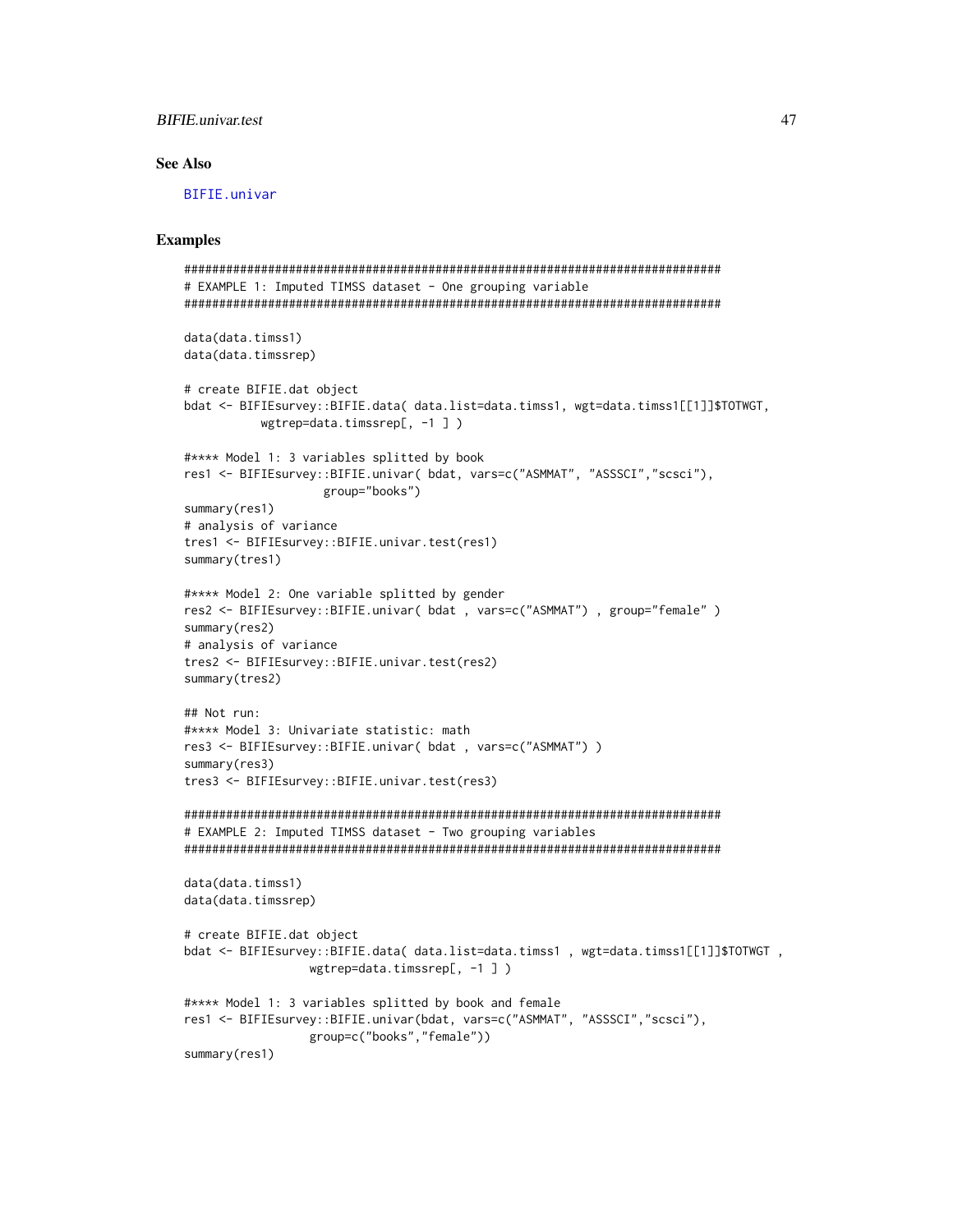```
# analysis of variance
tres1 <- BIFIEsurvey::BIFIE.univar.test(res1)
summary(tres1)
# extract data frame with Cohens d statistic
dstat <- tres1$stat.dstat
# extract d values for gender comparisons with same value of books
# -> 'books' refers to the first variable
ind <- which(
  unlist( lapply( strsplit( dstat$groupval1, "#"), FUN=function(vv){vv[1]}) ) ==
  unlist( lapply( strsplit( dstat$groupval2, "#"), FUN=function(vv){vv[1]}) )
        )
dstat[ ind , ]
## End(Not run)
```
<span id="page-47-1"></span>BIFIE.waldtest *Wald Tests for BIFIE Methods*

#### Description

This function performs a Wald test for objects of classes [BIFIE.by](#page-5-1), [BIFIE.correl](#page-8-1), [BIFIE.crosstab](#page-10-1), [BIFIE.freq](#page-26-1), [BIFIE.linreg](#page-29-1), [BIFIE.logistreg](#page-32-1) and [BIFIE.univar](#page-43-1).

#### Usage

BIFIE.waldtest(BIFIE.method, Cdes , rdes , type=NULL)

## S3 method for class 'BIFIE.waldtest' summary(object,digits=4,...)

## Arguments

| BIFIE.method | Object of classes BIFIE.by, BIFIE.correl, BIFIE.crosstab, BIFIE.freq,<br>BIFIE. linreg, BIFIE. logistreg or BIFIE. univar (see parnames in the Out-<br>put of these methods for saved parameters) |
|--------------|---------------------------------------------------------------------------------------------------------------------------------------------------------------------------------------------------|
| Cdes         | Design matrix $C$ (see Details)                                                                                                                                                                   |
| rdes         | Design vector $r$ (see Details)                                                                                                                                                                   |
| type         | Only applies to BIFIE.correl. In case of type="cov" covariances instead of<br>correlations are used for parameter tests.                                                                          |
| object       | Object of class BIFIE. waldtest                                                                                                                                                                   |
| digits       | Number of digits for rounding output                                                                                                                                                              |
| $\ddotsc$    | Further arguments to be passed                                                                                                                                                                    |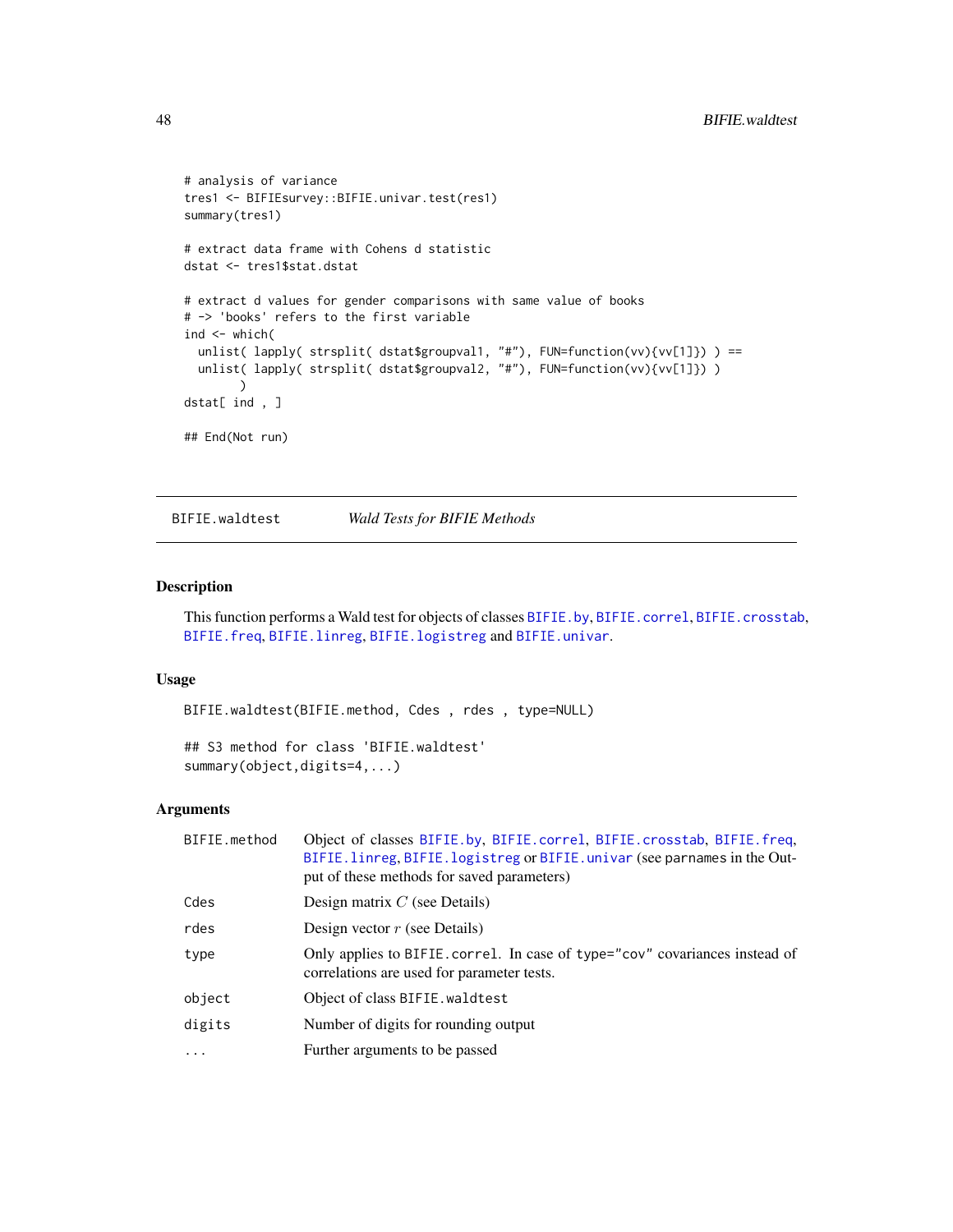## <span id="page-48-0"></span>**BIFIE**.waldtest

# **Details**

The Wald test is conducted for a parameter vector  $\theta$ , specifying the hypothesis  $C\theta = r$ . Statistical inference is performed by using the  $D_1$  and the  $D_2$  statistic (Enders, 2010, Ch. 8).

For objects of class bifie. univar, only hypotheses with respect to means are implemented.

#### **Value**

A list with following entries

| stat.D | Data frame with $D_1$ and $D_2$ statistic, degrees of freedom and p value |
|--------|---------------------------------------------------------------------------|
| .      | More values                                                               |

#### **References**

Enders, C. K. (2010). Applied missing data analysis. Guilford Press.

#### **See Also**

survey::regTermTest, survey::anova.svyglm, car::linearHypothesis

```
# EXAMPLE 1: Imputed TIMSS dataset
data(data.timss1)
data(data.timssrep)
# create BIFIE.dat object
bdat <- BIFIEsurvey::BIFIE.data( data.list=data.timss1, wgt=data.timss1[[1]]$TOTWGT,
         wgtrep=data.timssrep[, -1 ])
#******************
#*** Model 1: Linear regression
res1 <- BIFIEsurvey::BIFIE.linreg( bdat, dep= "ASMMAT", pre=c("one","books","migrant"),
       group= "female")
summary(res1)
#*** Wald test which tests whether sigma and R^2 values are the same
res1$parnames # parameter names
pn <- res1$parnames ; PN <- length(pn)
Cdes \leq matrix(0, nrow=2, ncol=PN)
colnames(Cdes) <- pn
# equality of R^2 (R^2(female0) - R^2(female1) = 0)
Cdes[ 1, c("R^2_NA_female_0", "R^2_NA_female_1") ] <- c(1,-1)
# equality of sigma ( sigma(female0) - sigma(female1) = 0)
Cdes[ 2, c("sigma_NA_female_0", "sigma_NA_female_1" ) ] <- c(1,-1)# design vector
rdes <- rep(0,2)# perform Wald test
```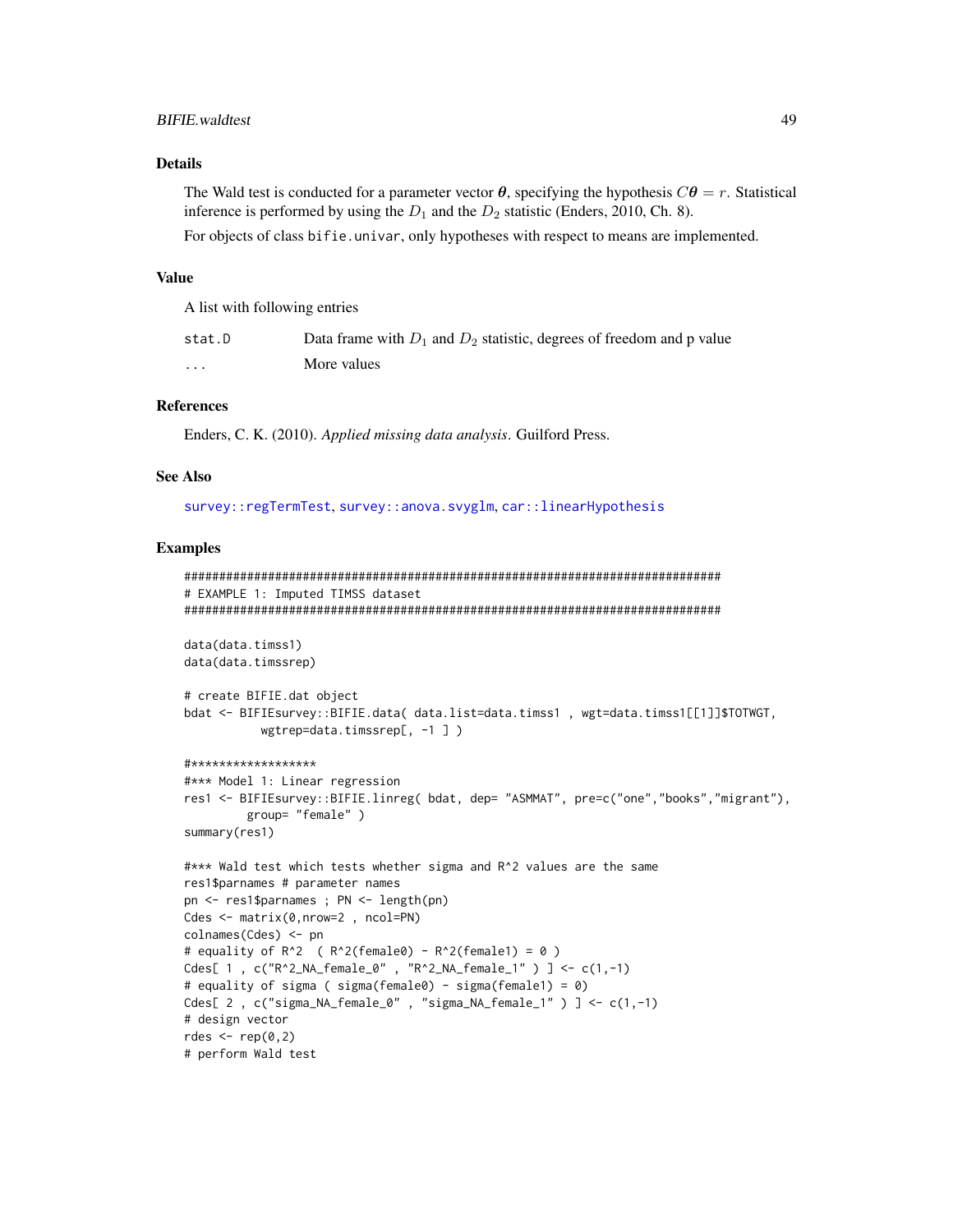```
wmod1 <- BIFIEsurvey::BIFIE.waldtest( BIFIE.method=res1, Cdes=Cdes, rdes=rdes)
summary(wmod1)
## Not run:
#******************
#*** Model 2: Correlations
# compute some correlations
res2a <- BIFIEsurvey::BIFIE.correl( bdat, vars=c("ASMMAT","ASSSCI","migrant","books"))
summary(res2a)
# test whether r(MAT,migr)=r(SCI,migr) and r(MAT,books)=r(SCI,books)
pn <- res2a$parnames; PN <- length(pn)
Cdes <- matrix( 0, nrow=2, ncol=PN)
colnames(Cdes) <- pn
Cdes[ 1 , c("ASMMAT_migrant" , "ASSSCI_migrant") ] <- c(1,-1)
Cdes[ 2 , c("ASMMAT_books" , "ASSSCI_books") ] <- c(1,-1)
rdes \leftarrow \text{rep}(0,2)# perform Wald test
wres2a <- BIFIEsurvey::BIFIE.waldtest( res2a , Cdes , rdes )
summary(wres2a)
#******************
#*** Model 3: Frequencies
# Number of books splitted by gender
res3a <- BIFIEsurvey::BIFIE.freq( bdat , vars=c("books") , group="female" )
summary(res3a)
# test whether book(cat4,female0)+book(cat5,female0)=book(cat4,female1)+book(cat5,female5)
pn <- res3a$parnames
PN <- length(pn)
Cdes <- matrix( 0, nrow=1, ncol=PN)
colnames(Cdes) <- pn
Cdes[ 1 , c("books_4_female_0" , "books_5_female_0" ,
    "books_4_female_1" , "books_5_female_1" ) ] \leftarrow c(1,1,-1,-1)rdes <-c(0)# Wald test
wres3a <- BIFIEsurvey::BIFIE.waldtest( res3a , Cdes , rdes )
summary(wres3a)
#******************
#*** Model 4: Means
# math and science score splitted by gender
res4a <- BIFIEsurvey::BIFIE.univar( bdat, vars=c("ASMMAT","ASSSCI"), group="female")
summary(res4a)
# test whether there are significant gender differences in math and science
# => multivariate ANOVA
pn <- res4a$parnames
PN <- length(pn)
Cdes <- matrix( 0, nrow=2, ncol=PN )
```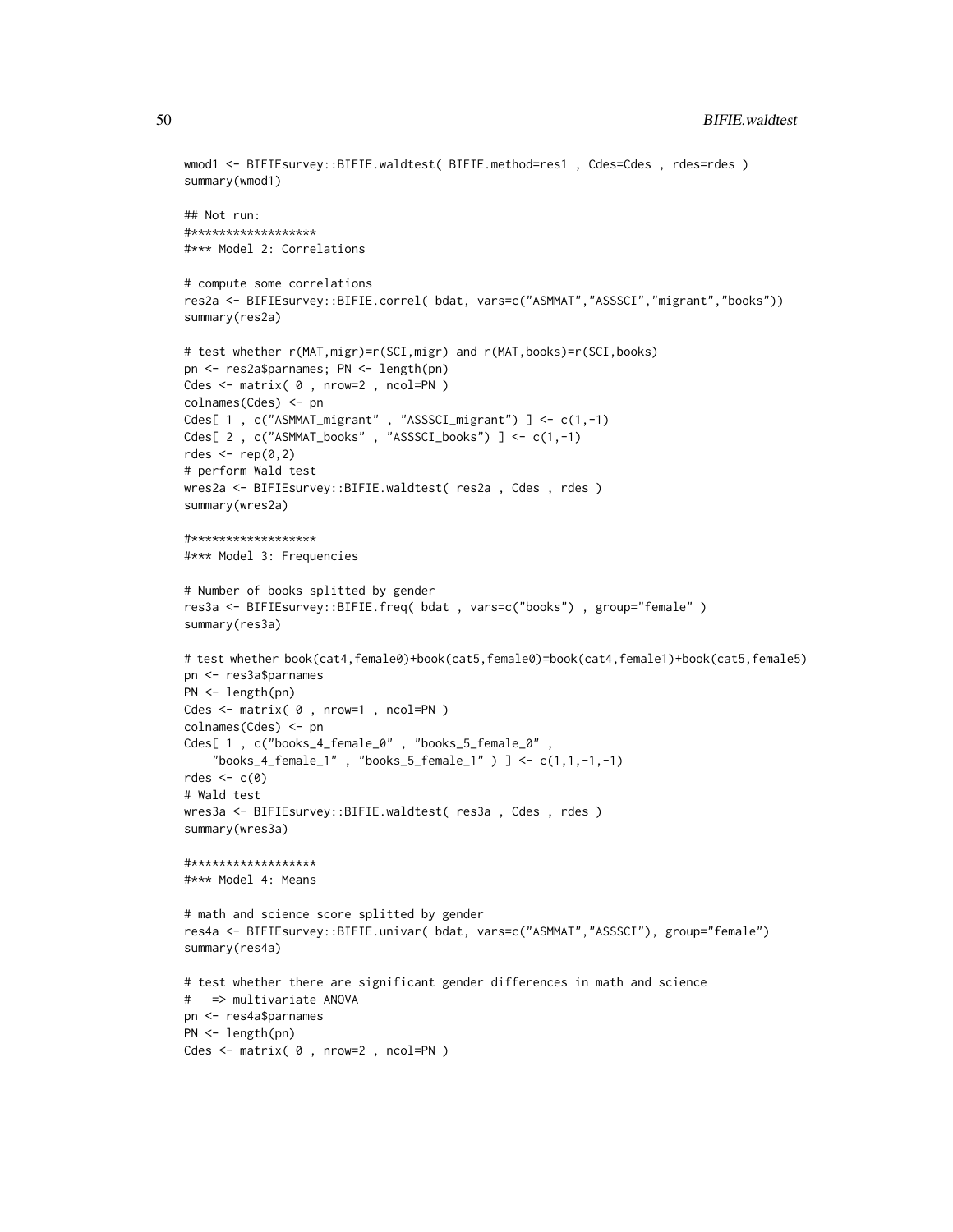# <span id="page-50-0"></span>**BIFIEdata.select**

```
colnames(Cdes) <- pn
Cdes[ 1 , c("ASMMAT_female_0" , "ASMMAT_female_1" ) ] <- c(1,-1)Cdes[ 2 , c("ASSCI_female_0" , "ASSSCI_female_1" ) ] <- c(1,-1)rdes <- rep(0,2)# Wald test
wres4a <- BIFIEsurvey::BIFIE.waldtest( res4a, Cdes, rdes)
summary(wres4a)
```
## End(Not run)

BIFIEdata.select Selection of Variables and Imputed Datasets for Objects of Class **BIFIEdata** 

# **Description**

This function select variables and some (or all) imputed datasets of an object of class BIFIEdata and saves the resulting object also of class BIFIEdata.

#### **Usage**

BIFIEdata.select(bifieobj, varnames = NULL, impdata.index = NULL)

#### **Arguments**

| bifieobj      | Object of class BIFIEdata            |
|---------------|--------------------------------------|
| varnames      | Variables chosen for the selection   |
| impdata.index | Selected indices of imputed datasets |

#### **Value**

An object of class BIFIEdata saved in a non-compact or compact way, see value cdata

# **See Also**

See BIFIE. data for creating BIFIEdata objects.

```
# EXAMPLE 1: Some manipulations of BIFIEdata objects created from data.timss1
data(data.timss1)
data(data.timssrep)
# create BIFIEdata
bdat1 <- BIFIEsurvey::BIFIE.data( data.list=data.timss1, wgt=data.timss1[[1]]$TOTWGT,
       wgtrep=data.timssrep[, -1 ])
summary(bdat1)
```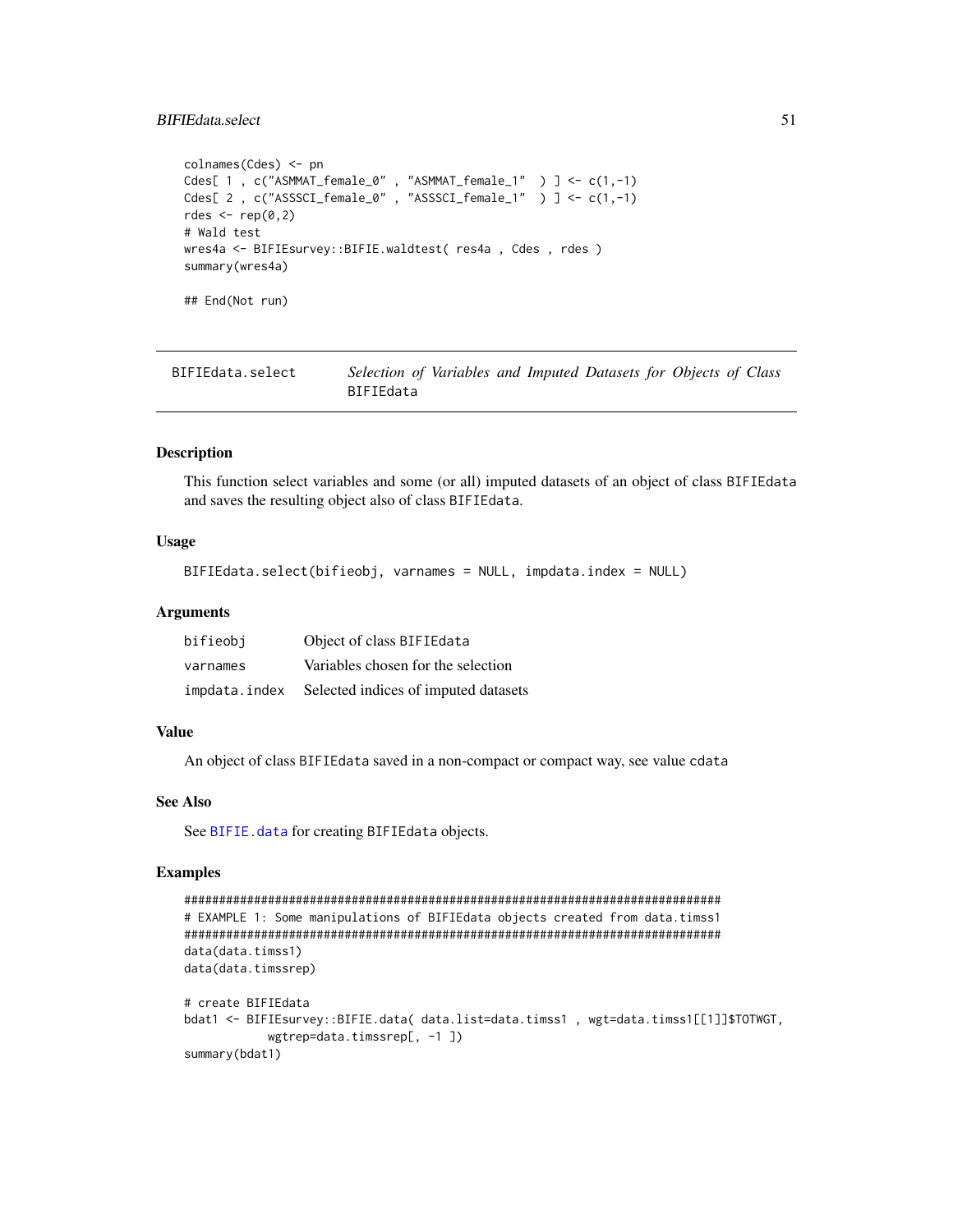```
# create BIFIEcdata object
bdat2 <- BIFIEsurvey::BIFIE.data( data.list=data.timss1 , wgt=data.timss1[[1]]$TOTWGT,
            wgtrep=data.timssrep[, -1 ], cdata=TRUE )
summary(bdat2)
# selection of variables for BIFIEdata object
bdat1a <- BIFIEsurvey::BIFIEdata.select( bdat1 , varnames = bdat1$varnames[ 1:7 ] )
# selection of variables and 1st, 2nd and 4th imputed datasets of BIFIEcdata object
bdat2a <- BIFIEsurvey::BIFIEdata.select( bdat2 , varnames = bdat2$varnames[ 1:7 ],
                impdata.index = c(1,2,4))
summary(bdat1a)
summary(bdat2a)
```
<span id="page-51-1"></span>BIFIEdata2svrepdesign *Conversion of a* BIFIEdata *Object into a* svyrep *Object in the* survey *Package*

#### Description

Converts of a BIFIEdata object into a svyrep object in the survey package.

# Usage

BIFIEdata2svrepdesign(bifieobj)

#### Arguments

bifieobj Object of class BIFIEdata

#### Value

Object of class svyrep.design or svyimputationList

# See Also

See the [BIFIE.data](#page-11-1) function for creating objects of class BIFIEdata in BIFIEsurvey. See the survey:: svrepdesign function in the survey package.

```
## Not run:
#############################################################################
# EXAMPLE 1: One dataset, TIMSS replication design
#############################################################################
data(data.timss3)
data(data.timssrep)
```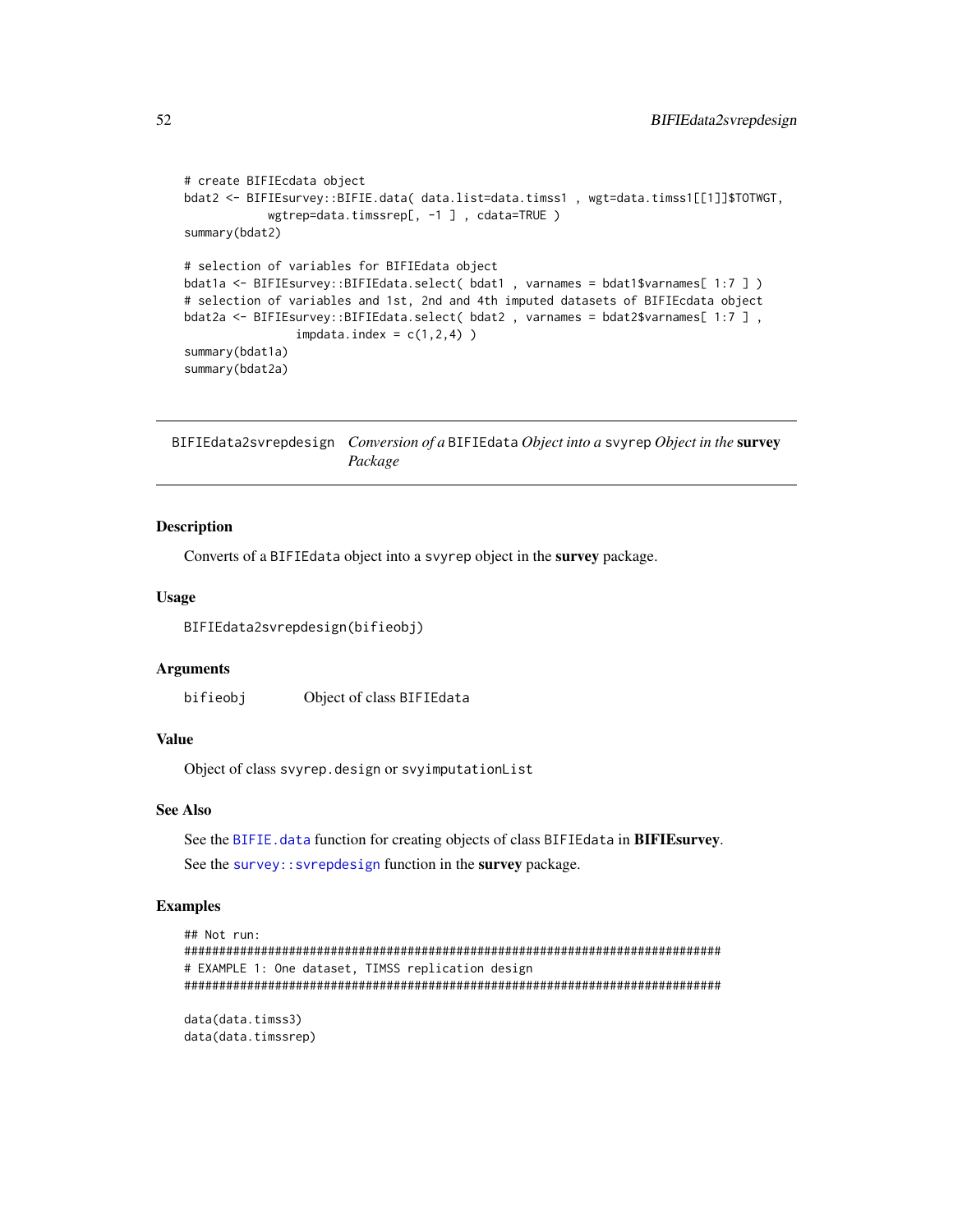```
#--- create BIFIEdata object
bdat3 <- BIFIEsurvey::BIFIE.data.jack(data.timss3 , jktype="JK_TIMSS")
summary(bdat3)
#--- create survey object directly in survey package
dat3a <- as.data.frame( cbind( data.timss3, data.timssrep ) )
RR \le ncol(data.timssrep) - 1 # number of jackknife zones
svydes3a <- survey::svrepdesign(data=dat3a, weights=~TOTWGT ,type="JKn",
                 repweights='w_fstr[0-9]', scale=1, rscales=rep(1,RR), mse=TRUE )
print(svydes3a)
#--- create survey object by converting the BIFIEdata object to survey
svydes3b <- BIFIEsurvey::BIFIEdata2svrepdesign(bdat3)
#*** compare results for the mean in Mathematics scores
mod1a <- BIFIEsurvey::BIFIE.univar( bdat3 , vars = "ASMMAT1")
mod1b <- survey::svymean( ~ ASMMAT1 , design=svydes3a )
mod1c <- survey::svymean( ~ ASMMAT1 , design=svydes3b )
#- coefficients
coef(mod1a); coef(mod1b); coef(mod1c)
#- standard errors
survey::SE(mod1a); survey::SE(mod1b); survey::SE(mod1c)
#############################################################################
# EXAMPLE 2: Multiply imputed datasets, TIMSS replication design
#############################################################################
data(data.timss2)
data(data.timssrep)
#--- create BIFIEdata object
bdat4 <- BIFIEsurvey::BIFIE.data( data=data.timss2, wgt = "TOTWGT",
              wgtrep= data.timssrep[-1], fayfac = 1)
print(bdat4)
#--- create object with imputed datasets in survey
datL <- mitools::imputationList( data.timss2 )
RR <- ncol(data.timssrep) - 1
weights <- data.timss2[[1]]$TOTWGT
repweights <- data.timssrep[,-1]
svydes4a <- survey::svrepdesign(data=datL, weights= weights, type="other",
               repweights= repweights , scale=1, rscales=rep(1,RR), mse=TRUE)
print(svydes4a)
#--- create BIFIEdata object with conversion function
svydes4b <- BIFIEsurvey::BIFIEdata2svrepdesign(bdat4)
#*** compare results for a mean
mod1a <- BIFIEsurvey::BIFIE.univar(bdat4 , vars = "ASMMAT")
mod1b <- mitools::MIcombine( with(svydes4a, survey::svymean( ~ ASMMAT, design=svydes4a )))
mod1c <- mitools::MIcombine( with(svydes4b, survey::svymean( ~ ASMMAT, design=svydes4b )))
# results
```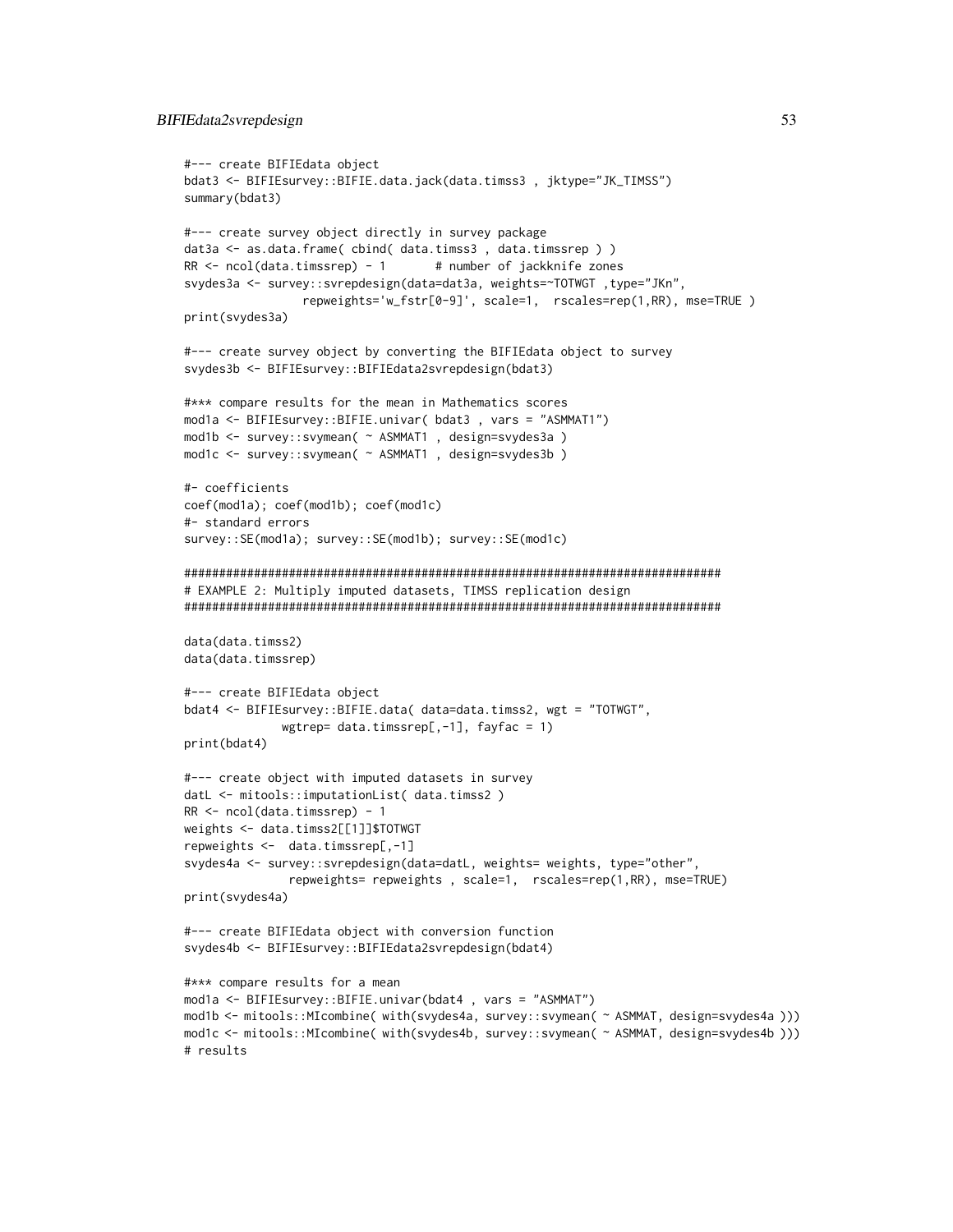```
coef(mod1a); coef(mod1b); coef(mod1c)
survey::SE(mod1a); survey::SE(mod1b); survey::SE(mod1c)
## End(Not run)
```
BIFIEsurvey-utilities *Utility Functions in* BIFIEsurvey

# Description

Utility functions in BIFIEsurvey.

# Usage

```
## Rubin rules
bifie_rubin_rules(estimates, variances)
## Replication variance
bifie_replication_variance(pars, pars_repl, fay_factor)
## Inference for nested multiple imputation
BIFIE_NMI_inference_parameters( parsM, parsrepM, fayfac, RR, Nimp, Nimp_NMI,
      comp\_cov = FALSE)
```
# Arguments

| estimates  | Vector  |
|------------|---------|
| variances  | Vector  |
| pars       | Matrix  |
| pars_repl  | Matrix  |
| fay_factor | Vector  |
| parsM      | Matrix  |
| parsrepM   | Matrix  |
| fayfac     | Vector  |
| <b>RR</b>  | Numeric |
| Nimp       | Integer |
| Nimp_NMI   | Integer |
| COMP_COV   | Logical |

<span id="page-53-0"></span>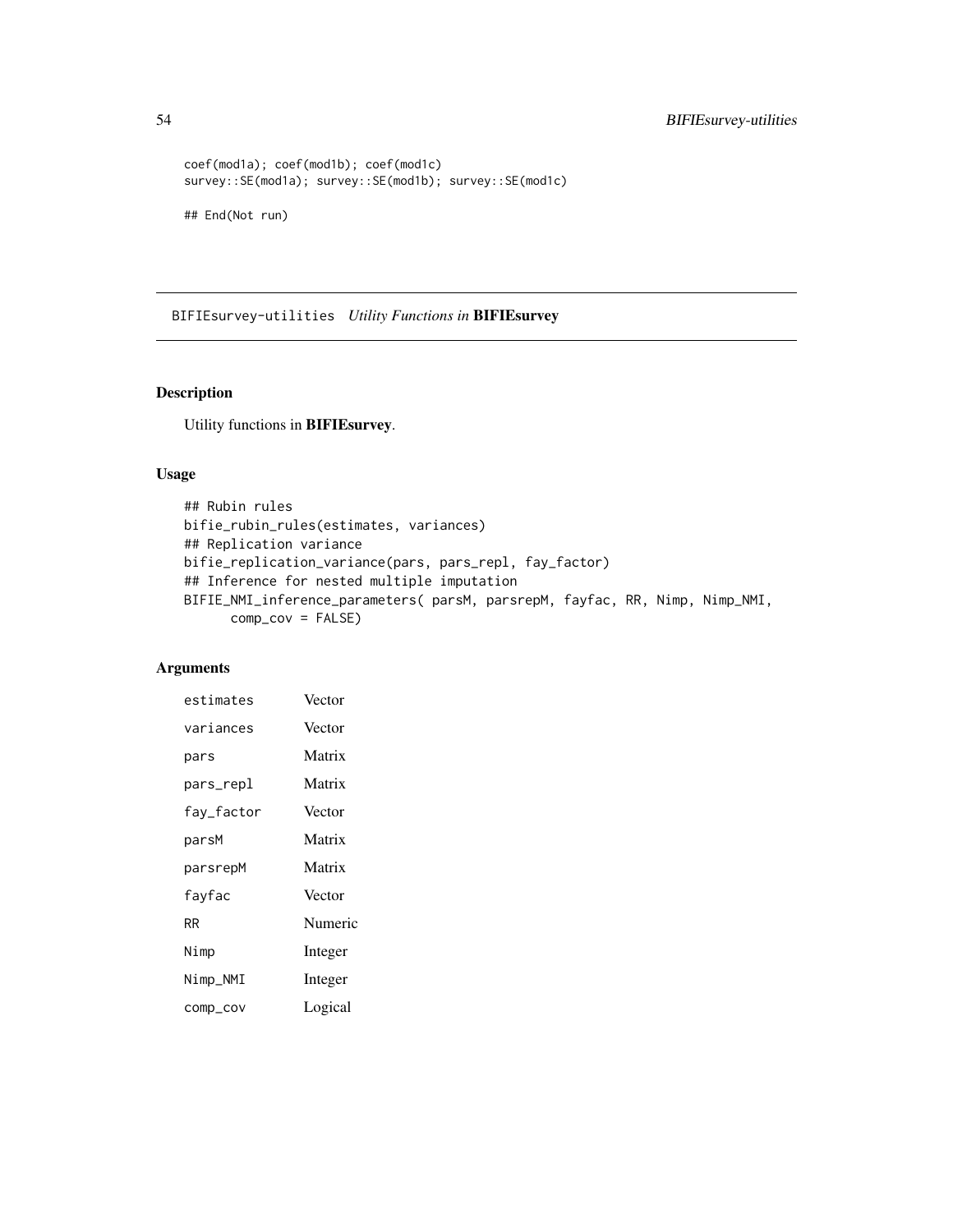<span id="page-54-0"></span>

# Description

This is an **Rcpp** based version of the base: : table function.

# Usage

bifietable(vec, sort.names=FALSE)

# Arguments

| vec        | A numeric or character vector                                                     |
|------------|-----------------------------------------------------------------------------------|
| sort.names | An optional logical indicating whether values in the character vector should also |
|            | be sorted in the table output                                                     |

# Value

Same output like base:: table

# See Also

[base::table](#page-0-0)

# Examples

```
data(data.timss1)
table( data.timss1[[1]][,"books"] )
BIFIEsurvey::bifietable( data.timss1[[1]][,"books"] )
```
data.bifie *Example Datasets for the* BIFIEsurvey *Package*

# Description

Some example datasets.

#### Usage

```
data(data.bifie01)
```
# Format

• The dataset data.bifie01 contains data of 4th Grade Austrian students from the TIMSS 2011 study.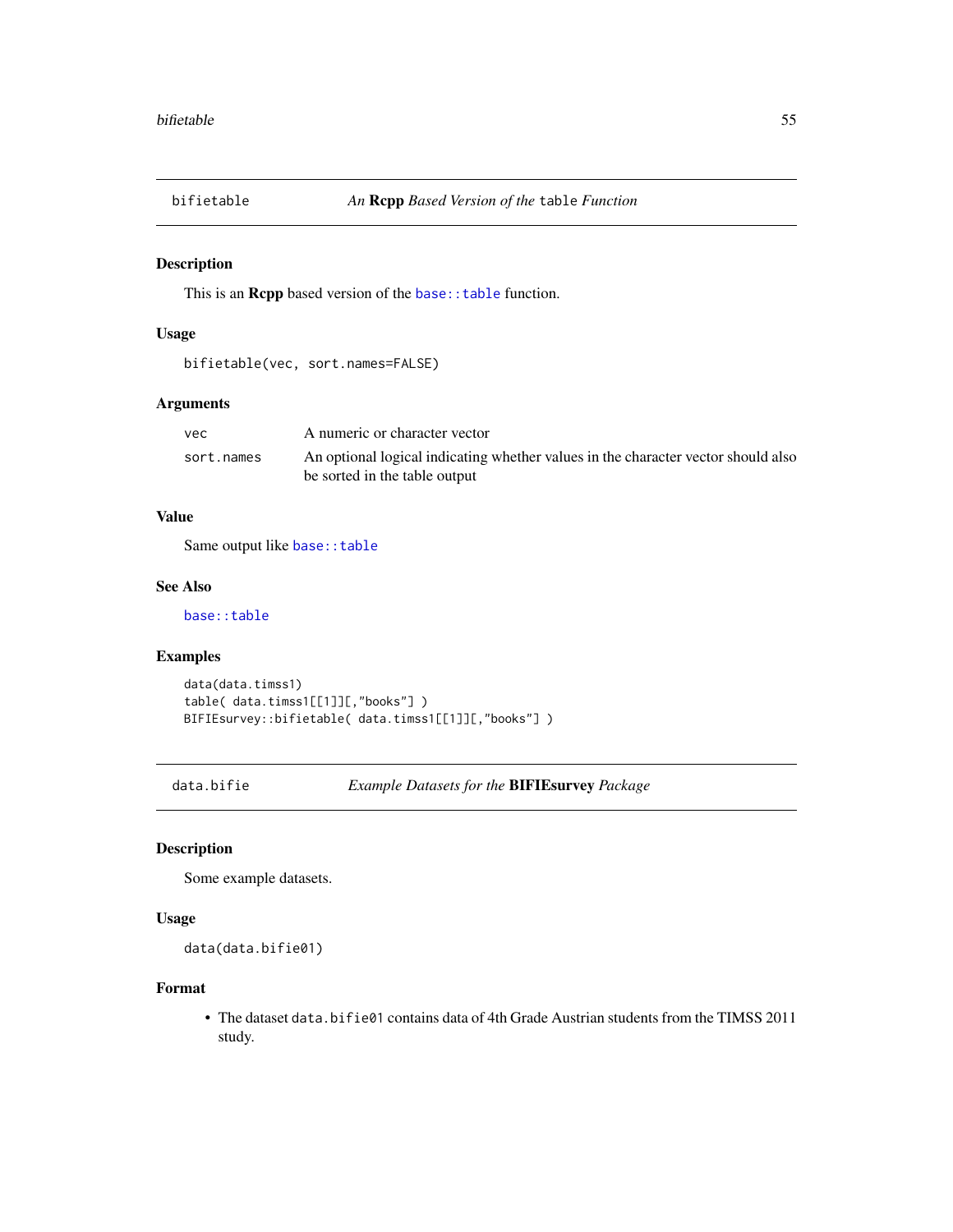<span id="page-55-0"></span>data.pisaNLD

#### **Description**

Some PISA datasets.

#### **Usage**

data(data.pisaNLD)

#### Format

The dataset data.pisaNLD is a data frame with 3992 observations on 405 variables which is a part of the Dutch PISA 2006 data.

#### **Source**

Downloaded from http://www.jstatsoft.org/v20/i05/

```
## Not run:
library(mitools)
library(survey)
library(intsvy)
# EXAMPLE 1: Dutch PISA 2006 dataset
data(data.pisaNLD)
data <- data.pisaNLD
#--- Create object of class BIFIEdata
# list variables with plausible values: These must be named
# as pv1math, pv2math, ..., pv5math, ...
# create 5 datasets including different sets of plausible values
dfr <- NULL
VV <- length(pv_vars)
Nimp < -5# number of plausible values
for (vv in 1:VV)\{vv1 \leftarrow pv_vars[vv]ind.vv1 <- which( colnames(data) %in% paste0("PV", 1:Nimp, vv1) )
    dfr2 <- data.frame( "variable" = paste0("PV" , vv1) , "var_index" = vv ,
       "data_index" = ind.vv1, "impdata_index"=1:Nimp)
    dfr \leftarrow rbind( dfr, dfr2)
```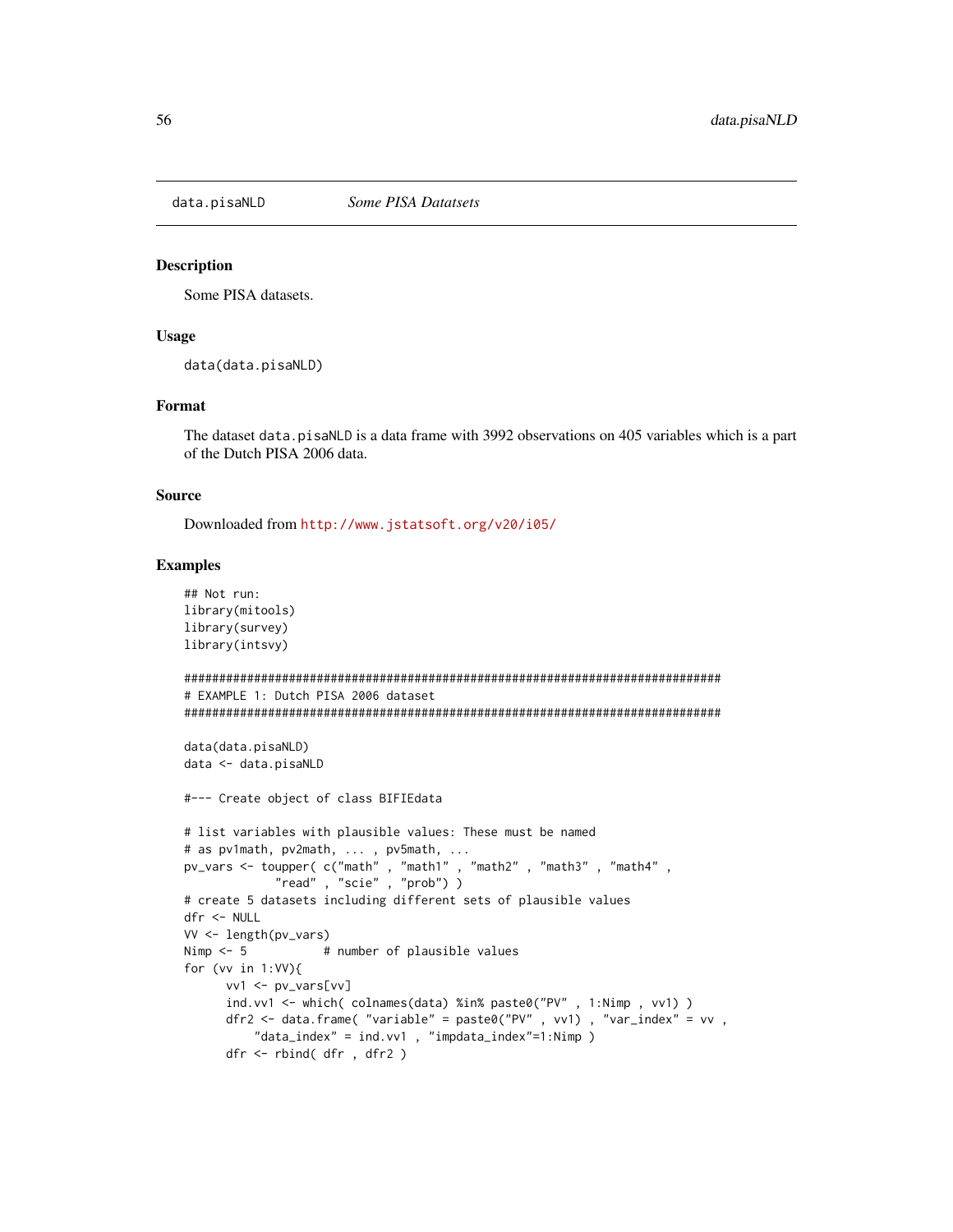```
}
sel_ind <- setdiff( 1:( ncol(data) ) , dfr$data_index )
data0 <- data[ , sel_ind ]
V0 <- ncol(data0)
newvars <- seq( V0+1 , V0+VV )
datalist <- as.list( 1:Nimp )
for (ii in 1:Nimp ){
    dat1 <- data.frame( data0 , data[ , dfr[ dfr$impdata_index == ii , "data_index" ]])
    colnames(dat1)[ newvars ] <- paste0("PV",pv_vars)
    datalist[[ii]] <- dat1
}
# dataset with replicate weights
datarep <- data[ , grep( "W_FSTR" , colnames(data) ) ]
RR < - ncol(datarep) # number of replicate weights
# create BIFIE object
bifieobj <- BIFIEsurvey::BIFIE.data( datalist , wgt = data[, "W_FSTUWT"],
                 wgtrep = datarep, fayfac = 1 / RR / (1 - .5 )^2)
# For PISA: RR=80 and therefore fayfac = 1/20 = .05
summary(bifieobj)
#--- Create BIFIEdata object immediately using BIFIE.data.jack function
bifieobj1 <- BIFIEsurvey::BIFIE.data.jack( data.pisaNLD, jktype = "RW_PISA", cdata=TRUE)
summary(bifieobj1)
#--- Create object in survey package
datL <- mitools::imputationList(list( datalist[[1]],datalist[[2]],
                  datalist[[3]],datalist[[4]],datalist[[5]]) )
pisades \leq survey::svrepdesign(ids = \sim 1, weights = \simW_FSTUWT, data = datL,
                    repweights = "W_FSTR[0-9]+", type = "Fay", rho = 0.5, mse=TRUE)
print(pisades)
#++++++++++++++ some comparisons with other packages +++++++++++++++++++++++++++++++
#**** Model 1: Means for mathematics and reading
# BIFIEsurvey package
mod1a <- BIFIEsurvey::BIFIE.univar( bifieobj , vars = c("PVMATH" , "PVREAD") )
summary(mod1a)
# intsvy package
mod1b <- intsvy::pisa.mean.pv(pvlabel = "MATH", data = data.pisaNLD )
mod1b
# survey package
mod1c <- with( pisades , survey::svymean(PVMATH~1, design=pisades) )
res1c <- mitools::MIcombine(mod1c)
summary(res1c)
#**** Model 2: Linear regression
# BIFIEsurvey package
mod2a <- BIFIEsurvey::BIFIE.linreg( bifieobj, dep="PVMATH",
```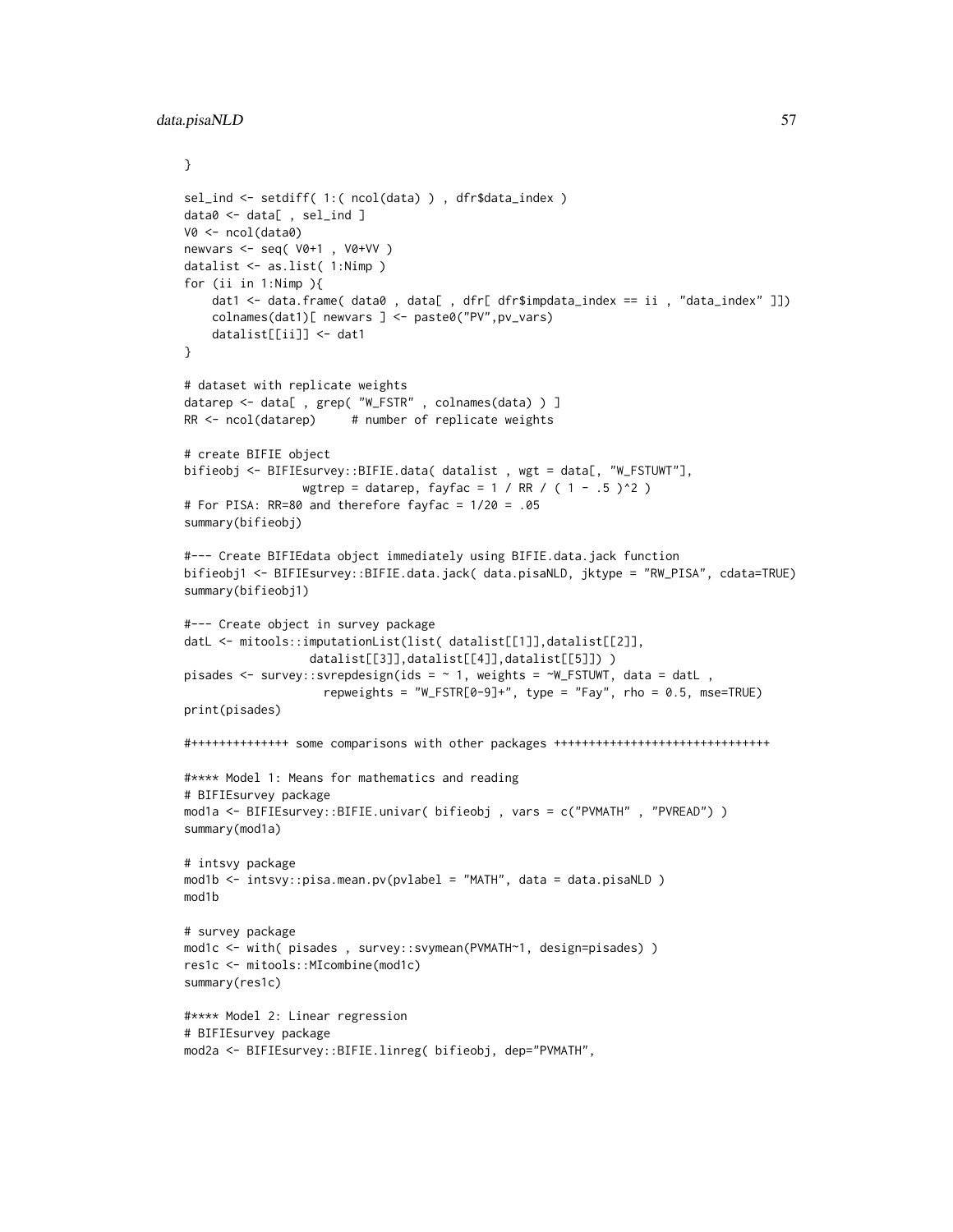```
pre=c("one","ANXMAT","HISEI"))
summary(mod2a)
# intsvy package
mod2b <- intsvy::pisa.reg.pv(pvlabel="MATH", x= c("ANXMAT","HISEI"), data=data.pisaNLD)
mod2b
# survey package
mod2c <- with( pisades , survey::svyglm(PVMATH~ANXMAT+HISEI, design=pisades) )
res2c <- mitools::MIcombine(mod2c)
summary(res2c)
## End(Not run)
```
data.test1 Some Datasets for Testing Purposes

# **Description**

Some datasets for testing purposes.

# **Usage**

data(data.test1)

#### Format

The dataset data. test1 is a dataset with a stratified clustered sample of 2101 students nested within 89 classes and 4 strata. The format is

```
'data.frame':
           2101 obs. of 16 variables:
$ idstud : num 10101 10102 10103 10104 10105 ...
$ math : num 108 107 101 91 157 ...
$ eng1 : num 95.2 133.3 94.9 97.6 142.3 ...$ germ : num 125 150 107 113 139 ...
$ stratum: num 1111111111...
$ female : int 1111000000 ...
     : num 14.6 14.3 14.8 14.6 14.5 ...
$ age
$ hisei : int 43 43 43 67 51 30 30 51 68 70 ...
$ paredu: int 2214521577...
$ books : int 4233532435...
$ satisf : int 5467657366 ...
$ migrant: int 1001000000 ...
$ wgtstud: num 20.9 20.9 20.9 20.9 20.9 ...
$ jkrep : num 0000000000...
```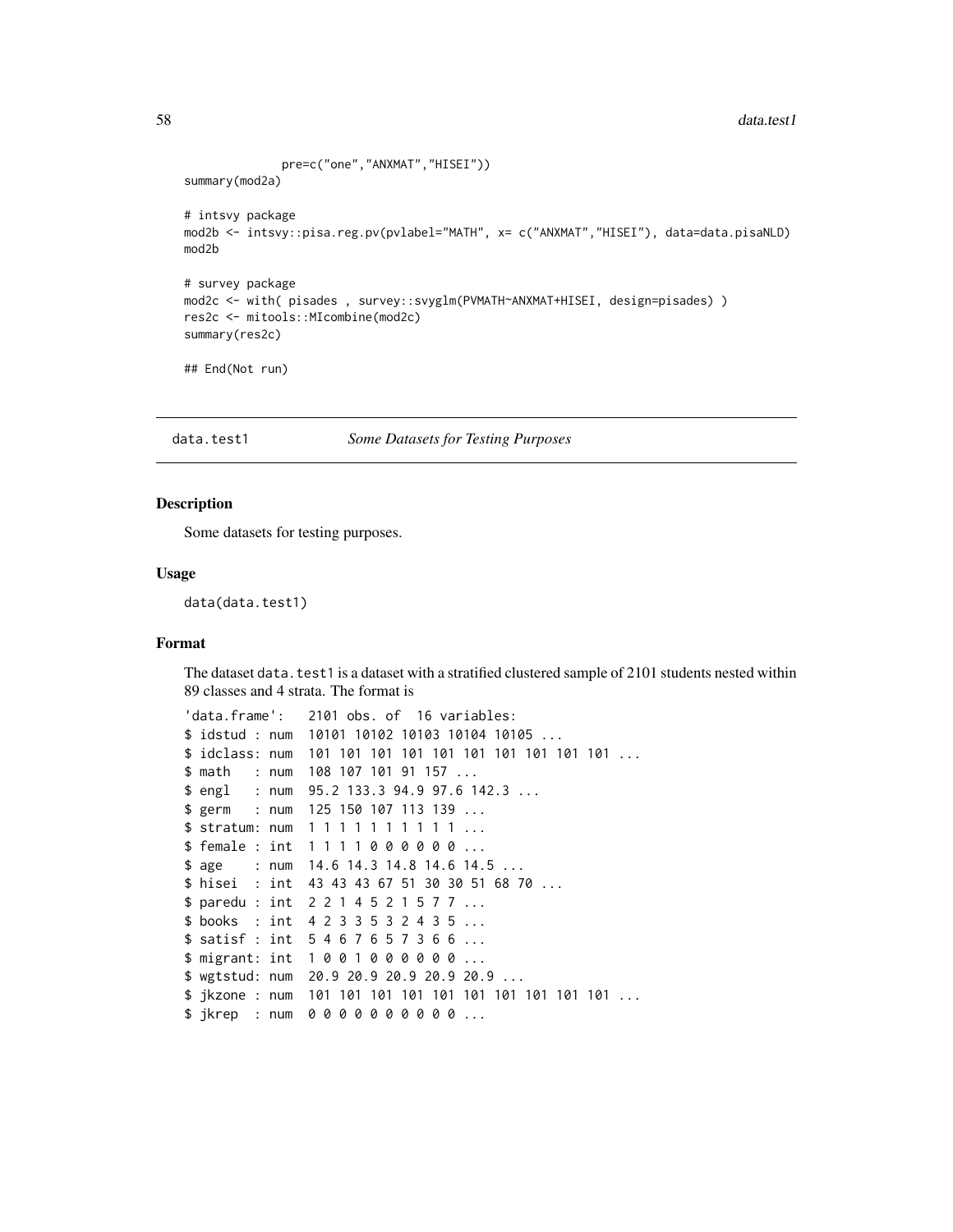<span id="page-58-0"></span>

#### Description

Example dataset TIMSS 2011

#### Usage

```
data(data.timss1)
data(data.timss1.ind)
data(data.timss2)
data(data.timssrep)
data(data.timss3)
data(data.timss4)
```
# Format

The dataset data.timss1 is a list containing 5 imputed datasets. The dataset data.timss1.ind contains response indicators of these 5 imputed datatsets in data.timss1.

The dataset data. timss2 is a list containing 5 datasets in which only plausible values are imputed, but student covariates are missing.

The dataset data.timssrep contains replicate weights of students.

The dataset data.timss3 is a TIMSS dataset with some missing student covariates and all 5 plausible values contained in one file.

The dataset data.timss4 is a list containing nested multiply imputed datasets, with 5 between-nest and 4 within-nest imputations.

# Examples

```
## Not run:
library(survey)
library(lavaan.survey)
library(intsvy)
library(mitools)
#############################################################################
```

```
# EXAMPLE 1: TIMSS dataset data.timss3 (one dataset including all PVs)
#############################################################################
```

```
data(data.timss2)
data(data.timss3)
data(data.timssrep)
```
# Analysis based on official 'single' datasets (data.timss3) # There are 5 plausible values, but student covariates are not imputed.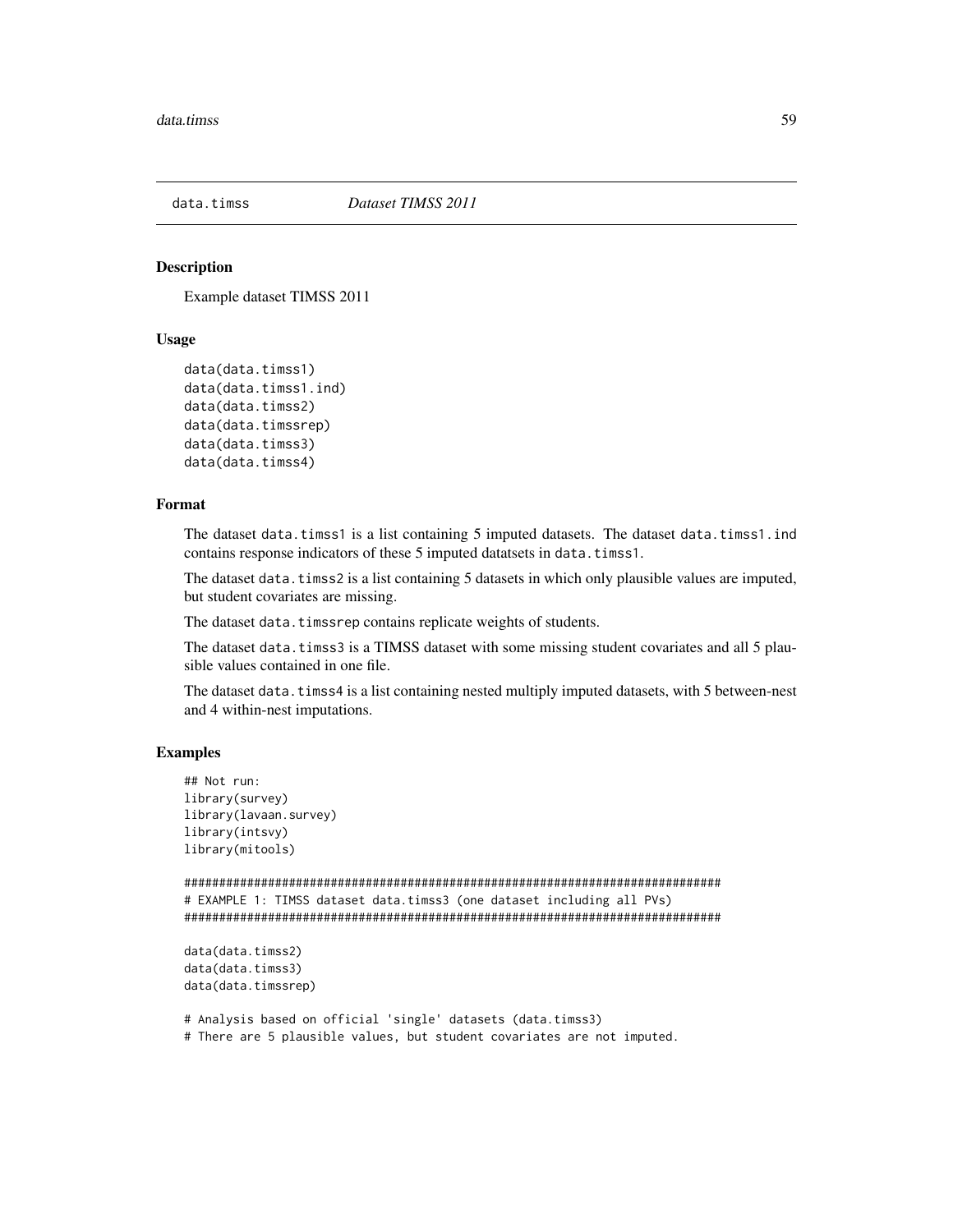```
#--- create object of class BIFIE data
bdat3 <- BIFIEsurvey::BIFIE.data(data.timss3 , wgt = data.timss3$TOTWGT ,
             wgtrep = data.timssrep[-1], fayfac = 1)
summary(bdat3)
# This BIFIEdata object contains one dataset in which all
# plausible values are included. This object can be used
# in analysis without plausible values.
# Equivalently, one can define bdat3 much simpler by
bdat3 <- BIFIEsurvey::BIFIE.data.jack(data.timss3 , jktype="JK_TIMSS")
summary(bdat3)
#--- In the following, the object bdat4 is defined with 5 datasets
# referring to 5 plausible values.
bdat4 <- BIFIEsurvey::BIFIE.data.jack(data.timss3 , pv_vars=c("ASMMAT","ASSSCI"),
               jktype="JK_TIMSS")
summary(bdat4)
#--- create object in survey package
dat3a <- as.data.frame( cbind( data.timss2[[1]], data.timssrep ) )
RR \le ncol(data.timssrep) - 1 # number of jackknife zones
svydes3 <- survey::svrepdesign(data=dat3a, weights=~TOTWGT, type="JKn",
                 repweights='w_fstr[0-9]', scale=1, rscales=rep(1,RR), mse=TRUE)
summary(svydes3)
#--- create object with imputed datasets in survey
datL <- data.timss2
# include replicate weights in each dataset
for (ii in 1:5){
    dat1 <- datL[[ii]]
    dat1 <- cbind( dat1 , data.timssrep[,-1] )
    datL[[iii]] < - dat1}
datL <- mitools::imputationList(list( datL[[1]],datL[[2]],datL[[3]],datL[[4]],datL[[5]]))
svydes4 <- survey::svrepdesign(data=datL, weights=~TOTWGT, type="JKn",
                   repweights='w_fstr[0-9]', scale=1, rscales=rep(1,RR), mse=TRUE)
summary(svydes4)
#--- reconstruct data.timss3 for intsvy package. Plausible values must be labeled
# as PV01, PV02, ... and NOT PV1, PV2, ...
data.timss3a <- data.timss3
colnames(data.timss3a) <- gsub( "ASMMAT" , "ASMMAT0" , colnames(data.timss3a) )
colnames(data.timss3a) <- gsub( "ASSSCI" , "ASSSCI0" , colnames(data.timss3a) )
#***************************
# Model 1: Linear regression (no grouping variable)
#--- linear regression in survey
mod1a <- survey::svyglm( scsci ~ migrant + books , design = svydes3)
summary(mod1a)
#--- regression with pirls.reg (intsvy)
mod1b <- intsvy::pirls.reg( y="scsci", x=c("migrant", "books" ), data= data.timss3)
mod1b
```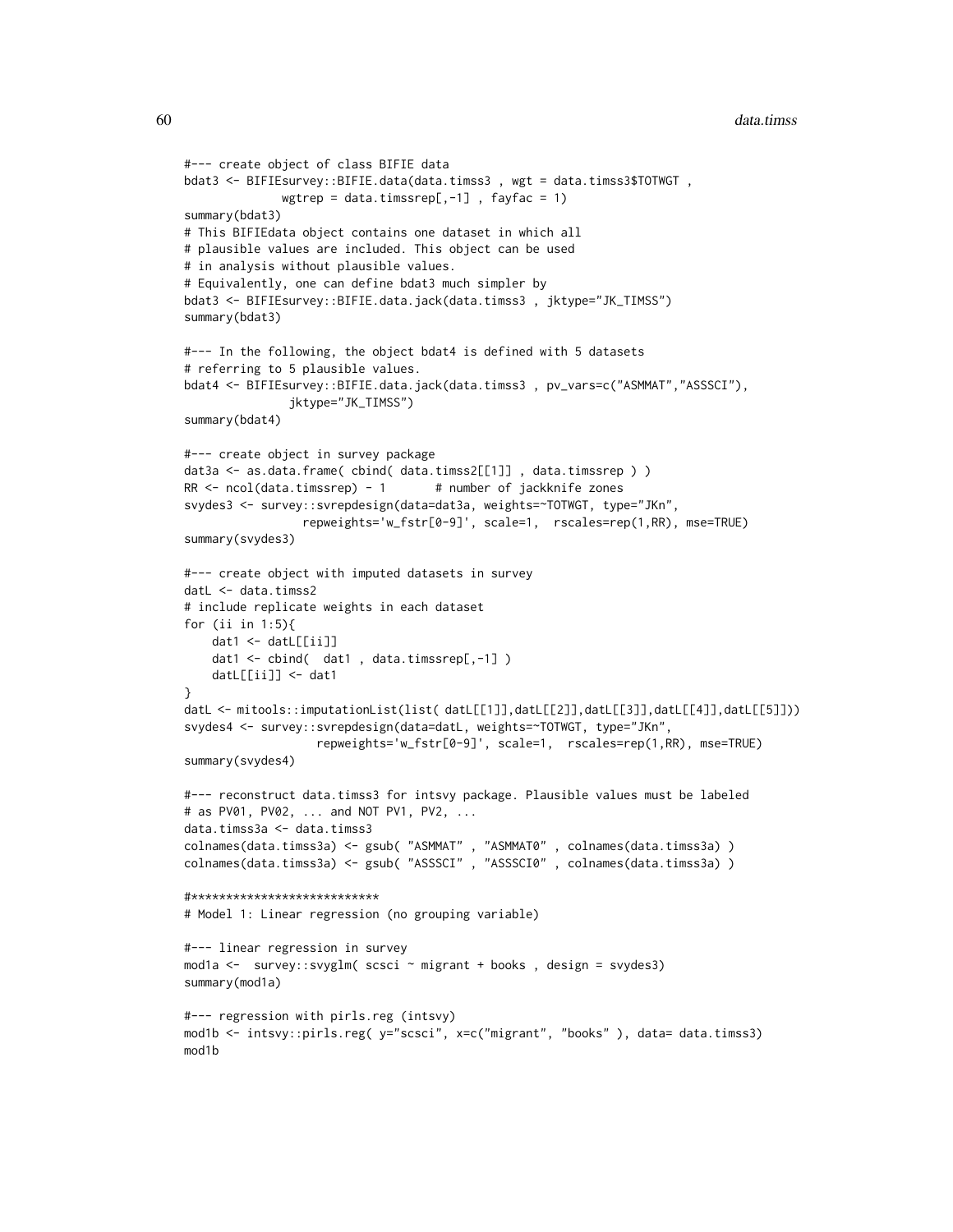```
#---- regression with BIFIEsurvey
mod1c <- BIFIEsurvey::BIFIE.linreg( bdat3, dep="scsci", pre=c("one","migrant","books"))
summary(mod1c)
#--- regression with lavaan.survey package
lavmodel <- "
   scsci ~ migrant + books
   scsci ~ 1
   scsci ~~ scsci
        ^{\prime\prime}# fit in lavaan
lavaan.fit <- lavaan::lavaan( lavmodel, data= data.timss3, estimator="MLM")
summary(lavaan.fit)
# using all replicated weights
mod1d <- lavaan.survey::lavaan.survey(lavaan.fit=lavaan.fit, survey.design=svydes3 )
summary(mod1d)
#***************************
# Model 2: Linear regression (grouped by female)
#--- linear regression in survey
mod2a <- survey::svyglm( scsci ~ 0 + as.factor(female) + as.factor(female):migrant
               + as.factor(female):books , design = svydes3)
summary(mod2a)
#--- regression with pirls.reg (intsvy)
mod2b <- intsvy::pirls.reg( y = "scsci", x = c("migrant", "books" ),
                by = "female" , data= data.timss3)
mod2b[["0"]] # regression coefficients female = 0
mod2b[["1"]] # regression coefficients female = 1
#--- regression with BIFIEsurvey
mod2c <- BIFIEsurvey::BIFIE.linreg( bdat3 , dep="scsci" ,
               pre=c("one","migrant","books"), group="female")
summary(mod2c)
#--- regression with lavaan.survey package
lavmodel <- "
    scsci ~ migrant + books
    scsci ~ 1
    scsci ~~ scsci
        "
# fit in lavaan
lavaan.fit <- lavaan::lavaan( lavmodel, data= data.timss3, group="female", estimator="MLM")
summary(lavaan.fit)
mod2d <- lavaan.survey::lavaan.survey(lavaan.fit=lavaan.fit, survey.design=svydes3 )
summary(mod2d)
#***************************
# Model 3: Linear regression with mathematics PVs
```

```
library(mitools)
```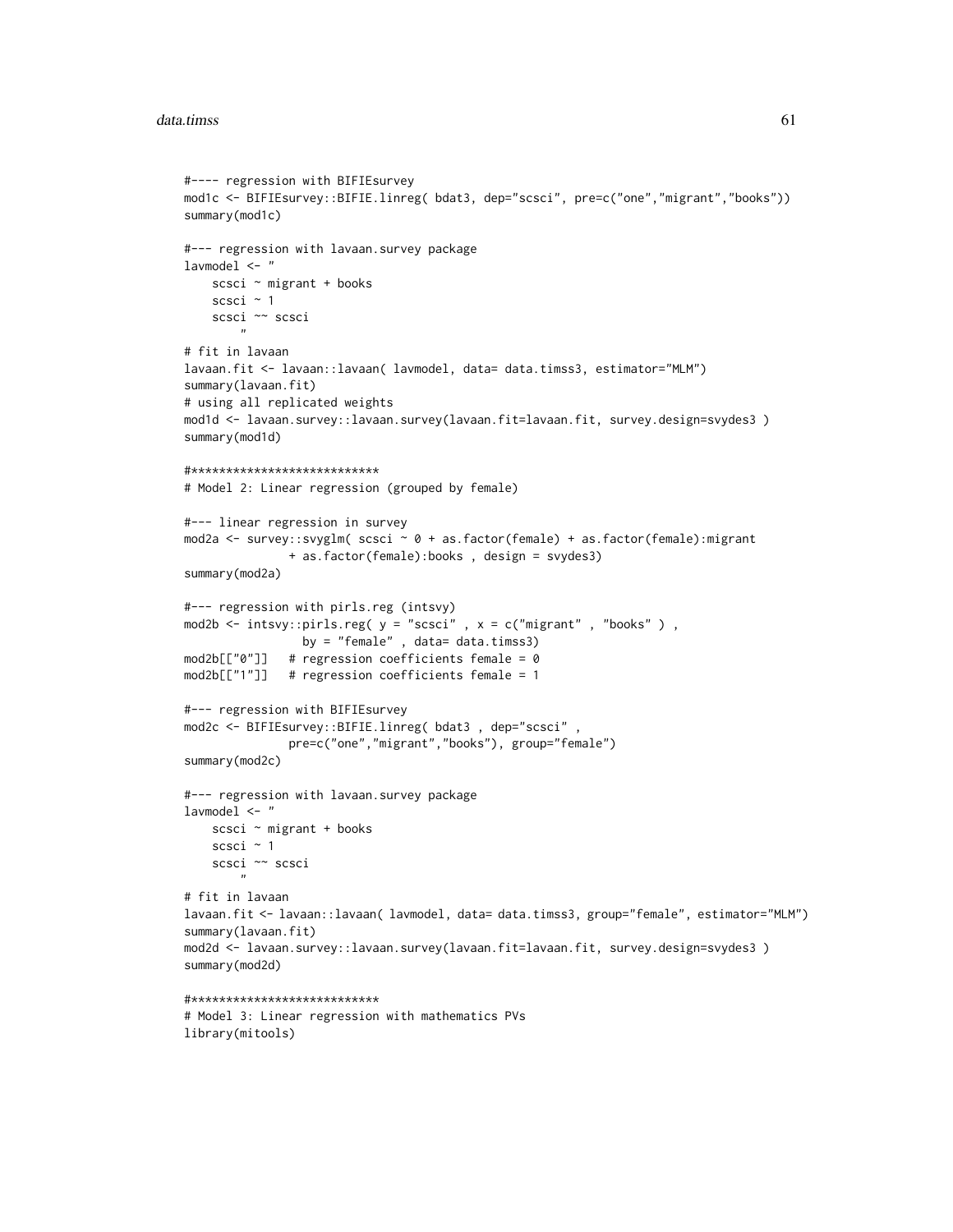```
#--- linear regression in survey
mod3a <- with(svydes4, survey::svyglm( ASMMAT ~ migrant + books , design = svydes4 ) )
res3a <- mitools::MIcombine(mod3a)
summary(res3a)
#--- regression with pirls.reg.pv (intsvy)
mod3b <- intsvy::pirls.reg.pv( pvlabel = "ASMMAT" , x = c("migrant" , "books" ) ,
             data= data.timss3a)
#--- regression with BIFIEsurvey
mod3c <- BIFIEsurvey::BIFIE.linreg( bdat4, dep="ASMMAT", pre=c("one","migrant","books"))
summary(mod3c)
#--- regression with lavaan.survey package
lavmodel <- "
   ASMMAT ~ migrant + books
   ASMMAT \sim 1ASMMAT ~~ ASMMAT
        "
# fit in lavaan
lavaan.fit <- lavaan::lavaan( lavmodel, data= data.timss3a, group="female", estimator="MLM")
summary(lavaan.fit)
mod3d <- lavaan.survey::lavaan.survey(lavaan.fit=lavaan.fit, survey.design=svydes4 )
summary(mod3d)
#############################################################################
# EXAMPLE 2: TIMSS dataset data.timss4 | Nested multiply imputed dataset
#############################################################################
data(data.timss4)
data(data.timssrep)
#**** create BIFIEdata object
bdat <- BIFIEsurvey::BIFIE.data( data.list=data.timss4, wgt=data.timss4[[1]][[1]]$TOTWGT,
               wgtrep=data.timssrep[, -1 ] , NMI=TRUE , cdata=TRUE )
summary(bdat)
#**** Model 1: Linear regression for mathematics score
mod1 <- BIFIEsurvey::BIFIE.linreg( bdat, dep= "ASMMAT", pre=c("one","books","migrant"))
summary(mod1)
#*** Model 2: Univariate statistics ?BIFIEsurvey::BIFIE.univar
mod2 <- BIFIEsurvey::BIFIE.univar( bdat , vars = c("ASMMAT","ASSSCI","books") )
summary(mod2)
## End(Not run)
```
<span id="page-61-1"></span>save.BIFIEdata *Saving, Writing and Loading* BIFIEdata *Objects*

<span id="page-61-0"></span>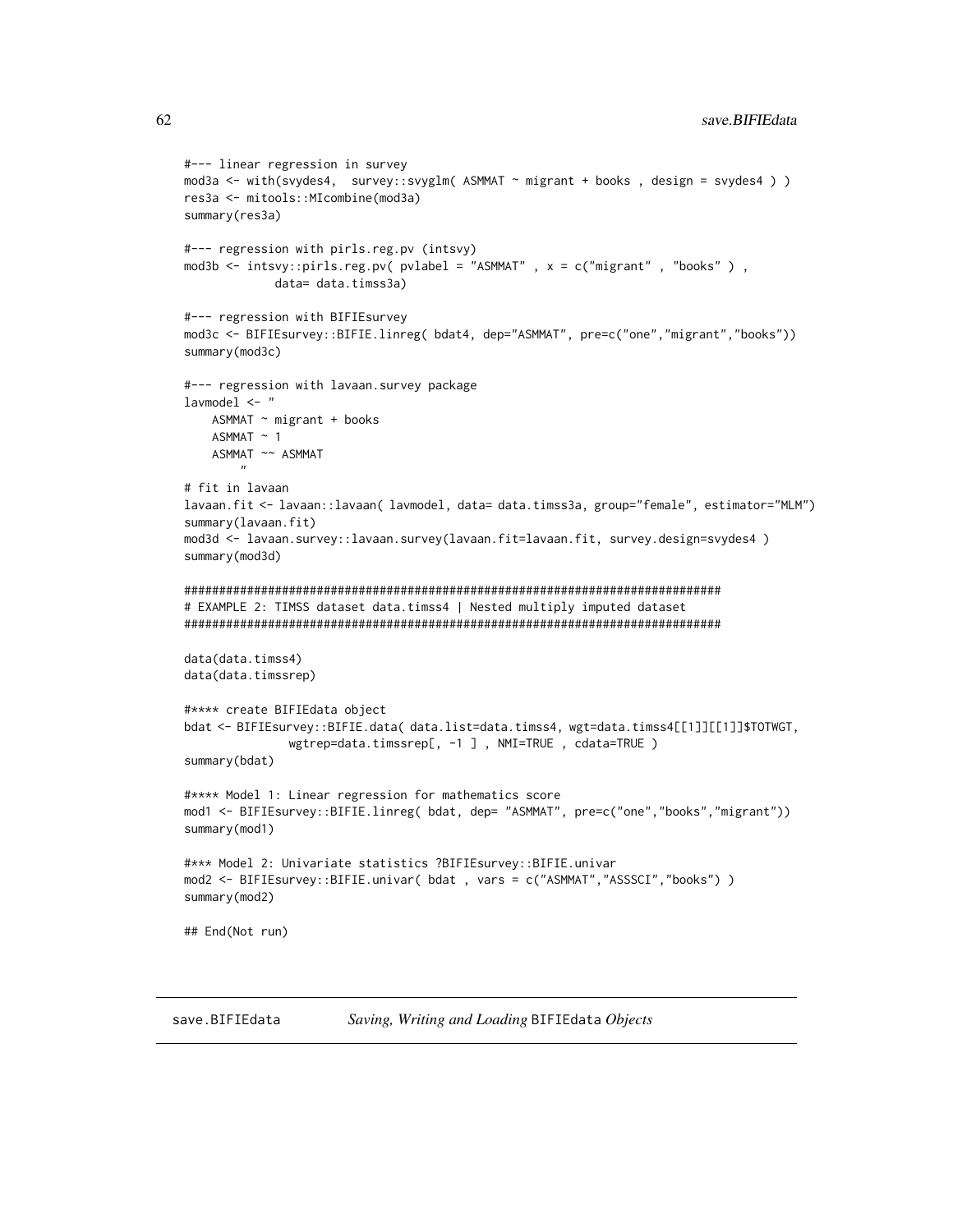# <span id="page-62-0"></span>Description

These functions save (save.BIFIEdata) , write (write.BIFIEdata) or load (load.BIFIEdata) objects of class BIFIEdata.

The function load.BIFIEdata.files allows the creation of BIFIEdata objects by loading separate files of imputed datasets, replicate weights and a possible indicator dataset.

#### Usage

```
save.BIFIEdata(BIFIEdata, name.BIFIEdata , cdata=TRUE , varnames=NULL)
write.BIFIEdata( BIFIEdata , name.BIFIEdata , dir = getwd() , varnames = NULL ,
    impdata.index = NULL , type = "Rdata" , ... )load.BIFIEdata(filename, dir=getwd() )
load.BIFIEdata.files( files.imp , wgt , file.wgtrep , file.ind = NULL ,
    type="Rdata" ,varnames=NULL , cdata =TRUE , dir=getwd() , ... )
```
#### Arguments

| BIFIEdata     | Object of class BIFIEdata                                                                                                                                                                                                                                                                        |
|---------------|--------------------------------------------------------------------------------------------------------------------------------------------------------------------------------------------------------------------------------------------------------------------------------------------------|
|               | name. BIFIEdata Name of BIFIEdata set to be saved                                                                                                                                                                                                                                                |
| cdata         | An optional logical indicating whether the dataset should be saved in a 'compact<br>way'                                                                                                                                                                                                         |
| varnames      | Vector of variable names which should be saved. The default is to use all vari-<br>ables.                                                                                                                                                                                                        |
| dir           | Directory in which data files should be saved. The default is the working direc-<br>tory.                                                                                                                                                                                                        |
| impdata.index | Vector of indices for selecting imputed datasets                                                                                                                                                                                                                                                 |
| type          | Type of saved data. Options are Rdata (function base::save, csv (function<br>utils::write.csv), csv2 (function utils::write.csv2), table (function utils::write.table),<br>sav (function foreign::read.spss for reading sav files and function sjlabelled::write_spss<br>for writing say files). |
| $\cdots$      | Additional arguments to be passed to base::save, utils::write.csv, utils::write.csv2,<br>utils::write.table, foreign::read.spss, sjlabelled::write_spss                                                                                                                                          |
| filename      | File name of BIFIEdata object                                                                                                                                                                                                                                                                    |
| files.imp     | Vector of file names of imputed datasets                                                                                                                                                                                                                                                         |
| wgt           | Variable name of case weight                                                                                                                                                                                                                                                                     |
| file.wgtrep   | File name for dataset with replicate weights                                                                                                                                                                                                                                                     |
| file.ind      | Optional. File name for dataset with response data indicators                                                                                                                                                                                                                                    |

# Value

Saved R object and a summary in working directory or a loaded R object.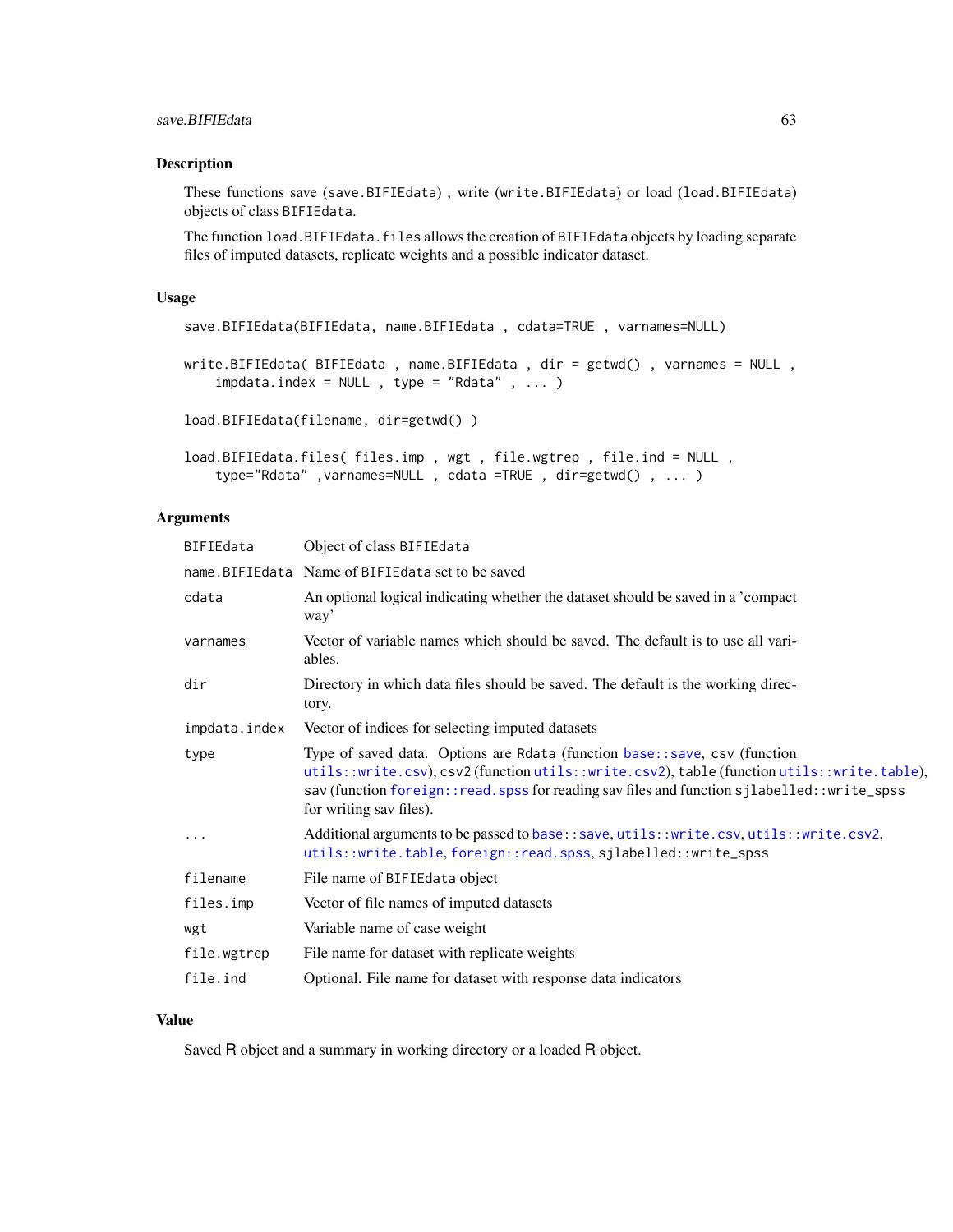#### **See Also**

For creating objects of class BIFIEdata see BIFIE.data.

base::save.base::load

#### **Examples**

```
## Not run:
# EXAMPLE 1: Saving and loading BIFIE data objects
data(data.timss1)
data(data.timssrep)
bifieobj <- BIFIEsurvey::BIFIE.data( data.list=data.timss1, wgt=data.timss1[[1]]$TOTWGT,
              wgtrep=data.timssrep[, -1])
summary(bifieobj)
# save bifieobj in a compact way
BIFIEsurvey::save.BIFIEdata( BIFIEdata=bifieobj, name.BIFIEdata="timss1_cdata" )
# save bifieobj in a non-compact way
BIFIEsurvey::save.BIFIEdata(BIFIEdata=bifieobj, name.BIFIEdata="timss1_data", cdata=FALSE)
# load this object with object name "bdat2"
bdat2 <- BIFIEsurvey::load.BIFIEdata( filename = "timss1_data.Rdata")
summary(bdat2)
# save bifieobj with selected variables
BIFIEsurvey::save.BIFIEdata( bifieobj, name.BIFIEdata="timss1_selectvars_cdata",
                 varnames= bifieobj$varnames[c(1:7, 13, 12, 9)])
# the same object, but use the non-compact way of saving
BIFIEsurvey::save.BIFIEdata( bifieobj, name.BIFIEdata="timss1_selectvars_data", cdata=FALSE,
                 varnames= bifieobj$varnames[c(1:7, 13, 12, 9)])
# load object timss1_cdata (in compact data format)
bdat3 <- BIFIEsurvey:: load. BIFIEdata( filename = "timss1_cdata. Rdata")
summary(bdat3)
# save selected variables of object bdat3
BIFIEsurvey::save.BIFIEdata( bdat3, name.BIFIEdata="timss1_selectvars2_cdata",
                 varnames= bifieobj$varnames[c(1:4, 12, 8)])
# EXAMPLE 2: Writing BIFIEdata objects
data(data.timss2)
data(data.timssrep)
# create compactBIFIEdata
bifieobj <- BIFIEsurvey::BIFIE.data( data.list=data.timss2, wgt=data.timss2[[1]]$TOTWGT,
             wgtrep=data.timssrep[, -1 ], cdata=TRUE)
summary(bifieobj)
```
<span id="page-63-0"></span>64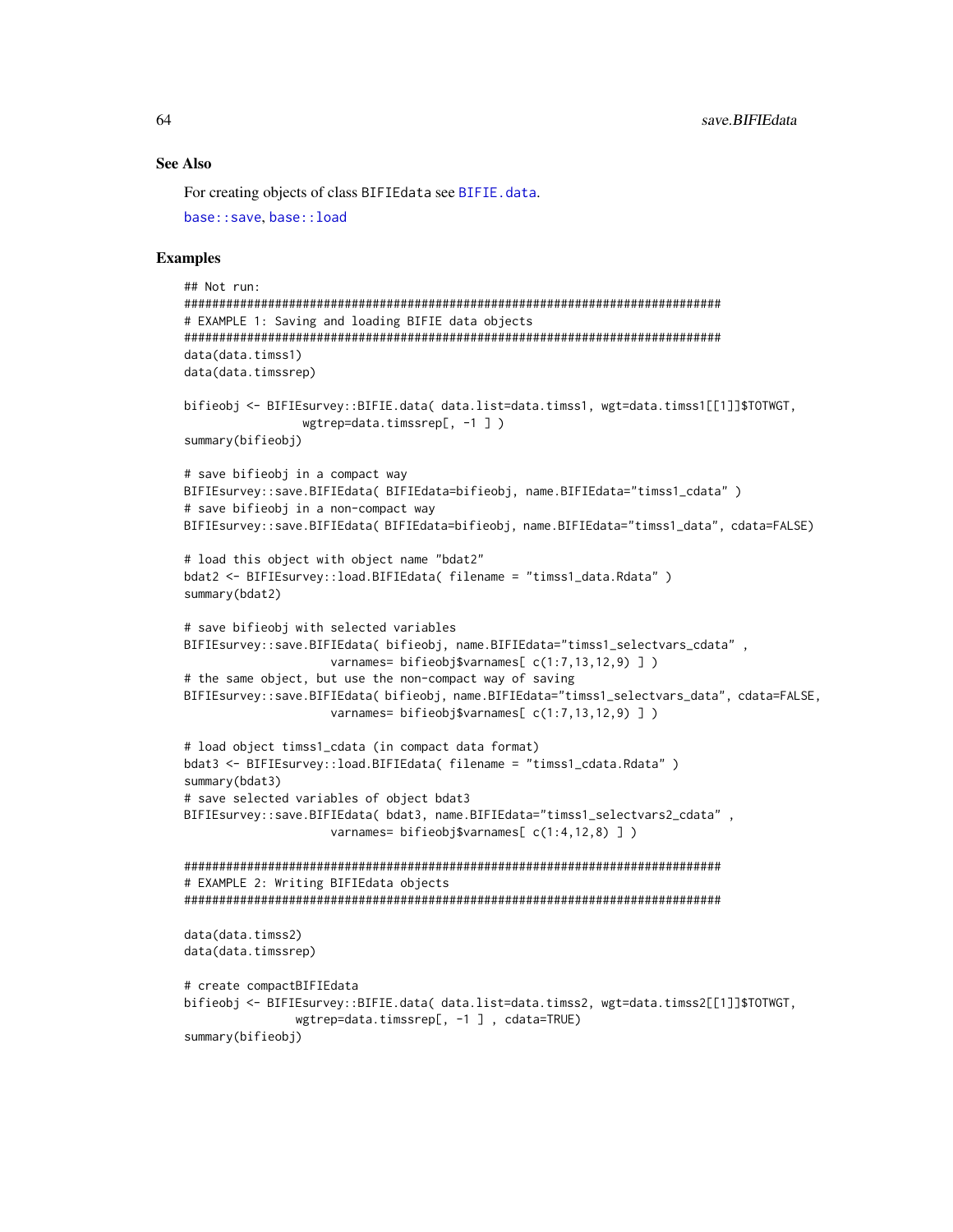```
# save imputed datasets in format csv2
BIFIEsurvey::write.BIFIEdata( bifieobj, name.BIFIEdata="timss2_save1", type="csv2", row.names=FALSE)
# save imputed datasets of BIFIEdata object in format table without column names
# and code missings as "."
BIFIEsurvey::write.BIFIEdata( bifieobj , name.BIFIEdata = "timss2_save2" , type="table" ,
                  col.names=FALSE , row.names=FALSE , na="." )
# save imputed datasets of BIFIEdata object in format csv and select some variables
# and only the first three datasets
varnames <- c("IDSTUD","TOTWGT","female","books","lang","ASMMAT")
BIFIEsurvey::write.BIFIEdata( bifieobj , name.BIFIEdata = "timss2_save3" , type="csv" ,
                   impdata.index = 1:3 , varnames=varnames)
# save imputed datasets of BIFIEdata object in format Rdata, the R binary format
BIFIEsurvey::write.BIFIEdata( bifieobj , name.BIFIEdata = "timss2_save4" , type="Rdata" )
# save imputed datasets in sav (SPSS) format
BIFIEsurvey::write.BIFIEdata( bifieobj , name.BIFIEdata = "timss2_save5" , type="sav" )
#############################################################################
# EXAMPLE 3: Loading BIFIEdata objects saved in separate files
# (no indicator dataset)
#############################################################################
# We assume that Example 2 is applied and we build on the saved files
# from this example.
#***--- read Rdata format
# extract files with imputed datasets and replicate weights
files.imp <- miceadds::grep.vec( c("timss2_save4__IMP" , ".Rdata" ) ,
list.files(getwd()) )$x
file.wgtrep <- miceadds::grep.vec( c("timss2_save4__WGTREP" , ".Rdata" ) ,
list.files(getwd()) )$x
# select some variables in varnames
varnames <- scan( nlines=1, what="character")
   IDSTUD TOTWGT books lang migrant likesc ASMMAT
# load files and create BIFIEdata object
bifieobj1 <- BIFIEsurvey::load.BIFIEdata.files( files.imp, wgt="TOTWGT", file.wgtrep,
                       type="Rdata" , varnames=varnames )
summary(bifieobj1)
#***--- read csv2 format
files.imp <- miceadds::grep.vec( c("timss2_save1__IMP" , ".csv" ) ,
                       list.files(getwd()) )$x
file.wgtrep <- miceadds::grep.vec( c("timss2_save1__WGTREP" , ".csv" ) ,
                       list.files(getwd()) )$x
bifieobj2 <- BIFIEsurvey::load.BIFIEdata.files( files.imp, wgt="TOTWGT",
                    file.wgtrep , type="csv2" )
summary(bifieobj2)
#***--- read sav format
```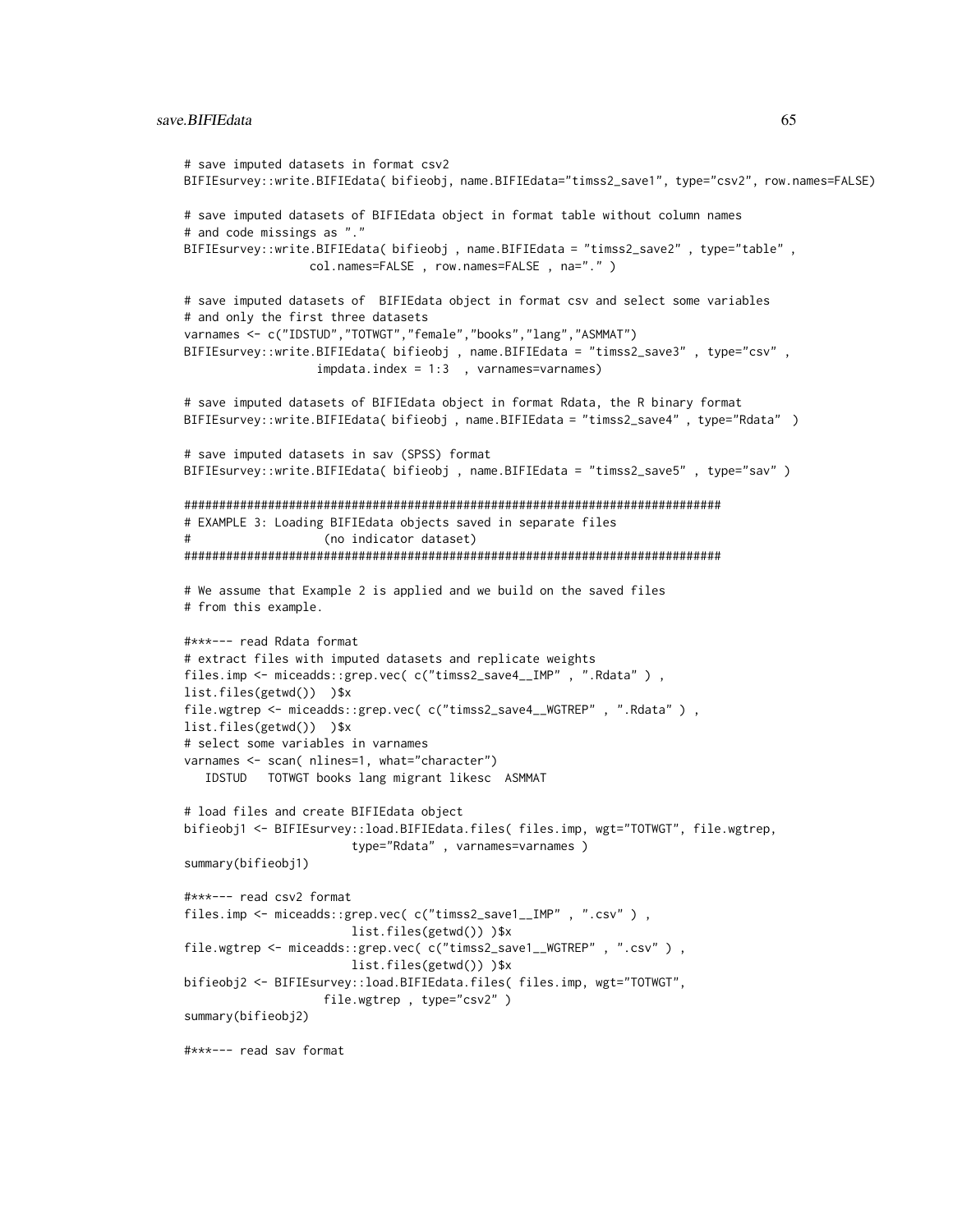```
files.imp <- miceadds::grep.vec( c("timss2_save5__IMP", ".sav"),
                     list.files(getwd()) )$x
file.wgtrep <- miceadds::grep.vec( c("timss2_save5__WGTREP", ".sav" ),
                     list.files(getwd()) )$x
bifieobj3 <- BIFIEsurvey::load.BIFIEdata.files( files.imp, wgt="TOTWGT",
              file.wgtrep, type="sav", to.data.frame=TRUE, use.value.labels=FALSE)
summary(bifieobj3)
# EXAMPLE 4: Loading BIFIEdata objects saved in separate files
                  (with an indicator dataset)
#
data(data.timss1)
data(data.timss1.ind)
data(data.timssrep)
# create BIFIEdata object at first
bifieobj <- BIFIEsurvey::BIFIE.data( data.list=data.timss1, wgt= "TOTWGT",
          wgtrep=data.timssrep[, -1 ])
summary(bifieobj)
#--- save datasets for the purpose of the following example
write.BIFIEdata( BIFIEdata=bifieobj, name.BIFIEdata="timss1_ex", type="Rdata")
# save indicator dataset
save( data.timss1.ind, file="timss1_ex__IND.Rdata")
# grep file names
files.imp <- miceadds::grep.vec( c("timss1_ex__IMP" , ".Rdata" ) ,
                    list.files(getwd()) )$x
file.wgtrep <- miceadds::grep.vec( c("timss1_ex__WGTREP", ".Rdata"),
                   list.files(getwd()) )$x
file.ind <- miceadds::grep.vec( c("timss1_ex__IND", ".Rdata"),
                   list.files(getwd()) )$x
# define variables for selection
varnames <- c("IDSTUD","TOTWGT","female","books","lang","ASMMAT")
# read files using indicator dataset
bifieobj2 <- BIFIEsurvey::load.BIFIEdata.files( files.imp, wgt="TOTWGT",
                file.wgtrep=file.wgtrep, file.ind=file.ind, type="Rdata",
                varnames=varnames)
summary(bifieobj2)
# read files without indicator dataset
bifieobj3 <- BIFIEsurvey::load.BIFIEdata.files(files.imp, wgt="TOTWGT",
              file.wgtrep=file.wgtrep, type="Rdata", varnames = varnames)
summary(bifieobj3)
# compare some descriptive statistics
res2 <- BIFIEsurvey::BIFIE.univar( bifieobj2 , vars = c("books" , "ASMMAT" , "lang") )
res3 <- BIFIEsurvey::BIFIE.univar( bifieobj3, vars = c("books", "ASMMAT", "lang"))
summary(res2)
summary(res3)
```
66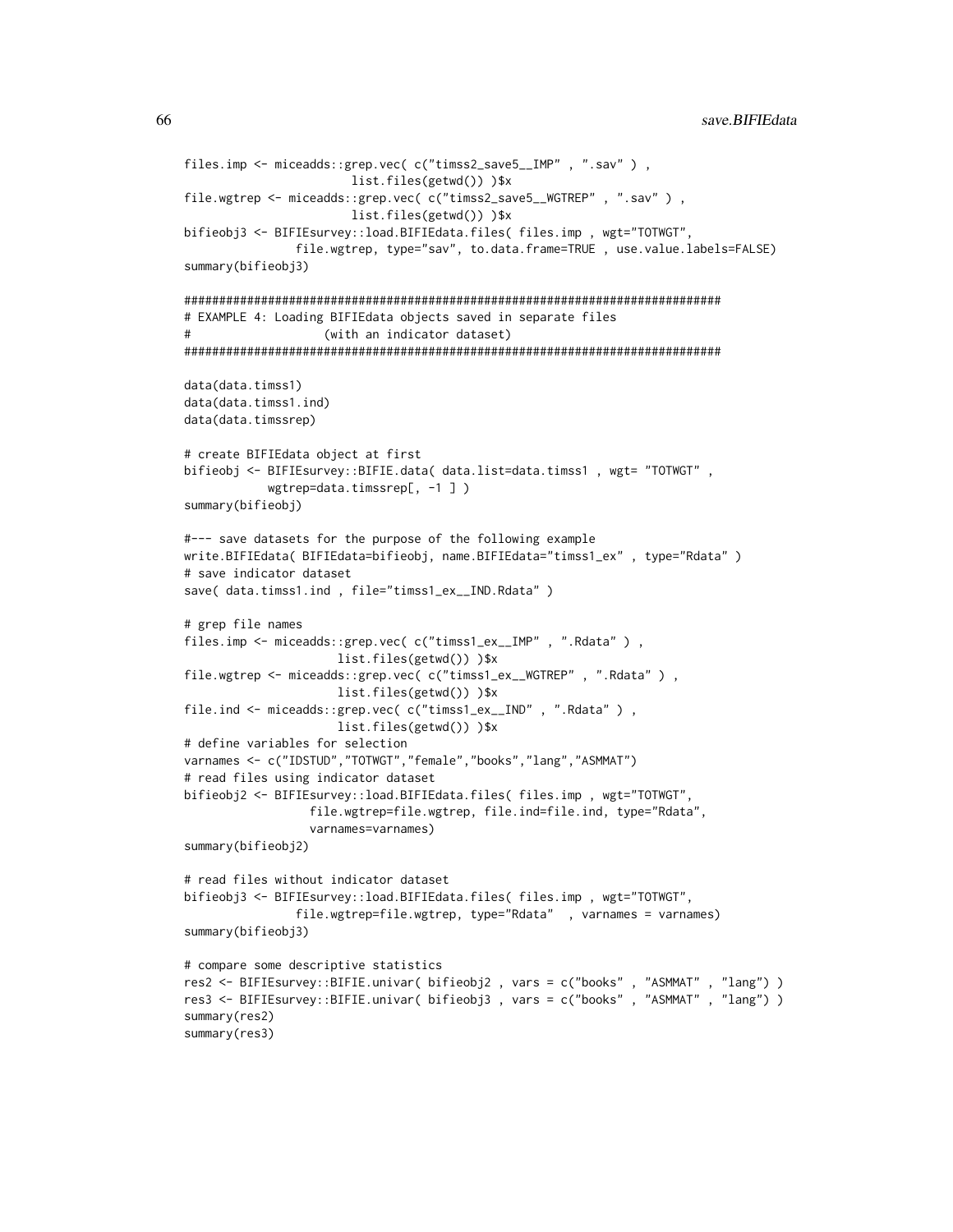# $\emph{save.BIFIE} data$

## End(Not run)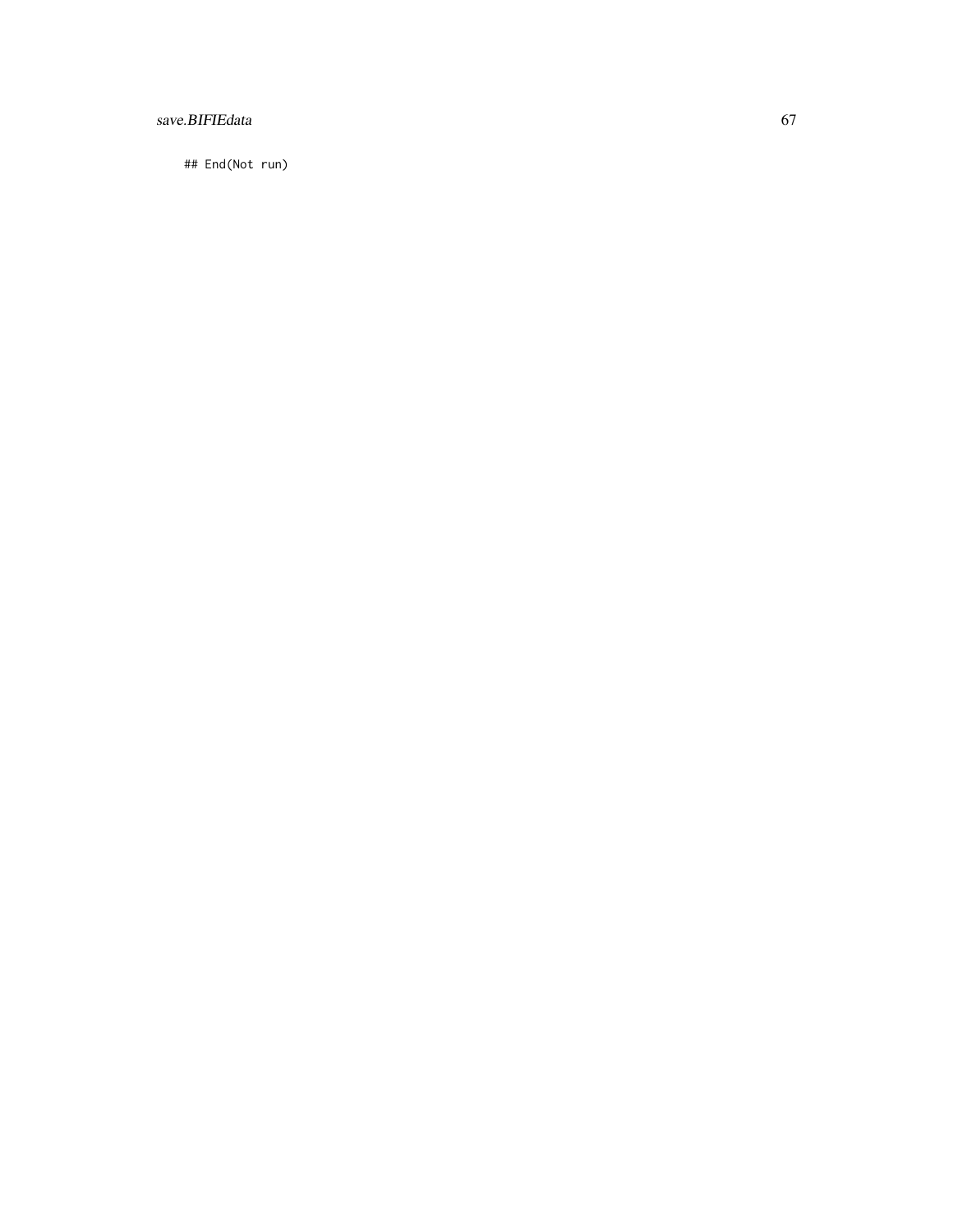# <span id="page-67-0"></span>Index

∗Topic BIFIEdata BIFIE.BIFIEdata2BIFIEcdata, [4](#page-3-0) BIFIE.data, [12](#page-11-0) BIFIE.data.boot, [16](#page-15-0) BIFIE.data.jack, [17](#page-16-0) BIFIEdata.select, [51](#page-50-0) save.BIFIEdata, [62](#page-61-0) ∗Topic Data transformation BIFIE.data.transform, [19](#page-18-0) ∗Topic Derived parameters BIFIE.derivedParameters, [24](#page-23-0) ∗Topic Descriptive statistics BIFIE.correl, [9](#page-8-0) BIFIE.crosstab, [11](#page-10-0) BIFIE.freq, [27](#page-26-0) BIFIE.univar, [44](#page-43-0) BIFIE.univar.test, [46](#page-45-0) ∗Topic Empirical distribution function BIFIE.ecdf, [26](#page-25-0) ∗Topic Histogram BIFIE.hist, [29](#page-28-0) ∗Topic Linear regression BIFIE.linreg, [30](#page-29-0) BIFIE.pathmodel, [37](#page-36-0) ∗Topic Logistic regression BIFIE.logistreg, [33](#page-32-0) ∗Topic Missing value analysis BIFIE.mva, [36](#page-35-0) ∗Topic Multilevel regression BIFIE.twolevelreg, [39](#page-38-0) ∗Topic Quantiles BIFIE.ecdf, [26](#page-25-0) ∗Topic User defined function BIFIE.by, [6](#page-5-0) ∗Topic Wald test BIFIE.waldtest, [48](#page-47-0) ∗Topic coef BIFIE.by, [6](#page-5-0)

BIFIE.correl, [9](#page-8-0) BIFIE.crosstab, [11](#page-10-0) BIFIE.derivedParameters, [24](#page-23-0) BIFIE.freq, [27](#page-26-0) BIFIE.linreg, [30](#page-29-0) BIFIE.logistreg, [33](#page-32-0) BIFIE.pathmodel, [37](#page-36-0) BIFIE.twolevelreg, [39](#page-38-0) BIFIE.univar, [44](#page-43-0) ∗Topic datasets data.bifie, [55](#page-54-0) data.pisaNLD, [56](#page-55-0) data.test1, [58](#page-57-0) data.timss, [59](#page-58-0) ∗Topic package BIFIEsurvey-package, [2](#page-1-0) ∗Topic plot BIFIE.hist, [29](#page-28-0) ∗Topic print BIFIE.data, [12](#page-11-0) ∗Topic summary BIFIE.by, [6](#page-5-0) BIFIE.correl, [9](#page-8-0) BIFIE.crosstab, [11](#page-10-0) BIFIE.data, [12](#page-11-0) BIFIE.derivedParameters, [24](#page-23-0) BIFIE.ecdf, [26](#page-25-0) BIFIE.freq, [27](#page-26-0) BIFIE.hist, [29](#page-28-0) BIFIE.linreg, [30](#page-29-0) BIFIE.logistreg, [33](#page-32-0) BIFIE.mva, [36](#page-35-0) BIFIE.pathmodel, [37](#page-36-0) BIFIE.twolevelreg, [39](#page-38-0) BIFIE.univar, [44](#page-43-0) BIFIE.univar.test, [46](#page-45-0) BIFIE.waldtest, [48](#page-47-0) ∗Topic table bifietable, [55](#page-54-0)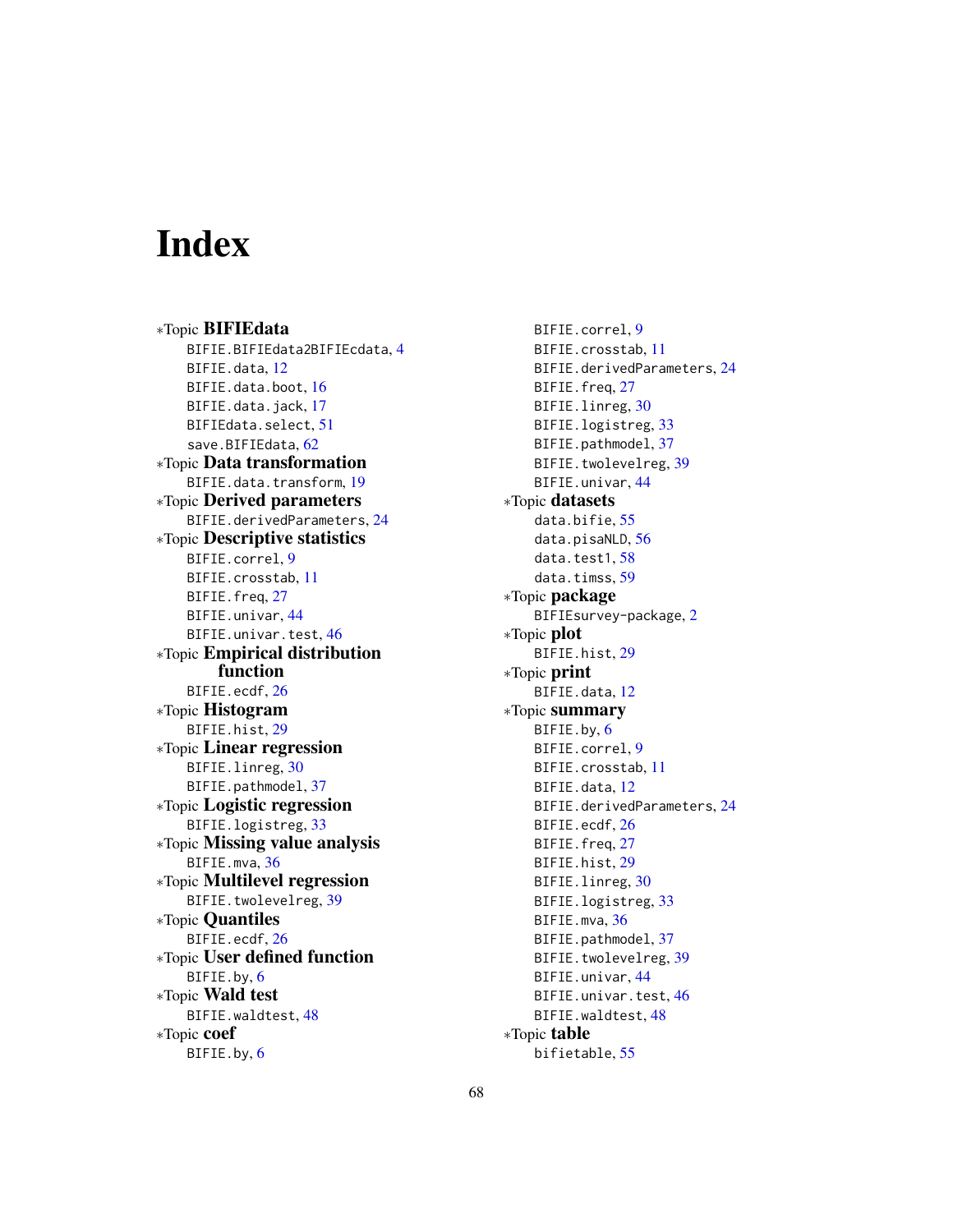#### INDEX  $\sim$  69

∗Topic vcov BIFIE.by, [6](#page-5-0) BIFIE.correl, [9](#page-8-0) BIFIE.crosstab, [11](#page-10-0) BIFIE.derivedParameters, [24](#page-23-0) BIFIE.freq, [27](#page-26-0) BIFIE.linreg, [30](#page-29-0) BIFIE.logistreg, [33](#page-32-0) BIFIE.pathmodel, [37](#page-36-0) BIFIE.twolevelreg, [39](#page-38-0) BIFIE.univar, [44](#page-43-0) base::load, *[64](#page-63-0)* base::save, *[63,](#page-62-0) [64](#page-63-0)* base::table, *[55](#page-54-0)* BIFIE.BIFIEcdata2BIFIEdata *(*BIFIE.BIFIEdata2BIFIEcdata*)*, [4](#page-3-0) BIFIE.BIFIEdata2BIFIEcdata, [4](#page-3-0) BIFIE.BIFIEdata2datalist *(*BIFIE.BIFIEdata2BIFIEcdata*)*, [4](#page-3-0) BIFIE.by, *[3](#page-2-0)*, [6,](#page-5-0) *[24](#page-23-0)*, *[48](#page-47-0)* BIFIE.correl, [9,](#page-8-0) *[24](#page-23-0)*, *[48](#page-47-0)* BIFIE.crosstab, *[3](#page-2-0)*, [11,](#page-10-0) *[24](#page-23-0)*, *[48](#page-47-0)* BIFIE.data, *[5](#page-4-0)*, [12,](#page-11-0) *[16](#page-15-0)*, *[18](#page-17-0)*, *[51,](#page-50-0) [52](#page-51-0)*, *[64](#page-63-0)* BIFIE.data.boot, [16,](#page-15-0) *[18](#page-17-0)* BIFIE.data.jack, *[13,](#page-12-0) [14](#page-13-0)*, *[16](#page-15-0)*, [17](#page-16-0) BIFIE.data.transform, *[14](#page-13-0)*, [19](#page-18-0) BIFIE.derivedParameters, *[3](#page-2-0)*, [23](#page-22-0) BIFIE.ecdf, [26](#page-25-0) BIFIE.freq, *[3](#page-2-0)*, *[24](#page-23-0)*, [27,](#page-26-0) *[48](#page-47-0)* BIFIE.hist, [29](#page-28-0) BIFIE.linreg, *[3](#page-2-0)*, *[24](#page-23-0)*, [30,](#page-29-0) *[35](#page-34-0)*, *[48](#page-47-0)* BIFIE.logistreg, *[3](#page-2-0)*, *[24](#page-23-0)*, [33,](#page-32-0) *[48](#page-47-0)* BIFIE.mva, [36](#page-35-0) BIFIE.pathmodel, *[3](#page-2-0)*, [37](#page-36-0) BIFIE.twolevelreg, *[3](#page-2-0)*, [39](#page-38-0) BIFIE.univar, *[3](#page-2-0)*, *[24](#page-23-0)*, [44,](#page-43-0) *[47,](#page-46-0) [48](#page-47-0)* BIFIE.univar.test, *[45](#page-44-0)*, [46](#page-45-0) BIFIE.waldtest, *[3](#page-2-0)*, *[25](#page-24-0)*, [48](#page-47-0) BIFIE\_NMI\_inference\_parameters *(*BIFIEsurvey-utilities*)*, [54](#page-53-0) bifie\_replication\_variance *(*BIFIEsurvey-utilities*)*, [54](#page-53-0) bifie\_rubin\_rules *(*BIFIEsurvey-utilities*)*, [54](#page-53-0) BIFIEdata.select, [51](#page-50-0) BIFIEdata2svrepdesign, *[14](#page-13-0)*, [52](#page-51-0) BIFIEsurvey *(*BIFIEsurvey-package*)*, [2](#page-1-0) BIFIEsurvey-package, [2](#page-1-0)

BIFIEsurvey-utilities, [54](#page-53-0) bifietable, [55](#page-54-0) car::deltaMethod, *[25](#page-24-0)* car::linearHypothesis, *[49](#page-48-0)* coef.BIFIE.by *(*BIFIE.by*)*, [6](#page-5-0) coef.BIFIE.correl *(*BIFIE.correl*)*, [9](#page-8-0) coef.BIFIE.crosstab *(*BIFIE.crosstab*)*, [11](#page-10-0) coef.BIFIE.derivedParameters *(*BIFIE.derivedParameters*)*, [24](#page-23-0) coef.BIFIE.freq *(*BIFIE.freq*)*, [27](#page-26-0) coef.BIFIE.linreg *(*BIFIE.linreg*)*, [30](#page-29-0) coef.BIFIE.logistreg *(*BIFIE.logistreg*)*, [33](#page-32-0) coef.BIFIE.pathmodel *(*BIFIE.pathmodel*)*, [37](#page-36-0) coef.BIFIE.twolevelreg *(*BIFIE.twolevelreg*)*, [39](#page-38-0) coef.BIFIE.univar *(*BIFIE.univar*)*, [44](#page-43-0) data.bifie, [55](#page-54-0) data.bifie01 *(*data.bifie*)*, [55](#page-54-0) data.pisaNLD, [56](#page-55-0) data.test1, [58](#page-57-0) data.timss, [59](#page-58-0) data.timss1 *(*data.timss*)*, [59](#page-58-0) data.timss2 *(*data.timss*)*, [59](#page-58-0) data.timss3 *(*data.timss*)*, [59](#page-58-0) data.timss4 *(*data.timss*)*, [59](#page-58-0) data.timssrep *(*data.timss*)*, [59](#page-58-0) foreign::read.spss, *[63](#page-62-0)* graphics::hist, *[29](#page-28-0)* Hmisc::rcorr, *[10](#page-9-0)* Hmisc::wtd.ecdf, *[26](#page-25-0)* Hmisc::wtd.mean, *[45](#page-44-0)* Hmisc::wtd.quantile, *[26](#page-25-0)* Hmisc::wtd.table, *[12](#page-11-0)*, *[28](#page-27-0)* Hmisc::wtd.var, *[45](#page-44-0)* intsvy::timss.mean, *[45](#page-44-0)* intsvy::timss.mean.pv, *[45](#page-44-0)* intsvy::timss.reg, *[31](#page-30-0)* intsvy::timss.reg.pv, *[31](#page-30-0)* intsvy::timss.rho, *[10](#page-9-0)* intsvy::timss.rho.pv, *[10](#page-9-0)* intsvy::timss.table, *[28](#page-27-0)*